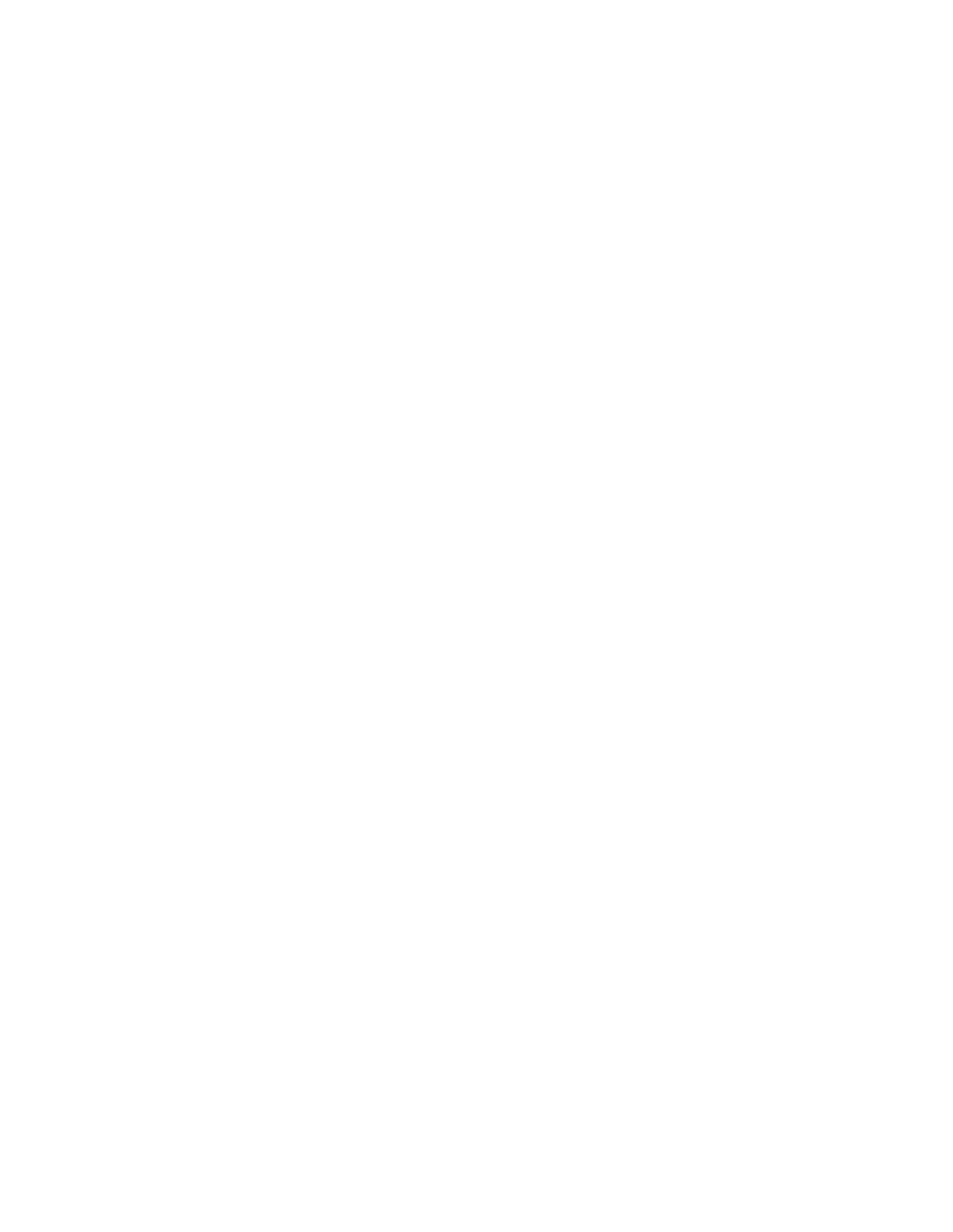# **Table of Contents**

| Division IV:  |                                                                 |  |
|---------------|-----------------------------------------------------------------|--|
| Chapter 17.24 |                                                                 |  |
| Chapter 17.25 |                                                                 |  |
| Chapter 17.26 |                                                                 |  |
| Chapter 17.27 |                                                                 |  |
| Chapter 17.28 |                                                                 |  |
| Chapter 17.29 |                                                                 |  |
| Chapter 17.30 |                                                                 |  |
| Chapter 17.31 |                                                                 |  |
| Chapter 17.32 |                                                                 |  |
| Chapter 17.33 |                                                                 |  |
| Chapter 17.34 |                                                                 |  |
| Chapter 17.35 |                                                                 |  |
| Chapter 17.36 | Amendments to the General Plan, Zoning Code, and Zoning Map. 49 |  |
| Chapter 17.37 |                                                                 |  |
| Chapter 17.38 |                                                                 |  |
| Chapter 17.39 |                                                                 |  |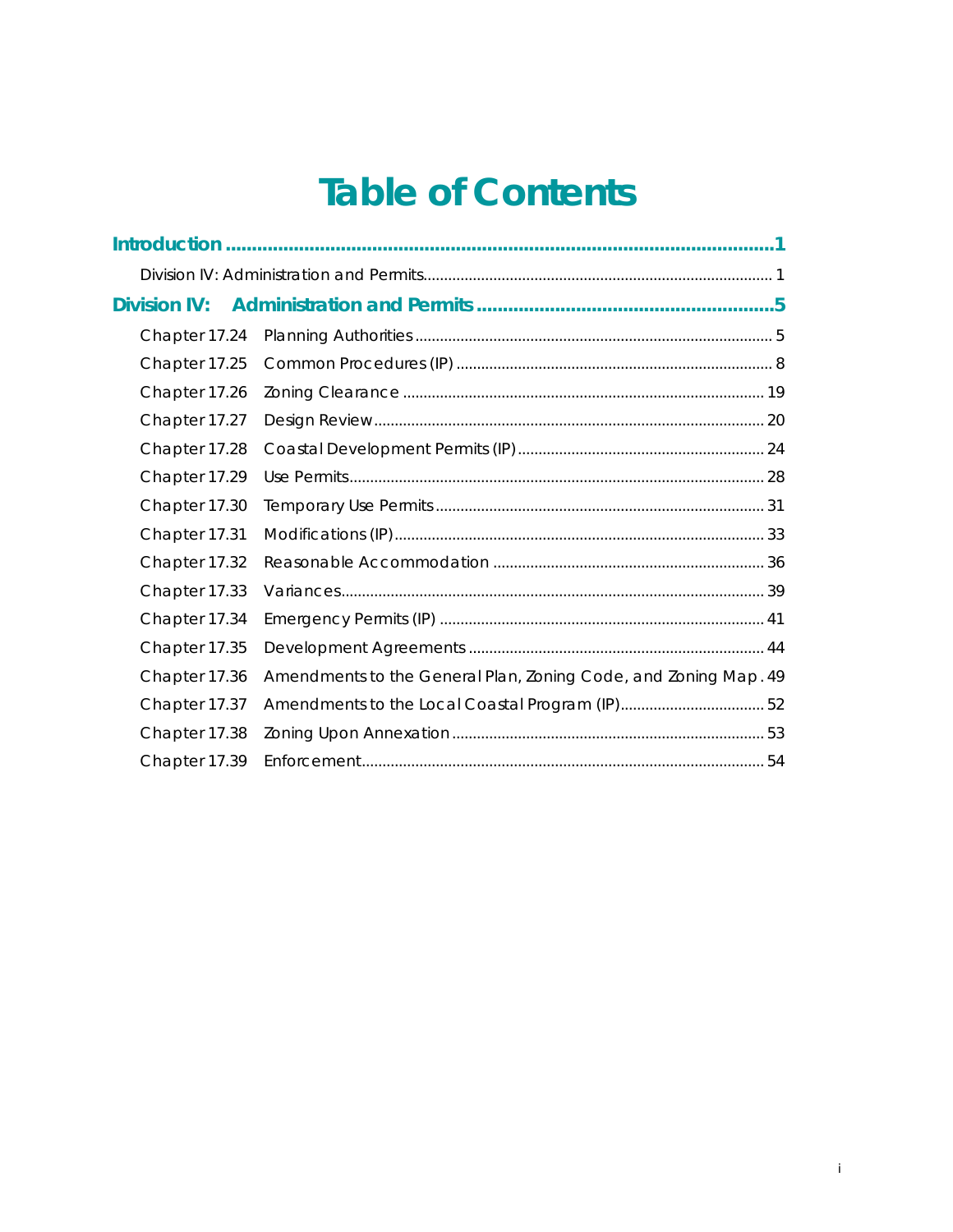*City of Morro Bay*

*This page intentionally left blank.*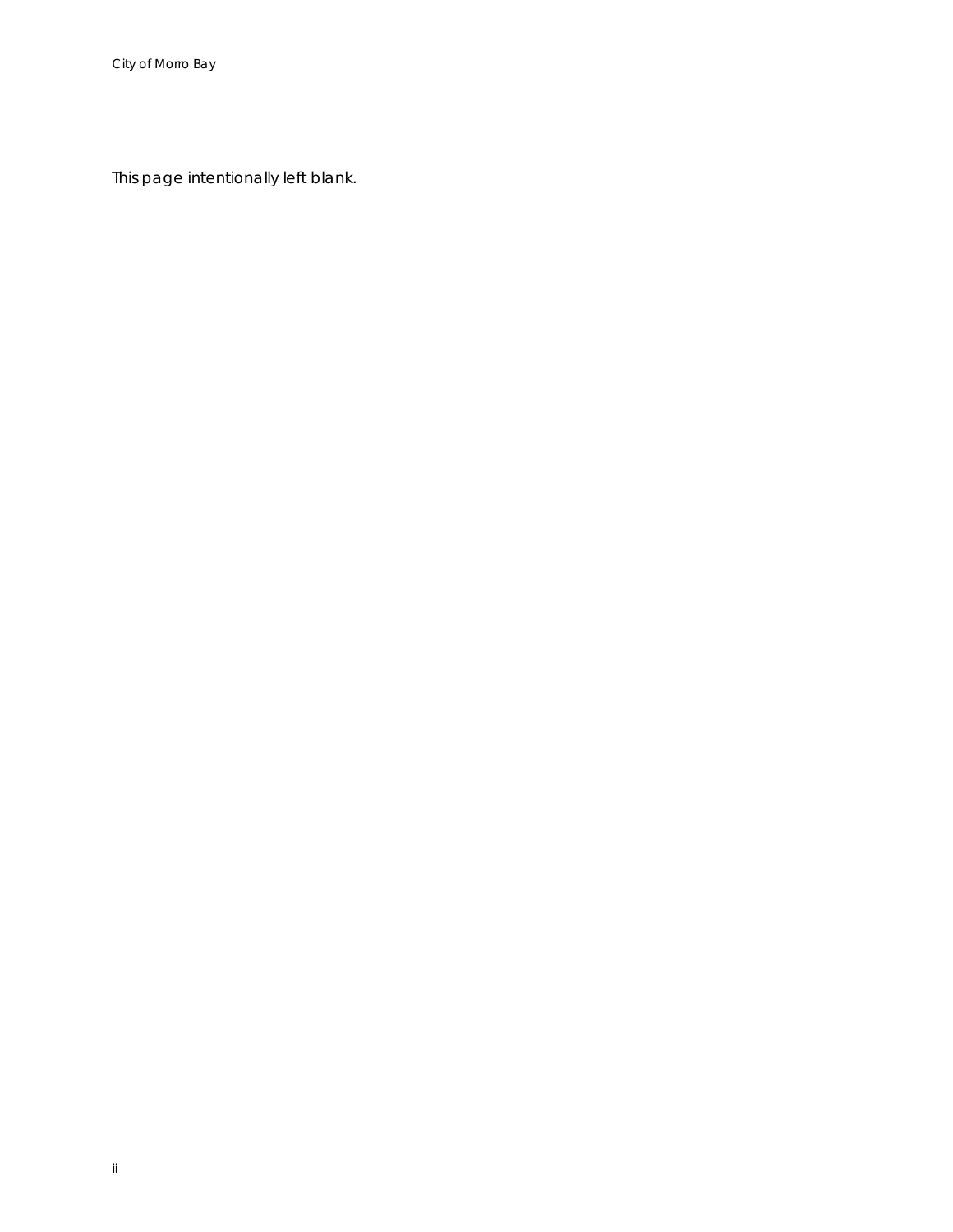# <span id="page-4-0"></span>**INTRODUCTION**

Zoning updates are significant undertakings for any community. Proceeding with discrete, digestible groups of specific sections make the project more approachable. To this end, this paper presents preliminary draft regulations for a major section of Morro Bay's new Zoning Code provisions for the administration of the code and processing of permits.

The new Zoning Code will be organized so that it will be easy to use and amend overtime. Generally, the most frequently consulted sections appear towards the beginning of the code, while more specific and less frequently used parts, such as definitions, appear at the end. Administrative provisions combine permit requirements in one place for ease of reference by staff, the Planning Commission, and other code-users. In all, the updated Title 17-Zoning will comprise five divisions, in the following order:

Division I – Introductory Provisions Division II – District Regulations Division III – Citywide Regulations

Division IV – Administration and Permits

Division V –Terms and Definitions

Within each of these divisions, chapters and sections have been ordered to flow logically from one idea to the next. Typically, chapters begin with statements regarding their purpose and applicability, next list general provisions, and then move progressively to more specific provisions and related regulations.

This paper presents preliminary draft regulations for Division IV – Administration and Permits.

# <span id="page-4-1"></span>DIVISION IV: ADMINISTRATION AND PERMITS

Provisions for administration of the code are intended to convey clearly who is responsible for making decisions on zoning applications and what the process is to secure approvals. It is important that this section be understandable to both users and staff.

Division IV contains provisions for administration of the Zoning Code. Chapters have been organized to list, first, the responsibilities of all decision makers, followed by a "common procedures" section that establishes procedures applicable to all types of review procedures and approvals. This Division then proceeds to more specific processes and permits in an order meant to reflect their relative frequency of use. Additionally, it clarifies the complementary roles of the Director, Planning Commission, and City Council by listing the responsibilities and authority that each body has in administering the code.

The proposed chapters incorporate many provisions included in Morro Bay's existing code, but simplify the regulations by consolidating a number of the administrative provisions in a new and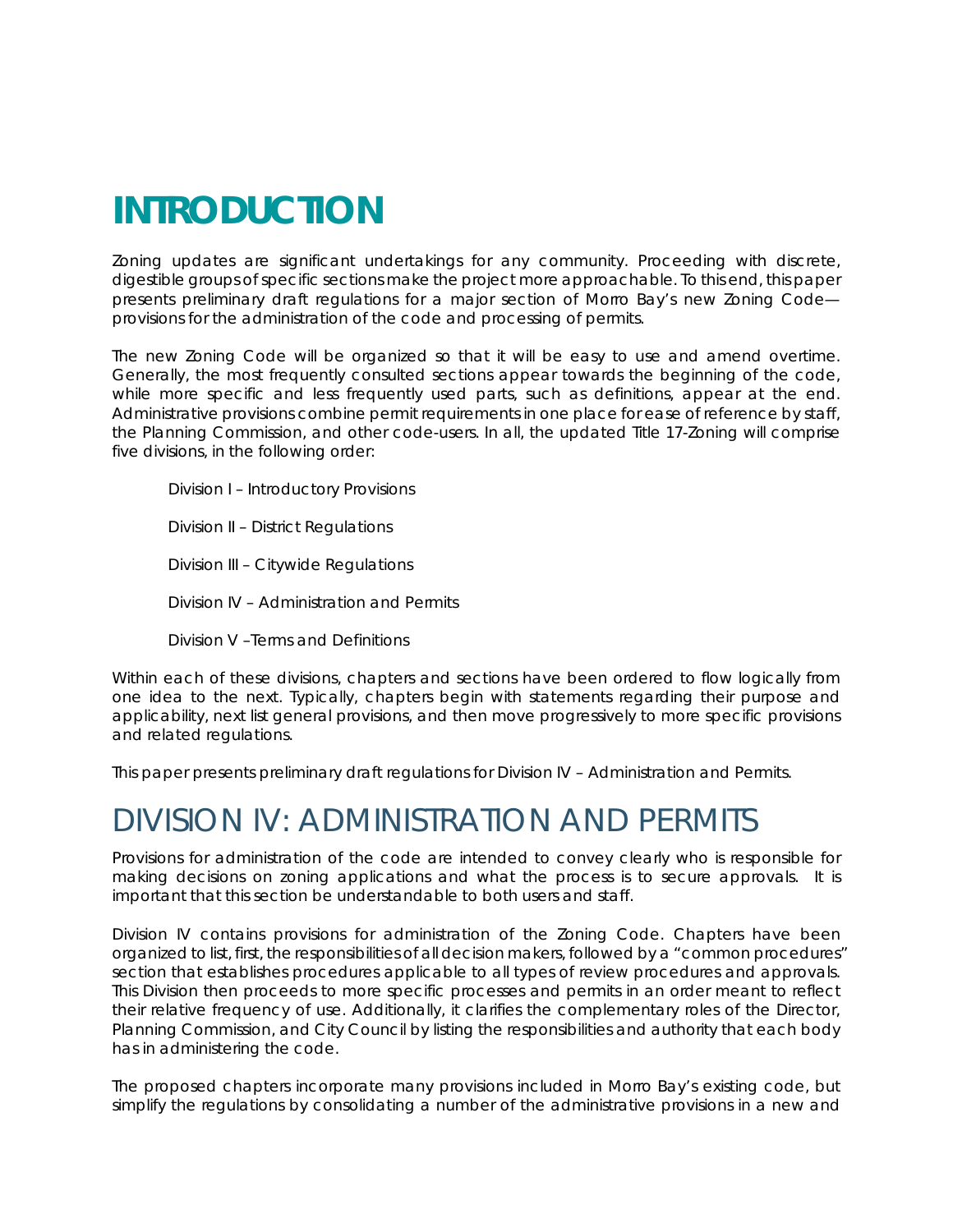separate chapter that establishes common administrative procedures related to filing and review of applications, noticing and hearings common to all or most approvals. Technical edits also are made to reflect "best practices."

Certain chapters included in Division IV, Administration and Permits, are a part of the Coastal Implementation Plan. These chapters are indicated with an **(IP)**.

# Planning Authorities

The first chapter of Division IV, Administration and Permits, lays out the basic roles and functions of the authorities that have a role in implementing the Zoning Code, including the City Council, Planning Commission, and Director.

# Common Procedures (IP)

The purpose of this chapter is to establish uniform procedures that are common to the application and processing of a variety of different permits and approvals such as Use Permits, Coastal Development Permits, Variances, General Plan Amendments, and Zoning Code and Map Amendments. This material includes everything from time limits and extensions through to postdecision provisions (e.g. expiration, extension, and revision of approvals). Because this chapter will likely be the most frequently consulted of all administrative chapters, it appears immediately following the chapter identifying various planning authorities.

# Zoning Clearance

This chapter establishes procedures for ensuring that all permits or licenses issued by the City conform to the provisions of the Zoning Code. The chapter describes the process the City uses for reviewing applications for business licenses, building permits, and other entitlements to ensure that the proposed use or structure is either permitted by right and conforms to all applicable zoning standards or conforms to the requirements and conditions of any discretionary approval that the City has granted under the code.

# Design Review

This chapter establishes provisions for design review, identifying first which projects are subject to design review and then the review authority, scope of review, procedures, and criteria. Reference is made to the Residential Design Guidelines and other applicable design guidelines.

# Coastal Development Permits (IP)

A Coastal Development Permit is required for certain types and locations of development in the Coastal Zone. Instances in which a Coastal Development Permit is required will be detailed in the Coastal Zone (CZ) Overlay District provisions. This chapter contains the permit procedures to be followed for those instances where a Coastal Development Permit is required.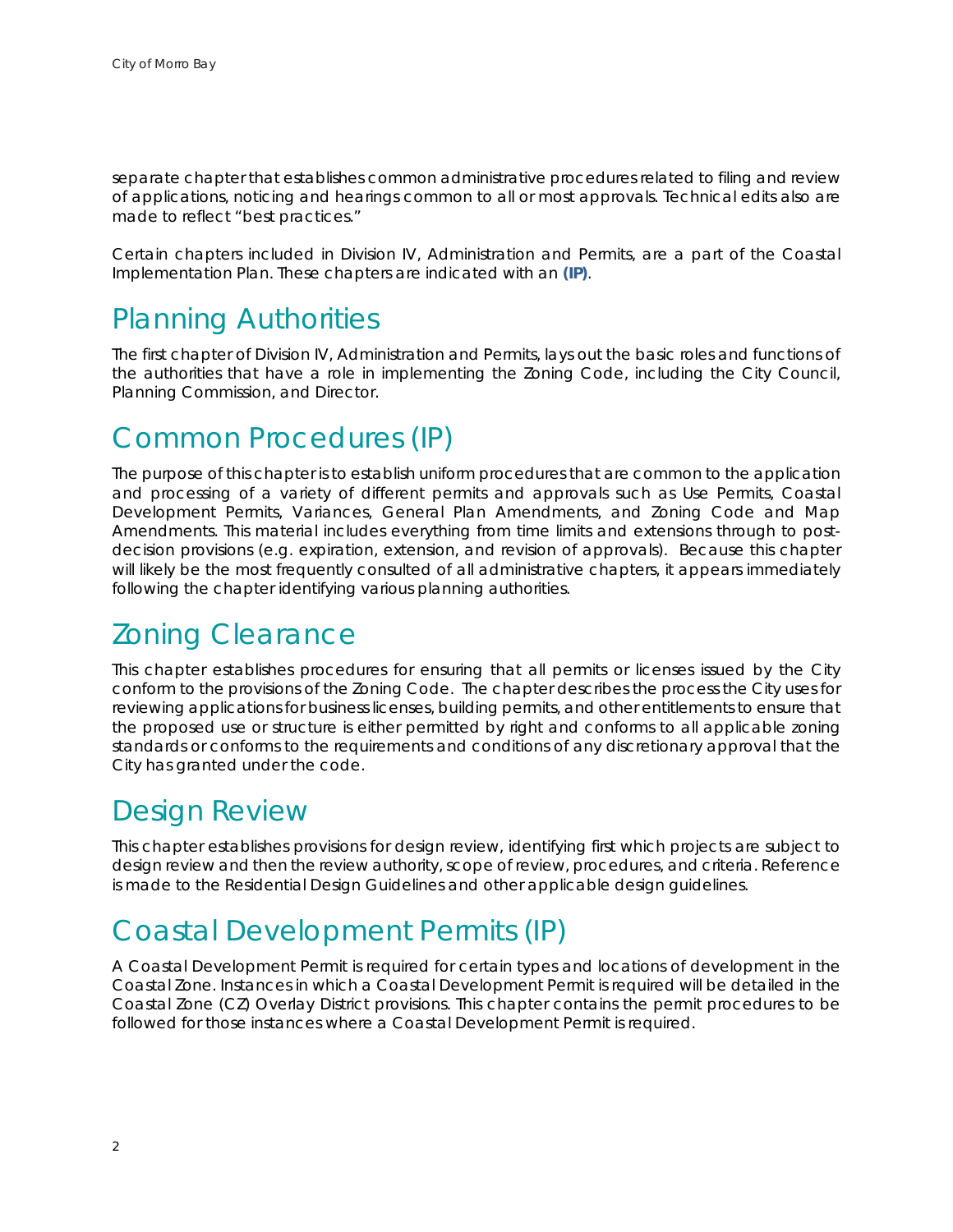# Use Permits

This chapter includes a description of the purpose and processes for "Conditional" Use Permits, which require Planning Commission review, and "Minor" Use Permits, which require review by the Director. This chapter is organized so that action by the appropriate authority is listed first, followed by the application and public hearing provisions. The chapter includes cross-references to specific provisions in Chapter 17.25, Common Procedures, that describe specific requirements for appeals, expiration, extension, revision, and other procedures common to use permits as well as other approvals. The lists of conditionally permitted uses currently located in Chapter 17.60 will be incorporated into the use regulations for each zoning district.

# Temporary Use Permits

Regulations governing temporary uses on private property will be included in a separate chapter which includes standards for specific uses which will classify temporary uses as those requiring a permit and those permitted by right, subject to specific standards and time limits. This chapter on Temporary Use Permits details the permit procedures for those temporary uses that require a permit.

# Modifications (IP)

Similar to the current provisions for Minor Variances, this Chapter is intended to provide an alternate means of granting relief from code requirements when so doing would be consistent with the code's objectives and it is not possible or practical to approve a Variance. This chapter includes opportunities for gaining relief from codified locational, developmental, and operational standards by the Director in cases where modifications are consistent with General Plan objectives and warranted by special circumstances that may not meet the requirements for approval of a variance based on physical hardship.

# Reasonable Accommodation

This chapter includes procedures to ensure compliance with State and Federal laws that require accommodation of certain protected uses, consistent with Section 17.48.400, Reasonable Accommodation Procedure, of the current code.

# Variances

This chapter incorporates provisions for Variances that are applicable to situations where the variation exceeds the thresholds for consideration of a Modification or are not otherwise entitled to modification under those rules or other regulations. Where procedures are the same as for use permits and other approvals, the chapter refers to relevant requirements in Chapter 17.25, Common Procedures. This chapter is distinguished from Chapter 17.31, Modifications, which applies to situations where relief is determined consistent with the City's adopted plans and the purposes of the code.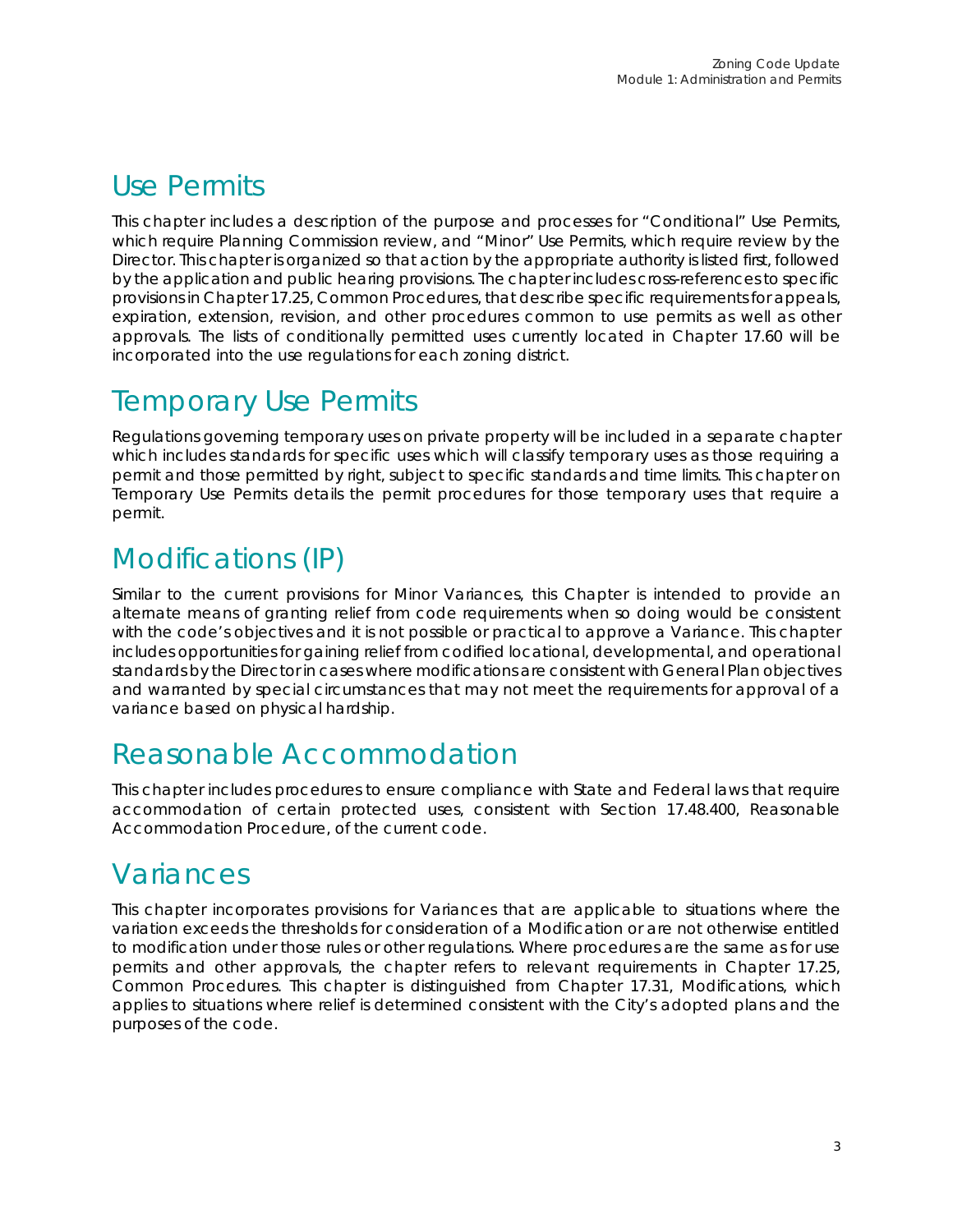# Emergency Permits (IP)

This chapter includes provisions that enable the Community Development Director to issue an Emergency Permit without compliance with the procedures for the issuance of a regular city permit or Coastal Development Permit in cases of an emergency, as the term emergency is defined in Section 13009 of Title 14 of the California Code of Regulations.

# Development Agreements

The purpose of this chapter is to enable the City to implement Government Code Sections 65864- 65869.5 authorizing government entities to enter into legally binding agreements with private parties. Section 65865 requires cities to establish procedures for consideration of development agreements when requested by an applicant.

# Amendments to the General Plan, Zoning Code, and Zoning Map

This chapter contains provisions for amending the Zoning Code text and the Zoning Map, currently located in Chapter 17.64, Amendment, and for amending the General Plan. Emphasis is given to the General Plan as the underlying basis for all land use and development policies and regulations.

# Amendments to the Local Coastal Program (IP)

This chapter contains provisions for amending the Local Coastal Program, consisting of the Coastal Land Use Plan and Coastal Implementation Plan, incorporating the State Government Code's specific procedures governing these legislative decisions.

# Zoning Upon Annexation

This chapter describes the process and applicability for zoning property upon annexation. Zoning of property to be annexed may be established through a zoning amendment and, if applicable, a Local Coastal Program amendment.

# Enforcement

This chapter incorporates and expands upon procedures in Chapters 17.61, Enforcement, for enforcement of code regulations. In addition to issuing citations for title violations, provisions in this chapter enable the City to record a notice of violation against the property. This notice, filed with the County Recorder, would identify the property and/or structure in violation, describe the violation, and certify that the owner has been notified of such violation.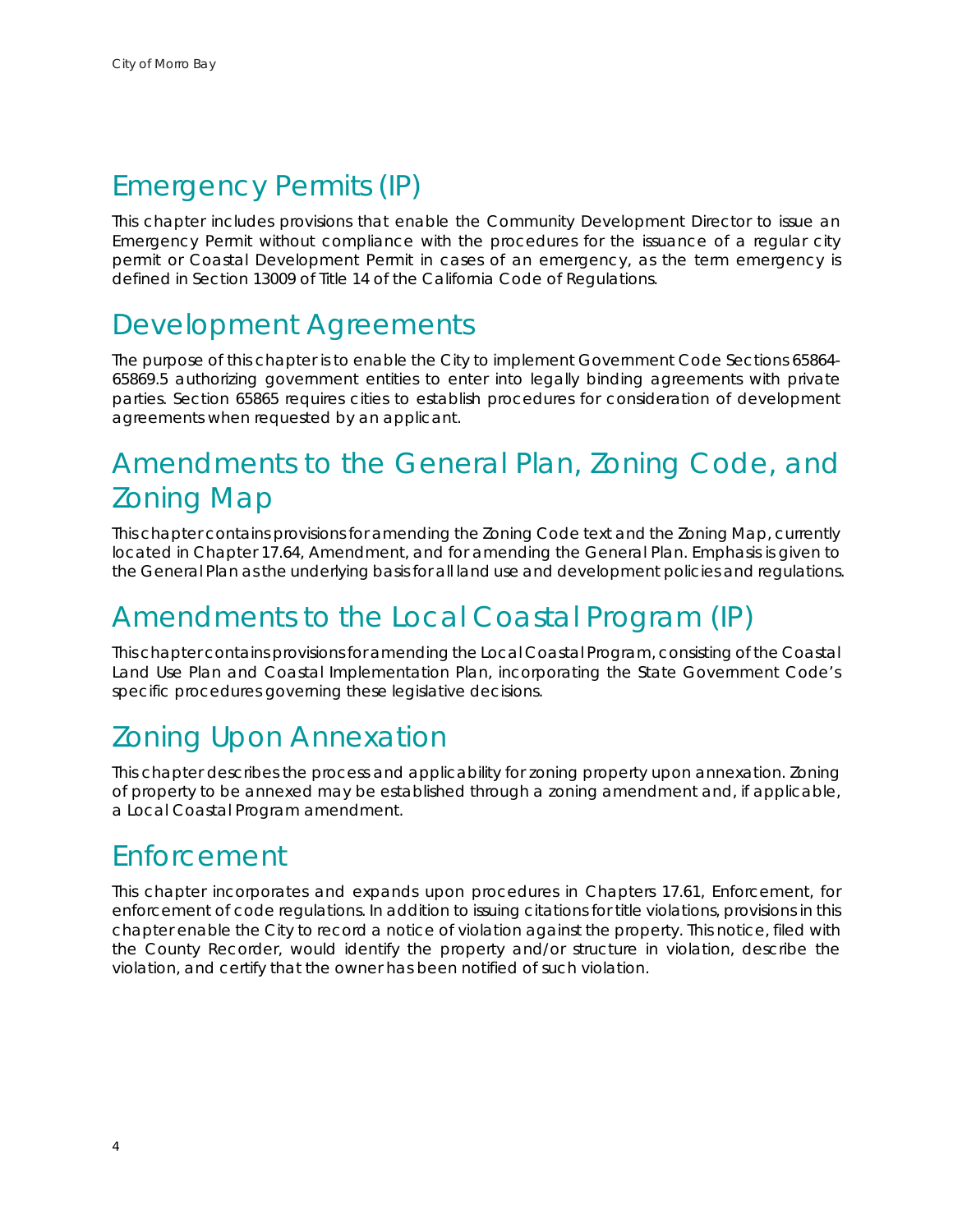# <span id="page-8-0"></span>Division IV: Administration and Permits

# <span id="page-8-1"></span>**Chapter 17.24 Planning Authorities**

### **Sections:**

17.24.010 Purpose 17.24.020 City Council 17.24.030 Planning Commission 17.24.040 Community Development Director

### **17.24.010 Purpose**

The purpose of this Chapter is to identify the bodies, officials, and administrators with designated responsibilities under various chapters of this Title. Subsequent chapters of this Division provide detailed information on procedures, applications, and permits, including zoning and General Plan text and map amendments, and enforcement. When carrying out their assigned duties and responsibilities, all bodies, administrators, and officials shall interpret and apply the provisions of this Title as minimum requirements adopted to implement the policies and achieve the objectives of the General Plan and Local Coastal Plan.

# **17.24.020 City Council**

The powers and duties of the City Council under this Title include, but are not limited to, the following:

- A. Consider and act on amendments to the General Plan, Zoning Code, Zoning Map, and Local Coastal Program, and environmental documents related to any of the foregoing following a public hearing and recommended action by the Planning Commission.
- B. Hear and decide applications for Development Agreements.
- C. Hear and decide appeals from decisions of the Planning Commission.
- D. Establish, by resolution, a Municipal Fee Schedule listing fees, charges, and deposits for various applications and services provided, pursuant to this Title.

### **17.24.030 Planning Commission**

The powers and duties of the Planning Commission under this Title include, but are not limited to the following:

A. Annually review progress towards implementation of the General Plan and recommend to the City Council changes needed due to new legislation, development trends and changing economic, social, and environmental conditions.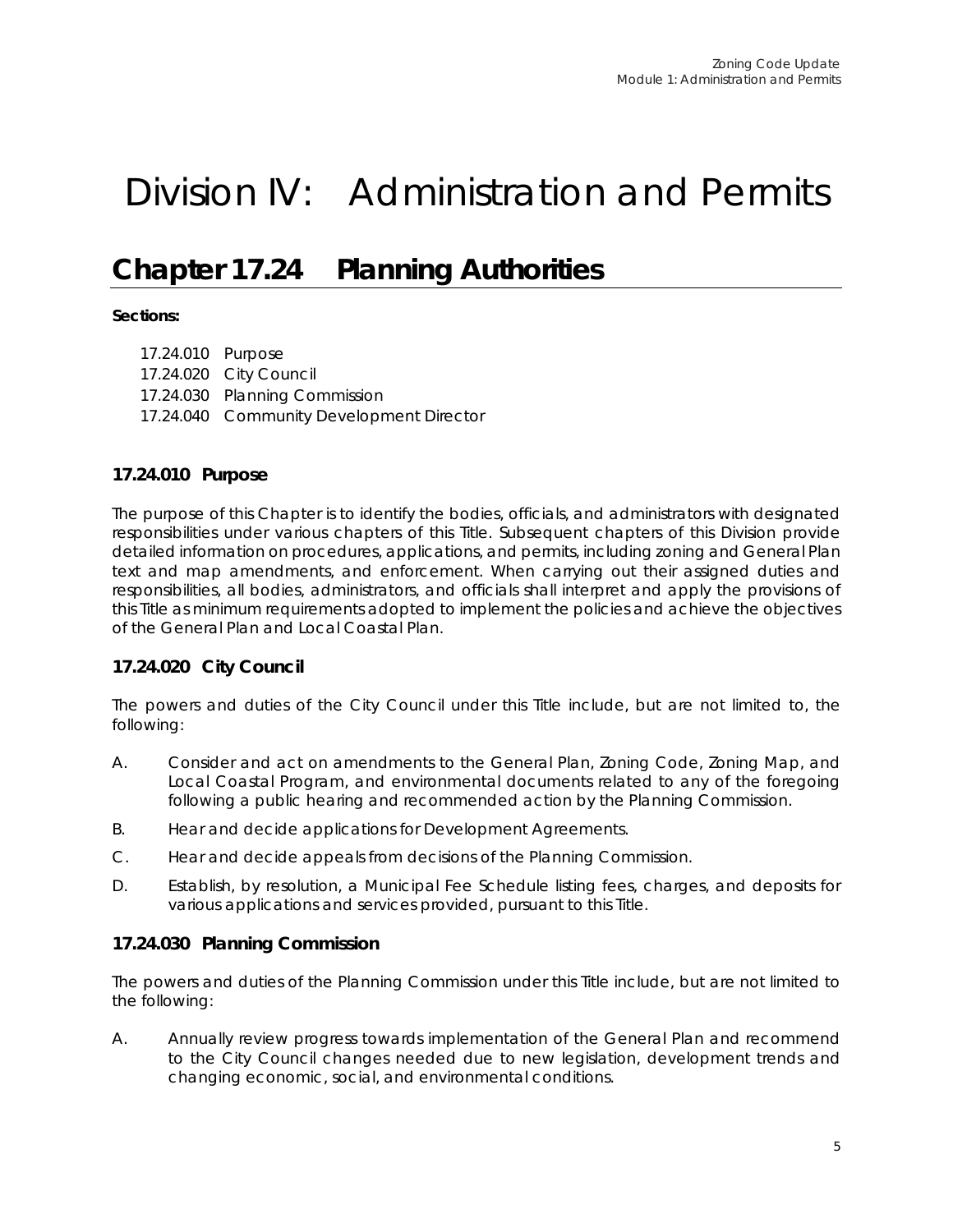- B. Make recommendations to the City Council on proposed amendments to the General Plan, Zoning Code, Zoning Map, and Local Coastal Program, and environmental documents related to any of the foregoing following a public hearing.
- C. Make recommendations to the City Council on Development Agreements.
- D. Approve, conditionally approve, or deny Conditional Use Permits, Coastal Development Permits, and Variances.
- E. Hear and decide on revisions to approved Conditional Use Permits and Variances, pursuant to Section TBD, Revision of Approved Plans.
- F. Conduct design review on certain projects and approvals it grants pursuant to Chapter TBD, Design Review.
- G. Hear and decide on proposed revocations of permits.
- H. Hear and decide appeals from decisions of the Director.
- I. Make environmental determinations on any approvals it grants that are subject to environmental review under the California Environmental Quality Act.
- J. Such other duties and powers as assigned or directed by the City Council.

#### **17.24.040 Community Development Director**

The following powers and duties of the Community Development Director (the "Director") under this Title include, but are not limited to the following:

- A. Have the responsibility to perform all of the functions designated by State law, including, but not limited to the following:
	- 1. Prepare an annual report related to implementation of the General Plan in compliance with Government Code Section 65400;
	- 2. Review of public works projects for conformity to the General Plan in compliance with Government Code Section 65401; and
	- 3. Review of acquisition of property for conformity to the General Plan in compliance with Government Code Section 65402.
- B. Maintain and administer the Zoning Code, including processing of applications, abatements and other enforcement actions.
- C. Prepare and effect rules and procedures necessary or convenient for the conduct of the Director's business. These rules and procedures must be as approved by a resolution of the City Council following review and recommendation of the Planning Commission. They may include the administrative details of hearings officiated by the Director (e.g., scheduling, rules of procedure and recordkeeping).
- D. Interpret the Zoning Code to members of the public and to other City Departments.
- E. Issue administrative regulations for the submission and review of applications subject to the requirements of this Title and Government Code Section 65950, Deadlines for Project Approval Conformance; Extensions.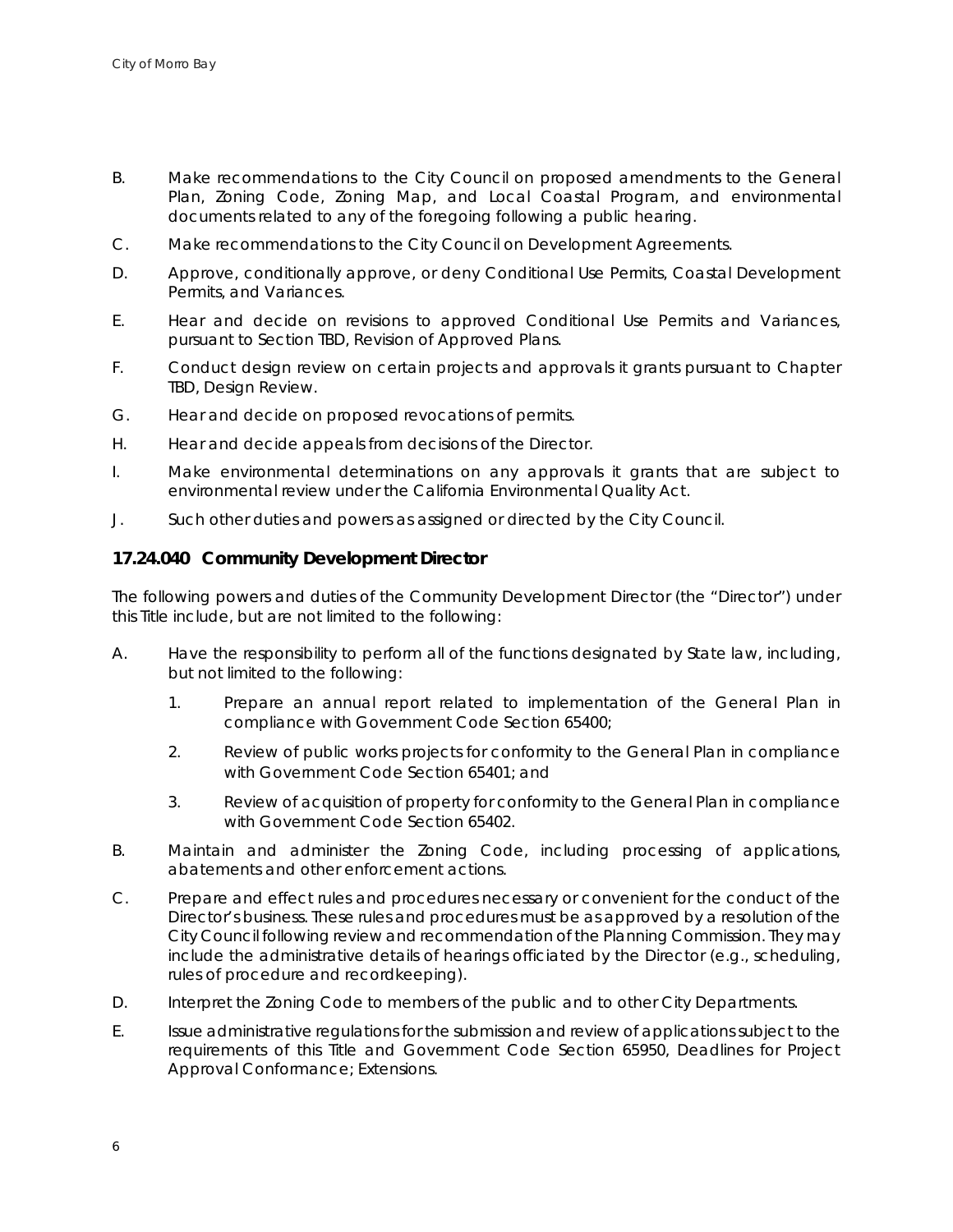- F. Review applications for permits and licenses for conformance with this Title and issue a Zoning Clearance when the proposed use, activity or building is allowed by right and conforms to all applicable development and use standards.
- G. Review applications for discretionary permits and approvals under this Title for conformance with applicable submission requirements and time limits.
- H. Review applications for discretionary permits and approvals to determine whether the application is exempt from review under the California Environmental Quality Act and the City's environmental review requirements and notify the applicant if any additional information is necessary to conduct the review.
- I. Determine level of coastal review pursuant to Chapter TBD, Coastal (CZ) Overlay Zone, and document Coastal Exclusions and Coastal Exemptions, as appropriate.
- J. Hear and decide requests for minor revisions to approved permits, pursuant to Section TBD, Revision of Approved Plans.
- K. Process and make recommendations to the City Council on all applications, amendments, appeals and other matters upon which the Council has the authority and the duty to act under this Title.
- L. Process and make recommendations to the Planning Commission on all applications, appeals and other matters upon which the Commission has the authority and the duty to act under this Title.
- M. Approve, conditionally approve, or deny Minor Use Permits pursuant to the provisions of Chapter TBD, Use Permits, and Coastal Development Permits pursuant to the provisions of Chapter TBD.
- N. Approve, conditionally approve, or deny requests for modifications to dimensional requirements and requests for reasonable accommodation, pursuant to Chapter TBD, Modifications, and Chapter TBD, Reasonable Accommodation.
- O. Conduct design review pursuant to Chapter TBD, Design Review.
- P. Review and decide on Temporary Use Permits pursuant to Chapter TBD.
- Q. Review and decide on Emergency Permits pursuant to Chapter TBD, Emergency Permits.
- R. Negotiate the components and provisions of Development Agreements for recommendation to the City Council.
- S. Investigate and make reports to the Planning Commission on violations of permit terms and conditions when the City has initiated revocation procedures.
- T. Refer items to the Planning Commission where, in his/her opinion, the public interest would be better served by a Planning Commission public hearing and action.
- U. Delegate the responsibilities of the Director to Department staff under the supervision of the Director.
- V. Other duties and powers as may be assigned by the City Council or established by legislation.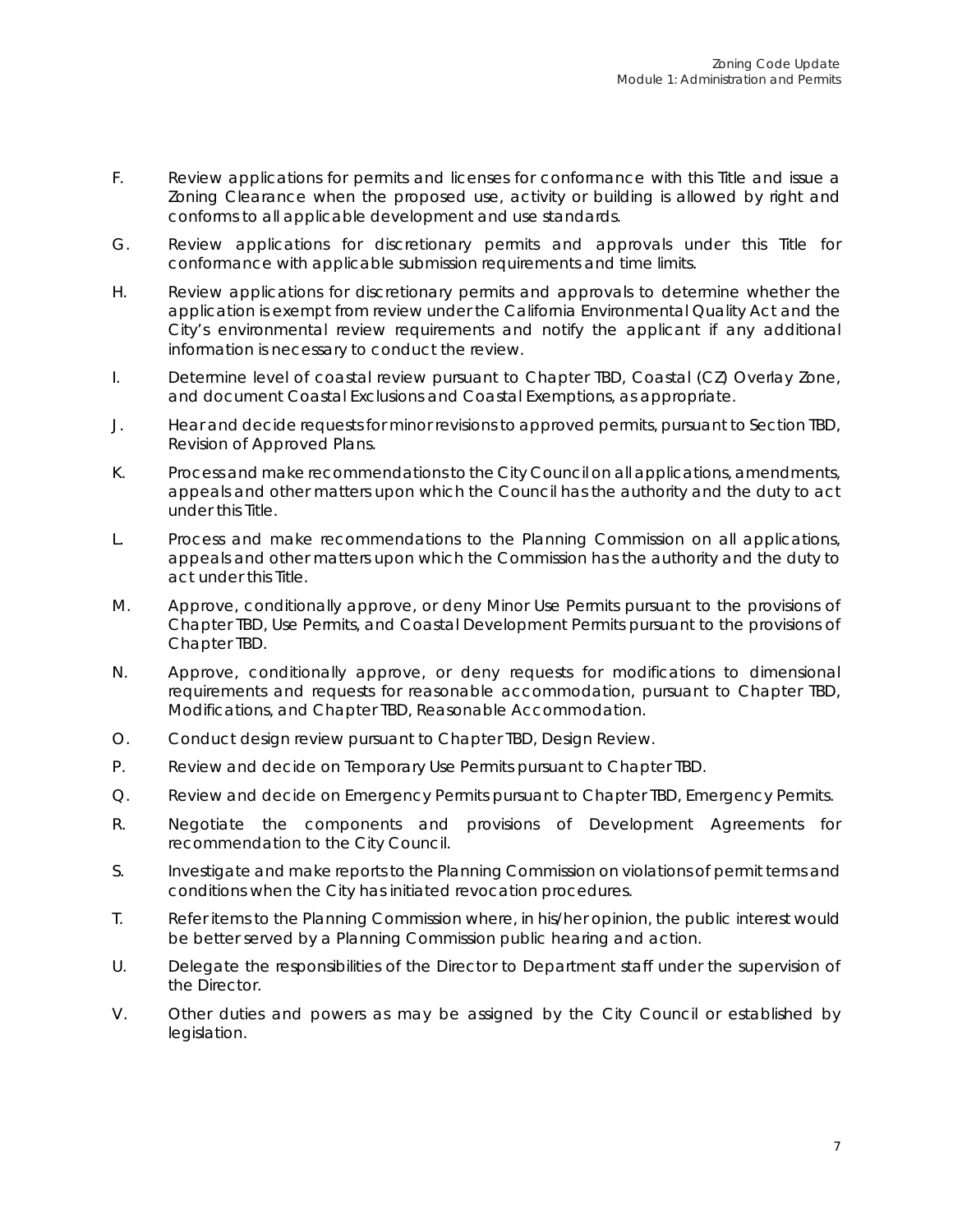# <span id="page-11-0"></span>**Chapter 17.25 Common Procedures (IP)**

#### **Sections:**

| 17.25.010 | Purpose |
|-----------|---------|
|           |         |

- 17.25.020 Application Forms and Fees
- 17.25.030 Conceptual Review
- 17.25.040 Review of Applications
- 17.25.050 Environmental Review
- 17.25.060 Public Notice
- 17.25.070 Conduct of Public Hearings
- 17.25.080 Timing and Notice of Action and Findings Required
- 17.25.090 Scope of Approvals
- 17.25.100 Effective Dates
- 17.25.110 Expiration and Extension
- 17.25.120 Revisions of Approved Plans and Permits
- 17.25.130 Appeals
- 17.25.140 Interpretations and Determinations

### **17.25.010 Purpose**

This Chapter establishes procedures that are common to the application and processing of all permits and approvals provided for in this Title, unless superseded by specific requirement of this Title or State law.

### **17.25.020 Application Forms and Fees**

A. **Applicant.** The owner of property or the owner's authorized agent. If the application is made by someone other than the owner or the owner's agent, proof, satisfactory to the Director, of the right to use and possess the property as applied for, shall accompany the application.

#### B. **Application Forms and Materials.**

- 1. *Application Forms.* The Director shall prepare and issue application forms and lists that specify the information that will be required from applicants for projects subject to the provisions of this Title.
- 2. *Supporting Materials.* The Director may require the submission of supporting materials as part of the application, including but not limited to statements, photographs, plans, drawings, renderings, models, material samples and other items necessary to describe existing conditions and the proposed project and to determine the level of environmental review pursuant to the California Environmental Quality Act (CEQA).
- 3. *Availability of Materials.* All material submitted becomes the property of the City, may be distributed to the public, and shall be made available for public inspection. At any time upon reasonable request, and during normal business hours, any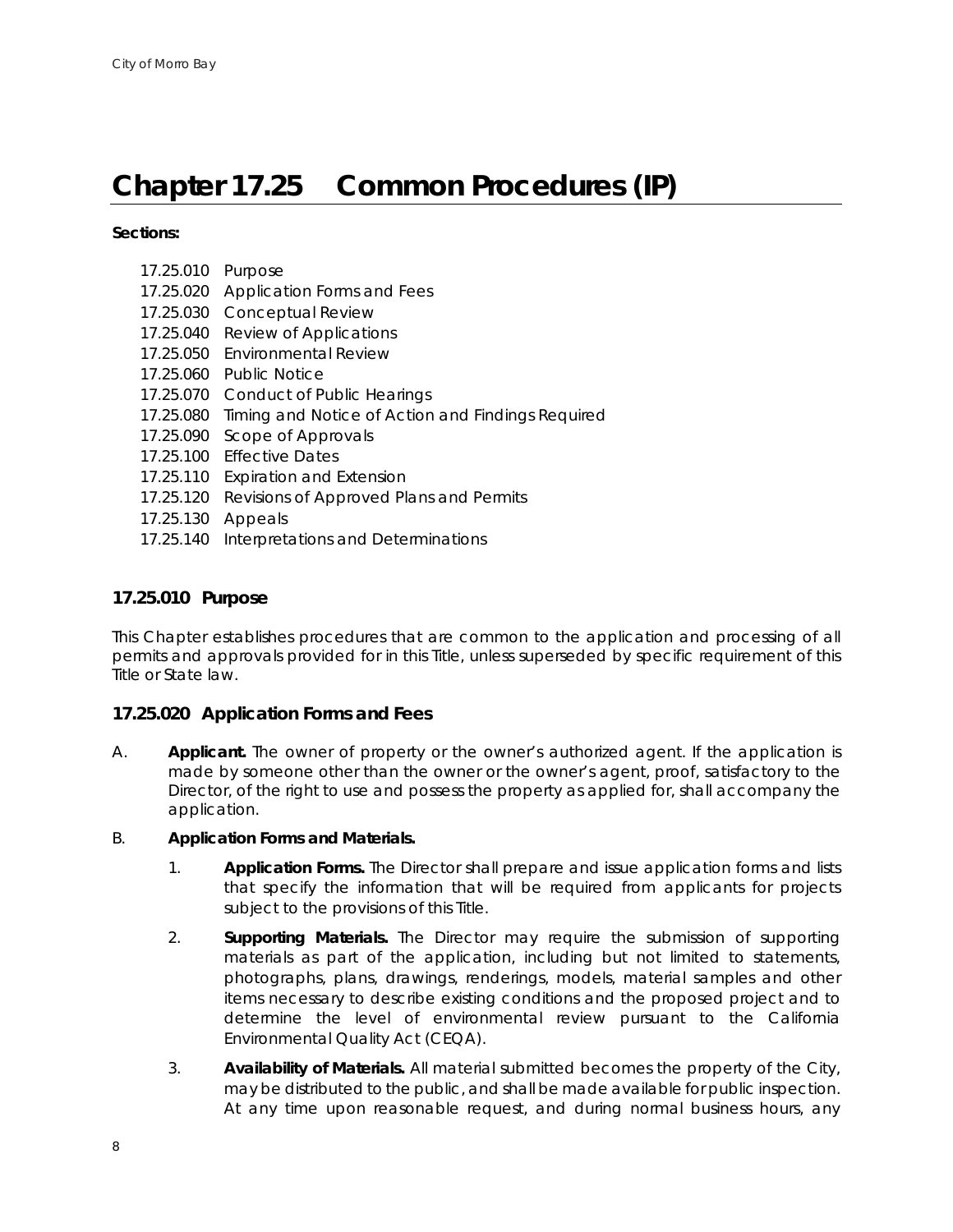person may examine an application and materials submitted in support of or in opposition to an application in the Planning Division offices. Unless prohibited by law, copies of such materials shall be made available at a reasonable cost.

#### C. **Application Fees.**

- 1. *Schedule of Fees.* The City Council shall approve by resolution a Municipal Fee Schedule that establishes fees for permits, informational materials, penalties, copying, and other such items.
- 2. *Payment of Fees.* No application shall be accepted as complete and processed without payment of a fee unless a fee waiver has been approved.
- 3. *Fee Waiver.* No fee shall be required when the applicant is the City, or if it is waived by the City Council or under any other provision of the Municipal Code.
- 4. *Refund of Fees.* Application fees are non-refundable unless otherwise provided for in the Municipal Code or by policy of the City Council.

### **17.25.030 Conceptual Review**

Conceptual review is an optional review process that is intended to provide information on relevant policies, zoning regulations, and procedures.

- A. **Exemption from Permit Streamlining Act.** Conceptual review is not subject to the requirements of the California Permit Streamlining Act (the Act). An application that is accepted for conceptual review shall not be considered complete pursuant to the requirements of the Act unless and until the Director has received an application for approval of a development project, reviewed it, and determined it to be complete under Section TBD, Review of Applications.
- B. **Review Procedure.** The Planning Division shall conduct conceptual review. The Director may consult with or request review by any City agency or official with interest in the application. The Director may refer items to the Planning Commission when in his/her opinion the conceptual review would benefit from Planning Commission input.
- C. **Fees.** Conceptual review application fees are credited toward any future discretionary permit application.
- D. **Recommendations are Advisory.** Neither the conceptual review nor the provision of information and/or pertinent policies shall be construed as a recommendation for approval or denial of the application by City representatives. Any recommendations that result from conceptual review are considered advisory only and shall not be binding on either the applicant or the City.

#### **17.25.040 Review of Applications**

- A. **Review Process.** The Director shall determine whether an application is complete within 30 days of the date the application is filed with the required fee.
- B. **Incomplete Application.** If an application is incomplete, the Director shall provide written notification to the applicant listing the applications for permit(s), forms, information, and any additional fees that are necessary to complete the application.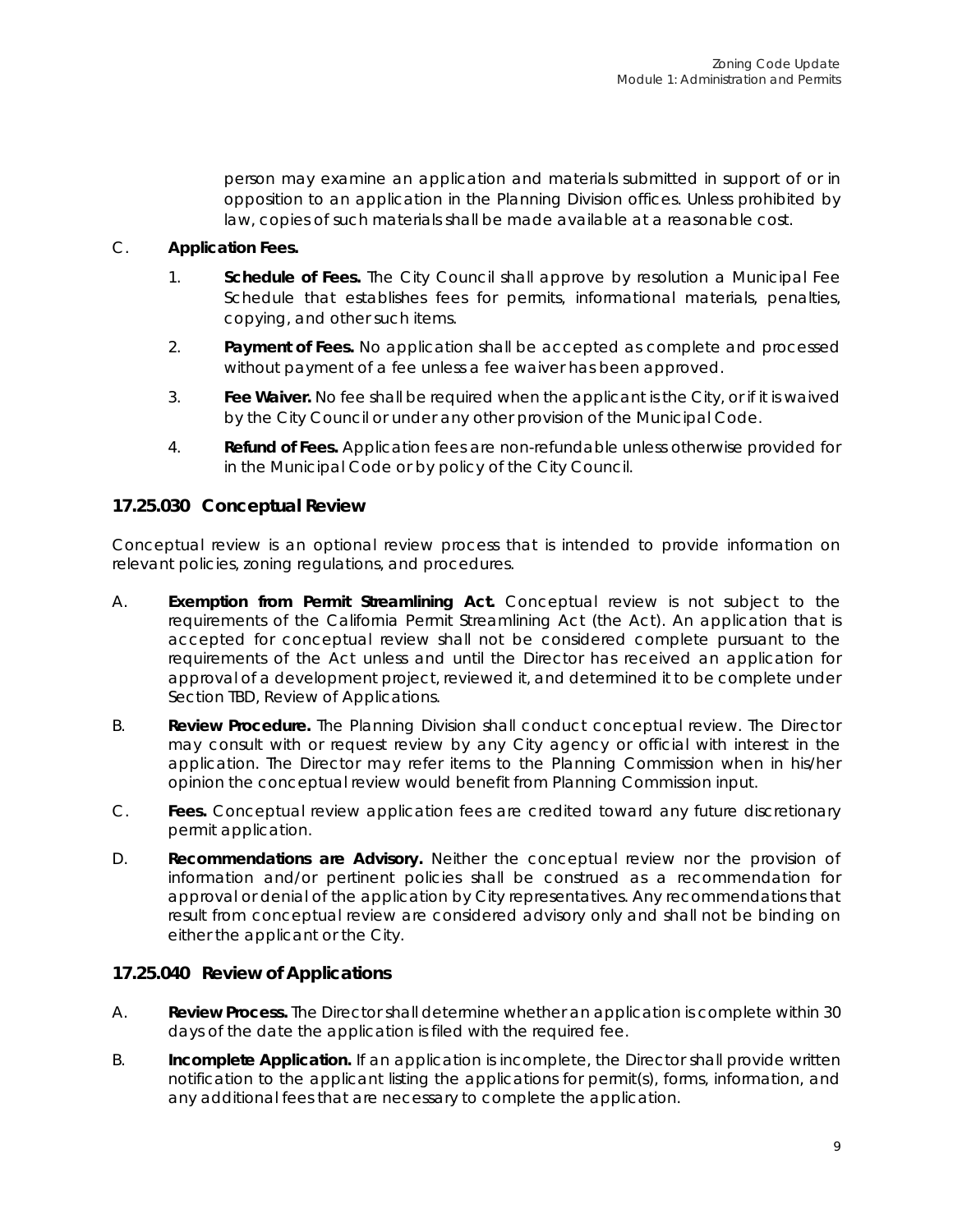- 1. *Zoning Code Violations.* An application shall not be found complete if conditions exist on the site in violation of this Zoning Code or any permit or other approval granted in compliance with this Zoning Code, unless the proposed project includes the correction of the violations.
- 2. *Appeal of Determination.* Determinations of incompleteness are subject to the provisions of Section TBD, Appeals, except there shall be a final written determination on the appeal no later than 60 days after receipt of the appeal. The fact that an appeal is permitted to both the Planning Commission and the City Council does not extend the 60-day period.
- 3. *Submittal of Additional Information.* The applicant shall provide the additional information within 30 days of the notice of incompletion unless a longer time limit is specified by the Director.
- 4. *Expiration of Application.* If an applicant fails to correct the specified deficiencies within the specified time limit, the application shall expire and be deemed withdrawn. After the expiration of an application, project review shall require the submittal of a new, complete application, along with all required fees.
- C. **Complete Application.** When an application is determined to be complete, the Director shall make a record of that date. If an application requires a public hearing, the Director shall schedule it and notify the applicant of the date and time.
- D. **Extensions.** The Director may, upon written request and for good cause, grant extensions of any time limit for review of applications imposed by this Title.

### **17.25.050 Environmental Review**

All projects shall be reviewed for compliance with or exemption from the California Environmental Quality Act (CEQA). Environmental review will be conducted pursuant to Title 14 of the California Code of Regulations (CEQA Guidelines). If Title 14 of the California Code is amended, such amendments will govern City procedures.

#### **17.25.060 Public Notice**

Unless otherwise specified, whenever the provisions of this Title require public notice, the City shall provide notice in compliance with State law as follows.

- A. **Posted Notice.** At least 10 days before the date of the public hearing or the date of action when no public hearing is required the City shall post a notice in a conspicuous place on the project site and at the Morro Bay branch of the public library, at the Planning Division office, and at City Hall.
- B. **Mailed Notice.** At least 10 days before the date of the public hearing or before the date of action when no public hearing is required, the Director, or the City Clerk for hearings before the City Council, shall provide notice by First Class mail delivery to:
	- 1. The applicant, the owner, and any occupant of the subject property;
	- 2. All owners of record as shown on the latest available records of the County Assessor of property within 500 feet of the subject property.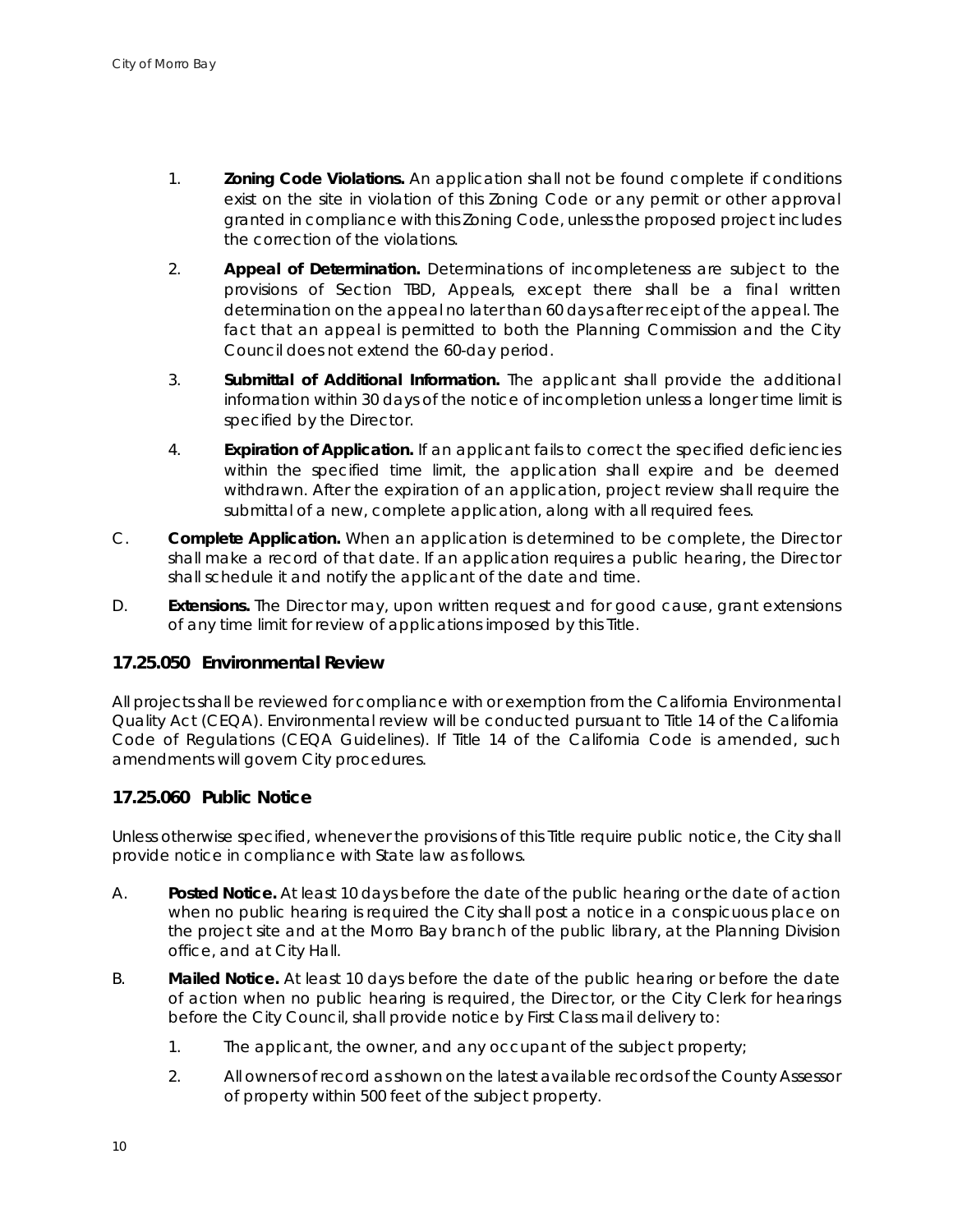- 3. All neighborhood and community organizations that have previously filed a written request for notice of projects in the area where the site is located; and
- 4. Any person or group who has filed a written request for notice regarding the specific application.
- C. **Newspaper Notice.** At least 10 days before the date of the public hearing or the date of action when no public hearing is required, the Director or the City Clerk for hearings before the City Council, shall publish a notice in at least one newspaper of general circulation in the City.
- D. **Alternative Method for Large Mailings.** If the number of owners to whom notice would be mailed or delivered is greater than 1,000, instead of mailed notice, the Director or City Clerk may provide notice by placing a display advertisement of at least one-eighth page in at least one newspaper of general circulation in the City at least 10 days prior to the hearing.
- E. **Contents of Notice.** The notice shall include the following information:
	- 1. The location of the real property, if any, that is the subject of the application;
	- 2. A general description of the proposed project or action;
	- 3. The City's file number assigned to the application;
	- 4. The date, time, location, and purpose of the public hearing or the date of action when no public hearing is required and the identity of the hearing body or officer;
	- 5. The date of filing of the application and names of the applicant and the owner of the property that is the subject of the application;
	- 6. The location and times at which the complete application and project file, including any environmental impact assessment prepared in connection with the application, may be viewed by the public;
	- 7. A statement that any interested person or authorized agent may appear and be heard;
	- 8. A statement describing how to submit written comments;
	- 9. For Council hearings, the Planning Commission recommendation; and
	- 10. A statement, if applicable, that the project is located within the City's Coastal Zone, that the decision will include a determination on a Coastal Development Permit, and whether the project is appealable to the Coastal Commission under Public Resources Code 30603(a).
- F. **Failure to Notify Individual Properties.** The validity of the proceedings shall not be affected by the failure of any property owner, resident, or neighborhood or community organization to receive a mailed notice.

### **17.25.070 Conduct of Public Hearings**

Whenever the provisions of this Title require a public hearing, the hearing shall be conducted in compliance with the requirements of State law and as follows.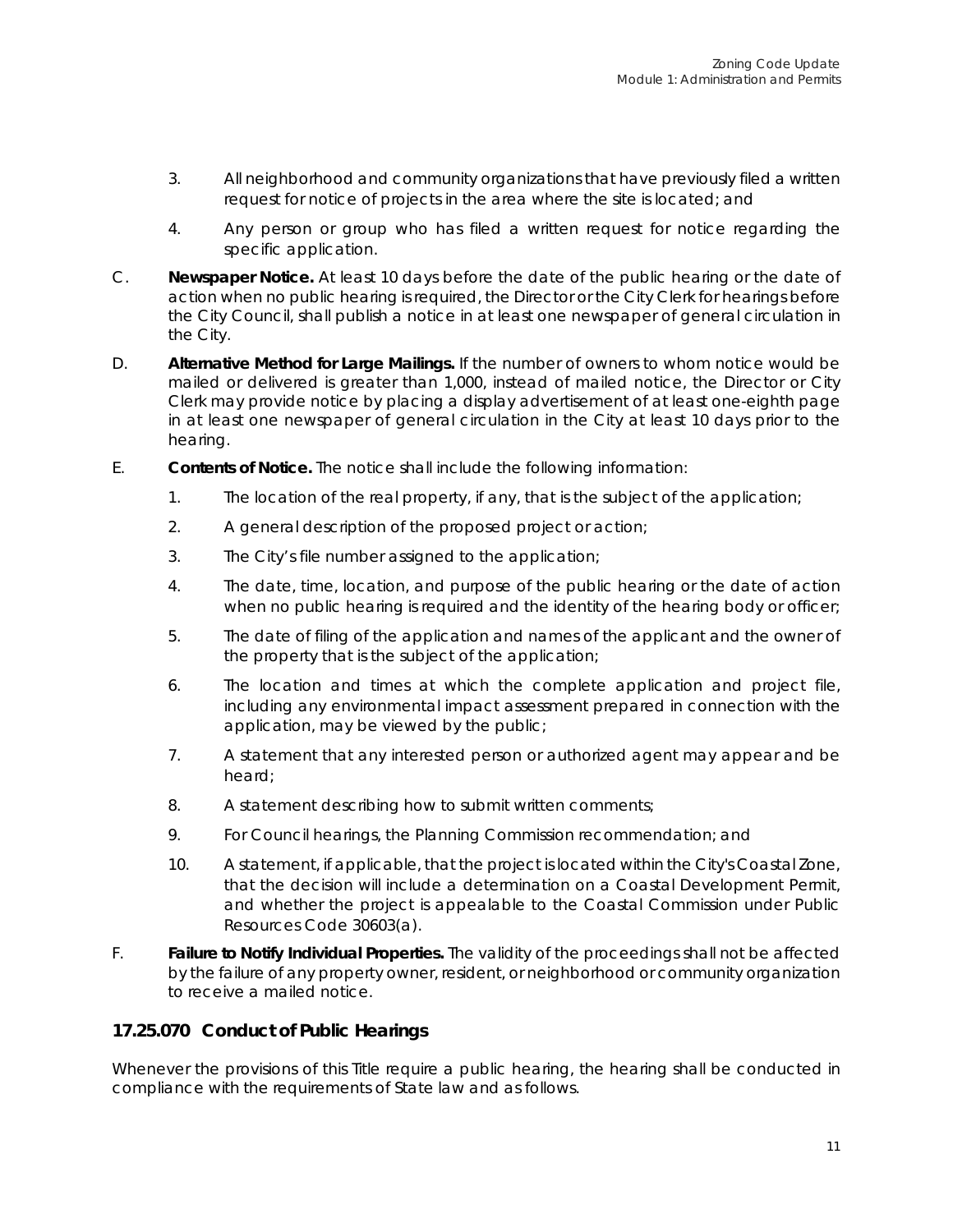- A. **Generally.** Hearings shall be conducted pursuant to procedures adopted by the hearing body. They do not have to be conducted according to technical rules relating to evidence and witnesses.
- B. **Scheduling.** Hearings before the City Council shall be scheduled by the City Clerk. All other hearings shall be scheduled by the Director.
- C. **Presentation.** An applicant or an applicant's representative may make a presentation of a proposed project.
- D. **Public Hearing Testimony.** Any person may appear at a public hearing and submit oral or written evidence, either individually or as a representative of a person or an organization. Each person who appears at a public hearing representing an organization shall identify the organization being represented.
- E. **Time Limits.** The presiding officer may establish time limits for individual testimony and require that individuals with shared concerns select one or more spokespersons to present testimony on behalf of those individuals.
- F. **Continuance of Public Hearing.** The body conducting the public hearing may by motion continue the public hearing to a fixed date, time and place without providing further notice, or may continue the item to an undetermined date and provide notice of the continued hearing.
- G. **Investigations.** The body conducting the hearing may cause such investigations to be made as it deems necessary and in the public interest in any matter to be heard by it. Such investigation may be made by a committee of one or more members of the hearing body or by City staff. The facts established by such investigation shall be submitted to the hearing body either in writing, to be filed with the records of the matter, or in testimony before the hearing body, and may be considered by the body in making its decision.
- H. **Decision**. The public hearing shall be closed before a vote is taken.

#### **17.25.080 Timing and Notice of Action and Findings Required**

When making a decision to approve, approve with conditions, revoke or deny any discretionary permit under this Title, the responsible authority shall issue a Notice of Action and make findings of fact as required by this Tile.

- A. **Timing.** The responsible authority shall decide to approve, revoke, or deny any discretionary permit following the close of the public hearing, or if no public hearing is required, within the time period set forth below. These deadlines do not apply to any action that has been appealed to the City Council in accordance with Section TBD, Appeals.
	- 1. *Project Exempt from Environmental Review.* Within 30 days of the date the City has determined an application to be complete, a determination must be made whether the project is exempt from Environmental Review per State CEQA requirements.
	- 2. *Project for which a Negative Declaration or Mitigated Negative Declaration is Prepared.* Within 60 days of the date a Negative Declaration or Mitigated Negative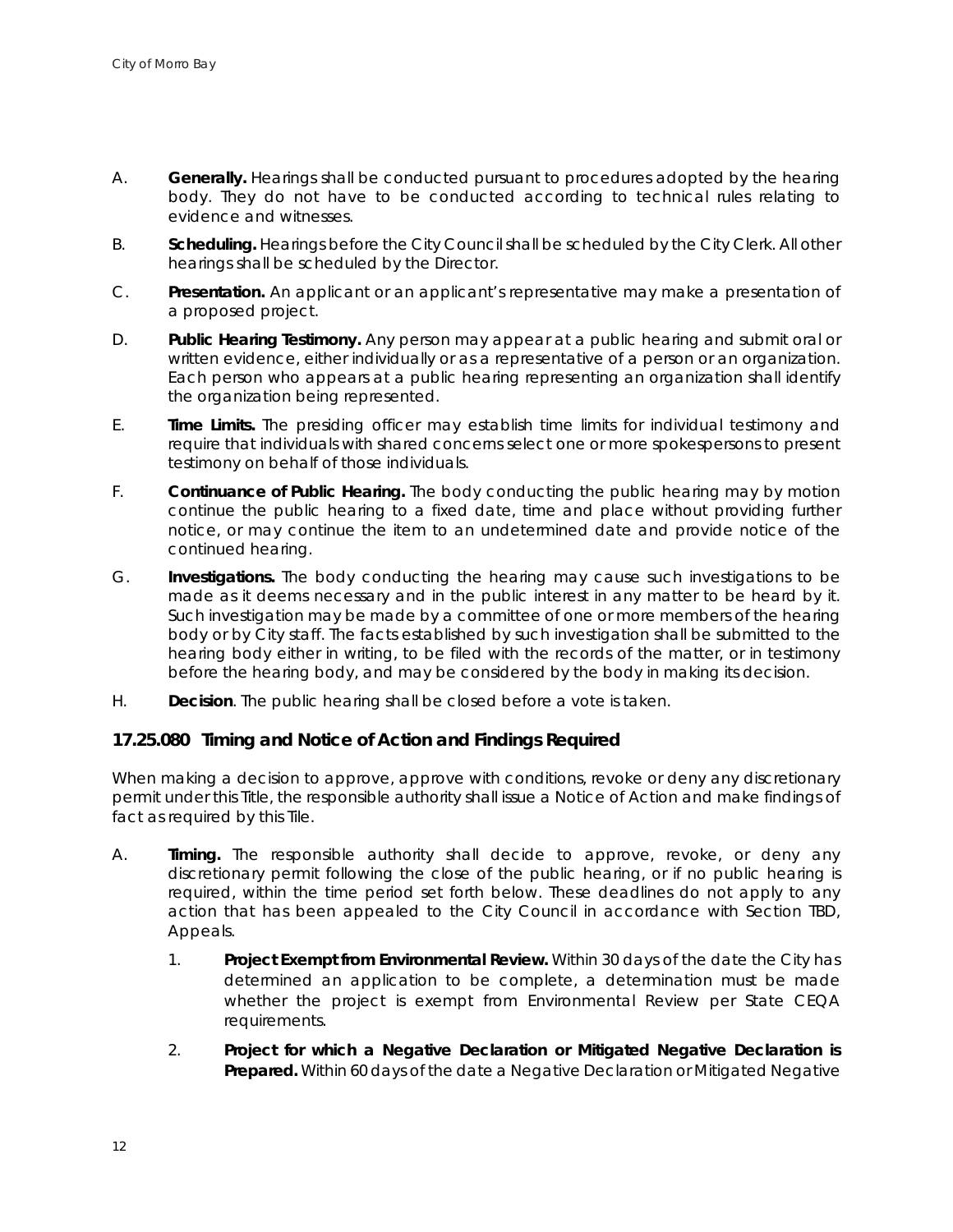Declaration has been completed and adopted for project approval, the City shall take action on the accompanying discretionary project.

- 3. *Project for which an EIR is Prepared.* Within 180 days from the date the decisionmaking authority certifies a Final EIR, the City shall take action on the accompanying discretionary project.
- B. **Notice of Action.** After any action to approve, or deny an application that is subject to appeal under the terms of this Title, the Director shall issue a Notice of Action. The Notice shall describe the action taken, including any applicable conditions, and shall list the findings that were the basis for the decision. The Director shall mail the Notice to the applicant and to any other person or entity that has filed a written request for such notification with the Planning Division.

#### 1. *Coastal Development Permits.*

- a. *Final Local Decision.* A local decision on an application for a Coastal Development Permit shall not be deemed final until:
	- i. A local decision on the application has been made and all required findings have been adopted, including specific factual findings supporting the legal conclusions that the proposed development is or is not in conformity with the certified Local Coastal Program, and where applicable, with the public access and recreation policies of Chapter 3 of the Coastal Act; and
	- ii. All local rights to appeal pursuant to Section TBD, Appeals, have been exhausted.
- b. *Notice of Final Action.* Within five business days of a final local decision on an application for a Coastal Development Permit, the Community Development Director shall provide notice of the action in writing by first class mail to the California Coastal Commission and to any persons who specifically requested such notice and provided a self-addressed, stamped envelope. Such notice shall include conditions of approval, written findings and the procedures for appeal of the City decision to the California Coastal Commission.
- C. **Findings.** Findings, when required by State law or this Title, shall be based upon consideration of the application, plans, testimony, reports, and other materials that constitute the administrative record and shall be stated in writing in the resolution or record of the action on the permit.

### **17.25.090 Scope of Approvals**

- A. **Scope.** Any approval permits only those uses and activities actually included in the project approval, and excludes other uses and activities. Unless otherwise specified, the approval of a new use shall terminate all rights and approvals for previous uses no longer occupying the same site or location.
- B. **Conditions of Approval.** The site plan, floor plans, building elevations and/or any additional information or representations, whether oral or written, indicating the proposed structure or manner of operation submitted with an application or submitted during the approval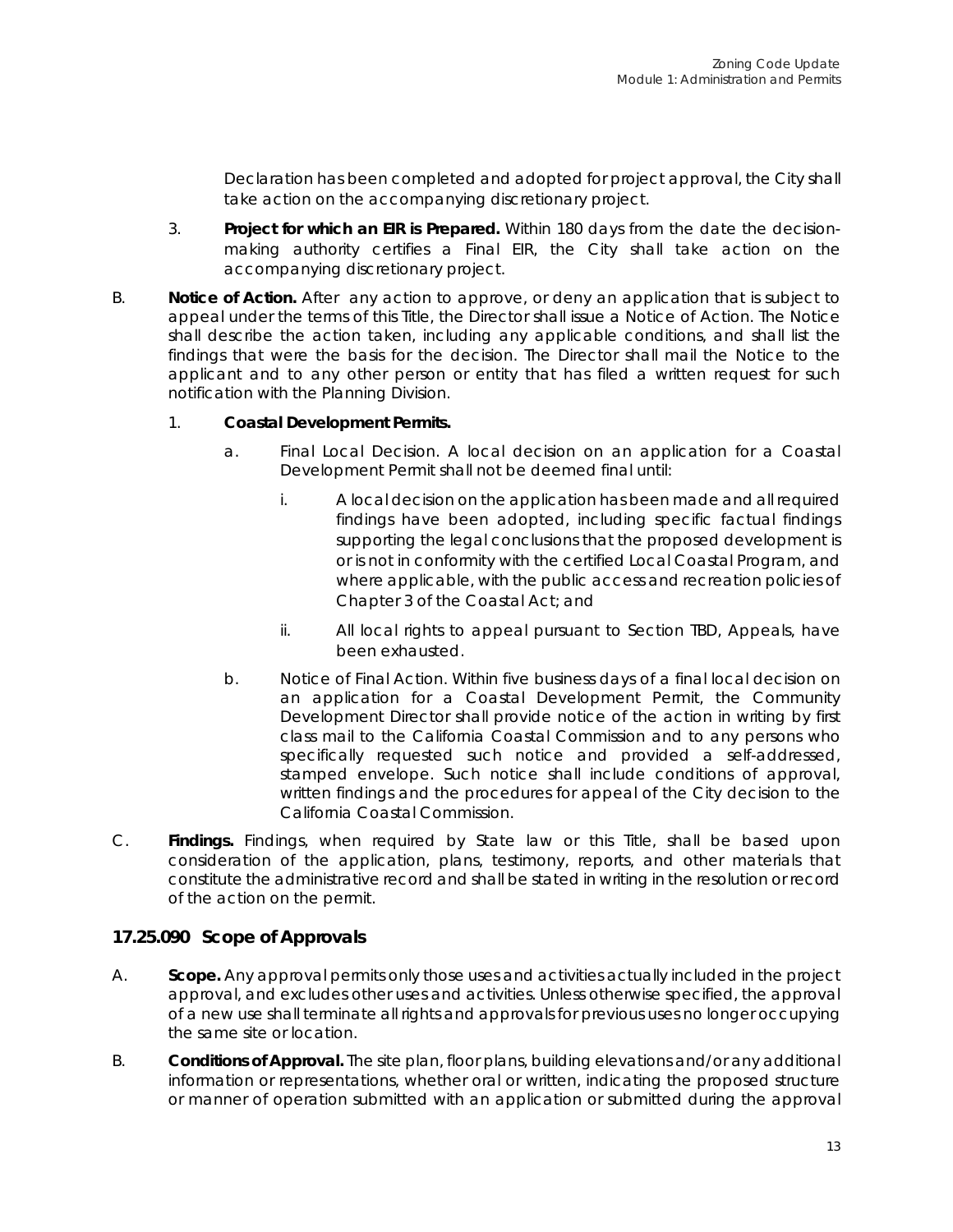process shall be deemed conditions of approval. Any approval may be subject to requirements that the applicant guarantees, warranties or insures compliance with permit's plans and conditions in all respects.

- C. **Actions Subject to Enforcement.** If the construction of a building or structure or the use established is contrary to the description or illustration in the application, so as to either violate any provision of this Title or require additional permits, then the approval shall be suspended and subject to revocation and enforcement provisions of Chapter TBD, Enforcement.
- D. **Periodic Review.** All approvals may be subject to periodic review to determine compliance with the permit and applicable conditions. If a condition specifies that activities or uses allowed under the permit are subject to periodic reporting, monitoring or assessments, it shall be the responsibility of the permit holder, the property owner or successor property owners to comply with such conditions.

#### **17.25.100 Effective Dates**

A final decision on an application for any discretionary approval subject to appeal shall become effective after the expiration of the 10-day appeal period following the date of action, unless an appeal is filed. No building permit or business license shall be issued until the 11th day following the date of the action.

#### A. **Coastal Development Permits.**

- 1. *Outside the Coastal Appeal Jurisdiction.* A final decision on a Coastal Development Permit for projects outside the Coastal Development Permit appeal area shall become effective after the City's 10-day appeal period has expired unless an appeal is filed, or the Notice of Final Action required for Coastal Development Permits pursuant to Section TBD.B, Notice of Action, is inadequate.
- 2. *Within the Coastal Appeal Jurisdiction.* A final decision on an application for a Coastal Development Permit for projects within the Coastal Development Permit appeal area shall become effective 10 working days after the date the Coastal Commission receives a Notice of Final Action pursuant to Section TBD. B, Notice of Action unless either of the following occur:
	- a. An appeal is filed with the Coastal Commission within 10 working days of Coastal Commission receipt of the Notice of Final Action; or
	- b. Notice of Final Action does not meet the requirements set forth in Section TBD.B, Notice of Action.

#### **17.25.110 Expiration and Extension**

Permits and approvals granted under this Title shall automatically expire and become null and void if the approval is not inaugurated within the time periods established in this Section, or the approved use, structure, or site development is not continued pursuant to Section TBD.B, Continuation of Use, Structure, or Site Development.

A. **Inaugurating a Permit or Approval.** A permit or approval is inaugurated when a valid City building permit has been issued for work related to the approval and construction work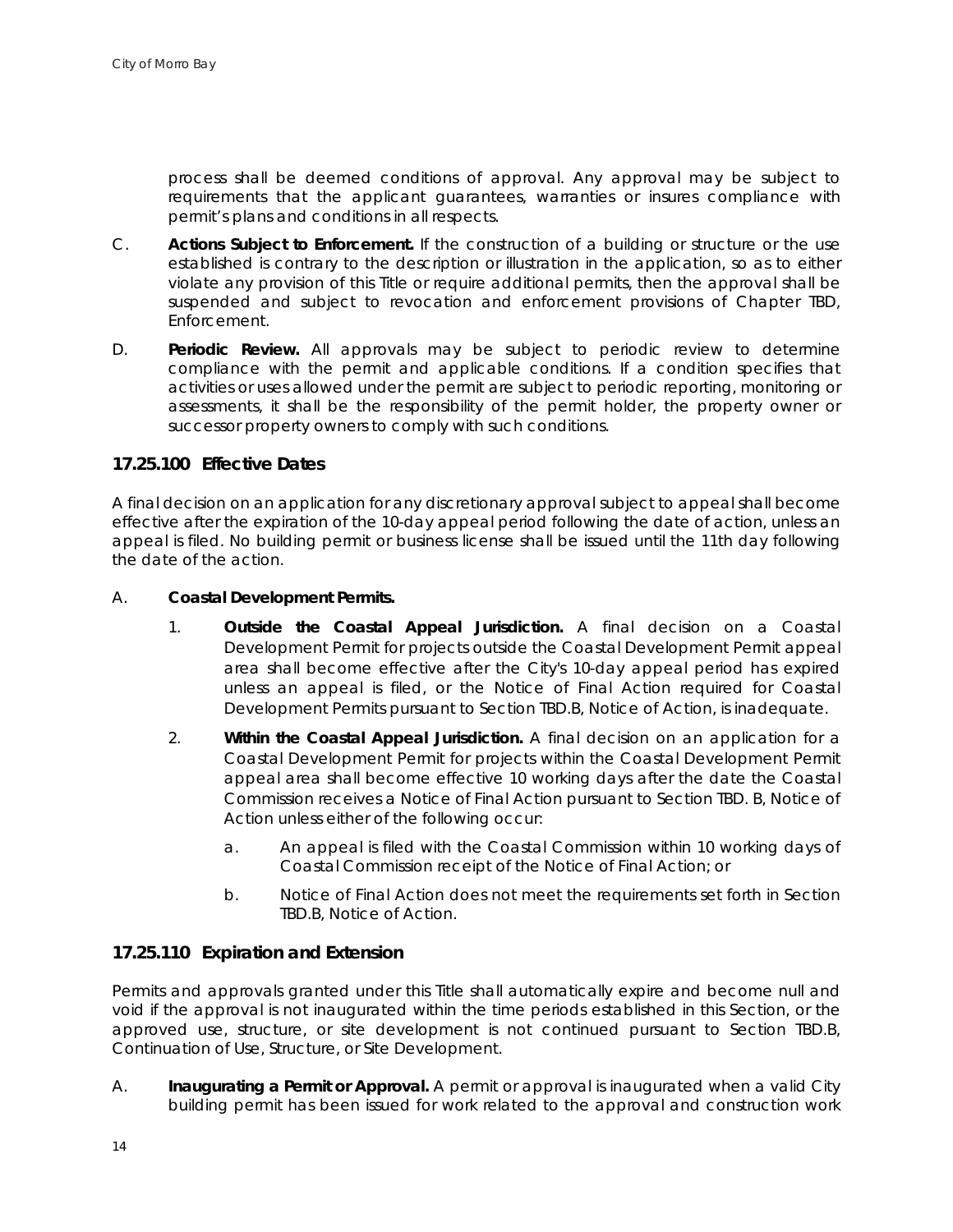has begun and been carried on diligently without substantial suspension or abandonment of work. Where a building permit is not required, the approval shall be considered inaugurated when the use or development authorized by the approval has commenced and, if required, a valid City business license has been issued.

#### B. **Time Period in which to Inaugurate a Permit or Approval.**

- 1. *Expiration.* The decision-maker, in the granting of any permit, may specify a time, consistent with the purposes of the use and necessary to safeguard the public safety, health and welfare, within which the proposed project must be undertaken and actively and continuously pursued. If no time period is specified, any permit granted under this Title shall automatically expire if it is not inaugurated or extended within two years of its approval.
	- a. A Coastal Development Permit shall expire on the latest expiration date applicable to any other permit or approval required for the project.
- 2. *Extensions.* The Director may approve up to two one-year extensions of any permit or approval granted under this Title upon receipt of a written application with the required fee prior to expiration date of the permit. For discretionary permits issued by the Planning Commission, the Planning Commission may approve additional extensions upon conducting a public hearing.
- C. **Continuation of Use, Structure, or Site Development.** A use, structure, or site development authorized by the permit or approval is considered continued unless the structure or site development is demolished pursuant to Section TBD, Demolition, or the use authorized by the approval is discontinued pursuant to Section TBD, Discontinuation of Use.

### **17.25.120 Revisions of Approved Plans and Permits**

No change in the use, structure, or site development for which a permit or other approval has been issued is permitted unless the permit or approval is revised as provided for in this Title.

- A. **Minor Revisions.** The Director may approve minor changes to approved plans that are consistent with the original findings and conditions approved by the hearing body and would not intensify any potentially detrimental effects of the project.
- B. **Major Revisions.** A request for changes in conditions of approval of a discretionary permit or for a change in an approved site plan or building plan that would affect a condition of approval shall be treated as a new application, except that the Director may approve changes determined to be minor.

### **17.25.130 Appeals**

- A. **Applicability.** An action by the Director or Planning Commission in the administration or enforcement of the provisions of this Title may be appealed in accordance with this Section.
	- 1. *Appeals of Director Decisions.* Decisions of the Director may be appealed to the Planning Commission by filing a written appeal with the Planning Division.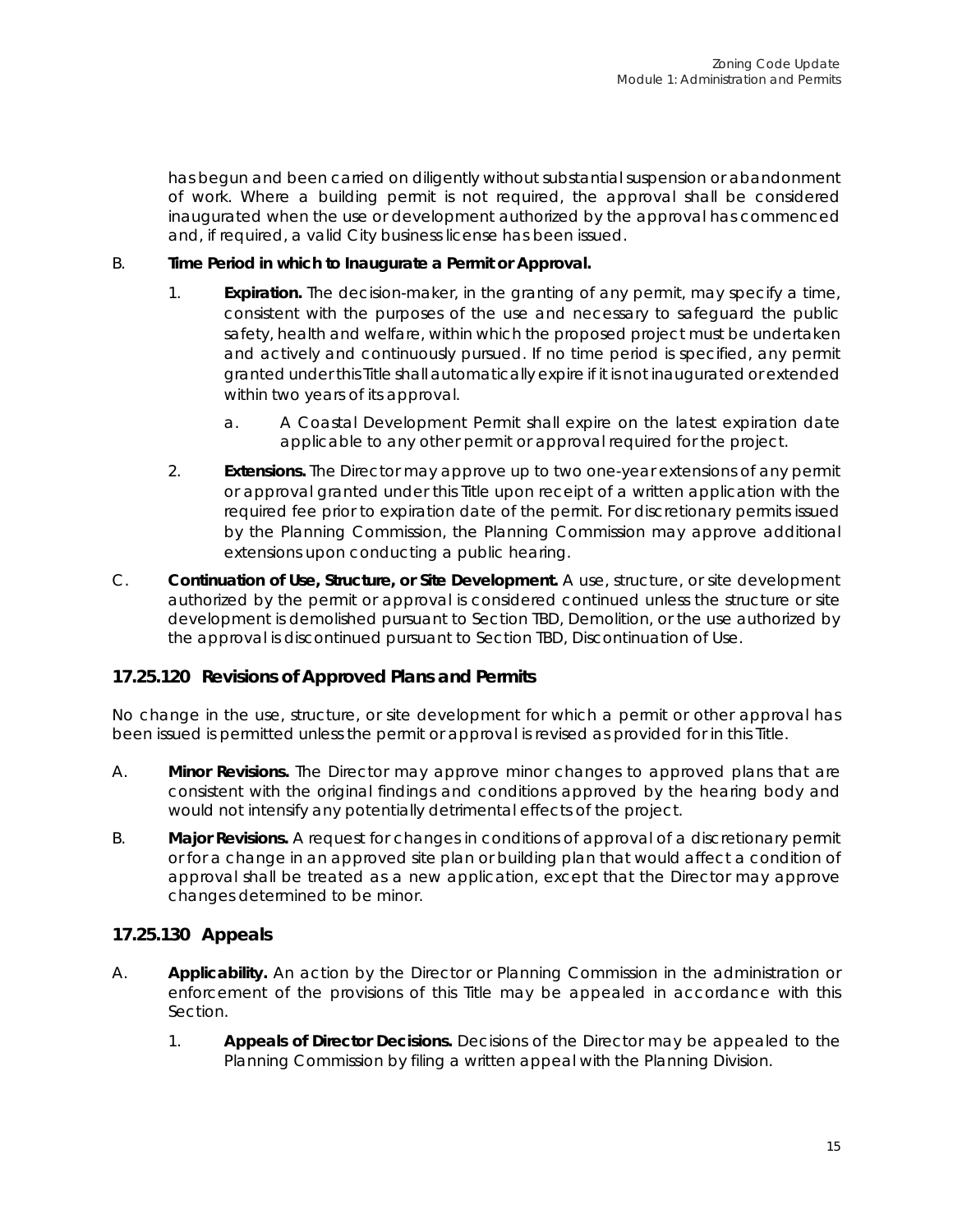- 2. *Appeals of Planning Commission Decisions.* Decisions of the Planning Commission may be appealed to the City Council by filing a written appeal with the City Clerk and paying any applicable fees.
- 3. *Appeals of Local Decisions on Coastal Development Permits.* Actions on Coastal Development Permits for the following types of development may also be appealed to the California Coastal Commission pursuant to Section TBD.C, Appeals to the Coastal Commission.
	- a. *Appealable Development.* Pursuant to Public Resources Code Section 30603(a), an action taken by the City on a Coastal Development Permit application may be appealed to the Coastal Commission for the following types of development.
		- i. Developments between the sea and the first public road paralleling the sea or within 300 feet of the inland extent of any beach or of the mean high tideline of the sea where there is no beach, whichever is the greater distance.
		- ii. Developments that are located on tidelands, submerged lands, public trust lands, within 100 feet of any wetland, estuary, or stream, or within 300 feet of the top of the seaward face of any coastal bluff.
		- iii. Developments located in a sensitive coastal resource area.
		- iv. Any development which constitutes a major public works project or a major energy facility.

#### B. **Appeal Process.**

- 1. *Rights of Appeal.* Appeals may be filed by the applicant, by the owner of property, or by any other person aggrieved by a decision that is subject to appeal under the provisions of this Title.
- 2. *Time Limits.* Unless otherwise specified in State or federal law, all appeals shall be filed in writing within 10 days of the date of the action, decision, motion, or resolution from which the action is taken. In the event an appeal period ends on a Saturday, Sunday, or any other day the City is closed, the appeal period shall end at the close of business on the next consecutive business day.

#### 3. *Procedures.*

- a. *Filing.* The appeal shall identify the decision being appealed and shall clearly and concisely state the reasons for the appeal. The appeal shall be accompanied by the required fee.
- b. *Proceedings Stayed by Appeal.* The timely filing of an appeal shall stay all proceedings in the matter appealed including, but not limited to, the issuance of City building permits and business licenses.
- c. *Public Notice and Hearing.* The Director, or in the case of appeals to the City Council, the City Clerk, shall schedule the appeal for consideration by the applicable appeal body within 60 days of the date the appeal is filed.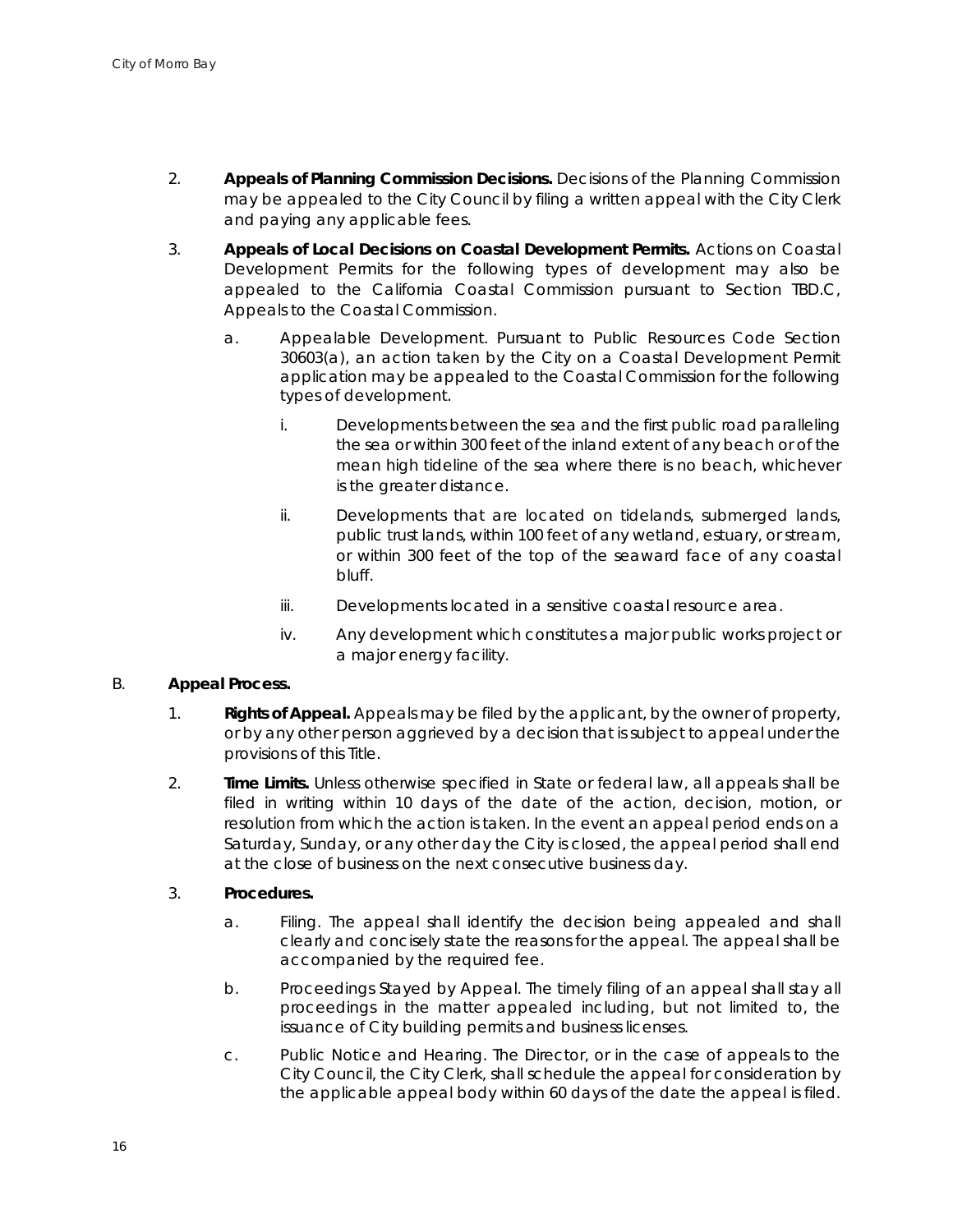Notice of the appeal hearing must be provided in the same manner required for the action that was the subject of the appeal.

C. **Appeals to the Coastal Commission.** A final action taken by the City on a Coastal Development Permit application for appealable development may be appealed to the California Coastal Commission in compliance with this Section.

#### 1. *Status of Appellant.*

- a. *Who may Appeal.* An appeal may be filed by an applicant, an aggrieved person, or two members of the Coastal Commission in compliance with Public Resources Code Section 30625.
- b. *Aggrieved Person Defined.* As provided by Public Resources Code Section 30801, an aggrieved person is anyone who, in person or through an explicitly identified representative, appeared at a public hearing held before the Zoning Administrator, Planning Commission, or Council in connection with the decision or appeal of any project, or who by other appropriate means before a hearing, informed the City of the nature of their concerns, unless for good cause was unable to do either.
- 2. *Exhaustion of City Appeals Required.* An applicant or other aggrieved person may appeal a City decision on a Coastal Development Permit application to the Coastal Commission only after exhausting all appeals to the Planning Commission and Council in compliance with this Section. This limitation shall not apply to any circumstance identified in Code of Regulations Section 13573, including:
	- a. An appellant was denied the right of appeal under this Section because City notice and hearing procedures did not comply with Title 14, Division 5.5, Chapter 8, Subdivision 2 of the Code of Regulations; or
	- b. An appeal of a City decision was filed by two members of the Coastal Commission in compliance with Public Resources Code Section 30625. (Notice of a Coastal Commissioners' appeal shall be transmitted to the City in compliance with Code of Regulations Section 13573(b). The appeal shall be suspended where the City decision has been appealed. If the final action by an appellate body changes or reverses the previous decision, the Coastal Commissioners shall be required to file a new appeal of that decision if deemed appropriate and necessary.)
- 3. *Grounds for appeal to Coastal Commission.* Pursuant to Public Resources Code Section 30603, the grounds for an appeal to the Coastal Commission of a City decision on a Coastal Development Permit application are as follows:
	- a. For approval of a Coastal Development Permit, an allegation that the project does not conform to the standards of the Coastal Land Use Plan or the public access policies of the Coastal Act;
	- b. For elimination or change of a condition of approval for a Coastal Development Permit, an allegation that the condition was not needed or should be adjusted; or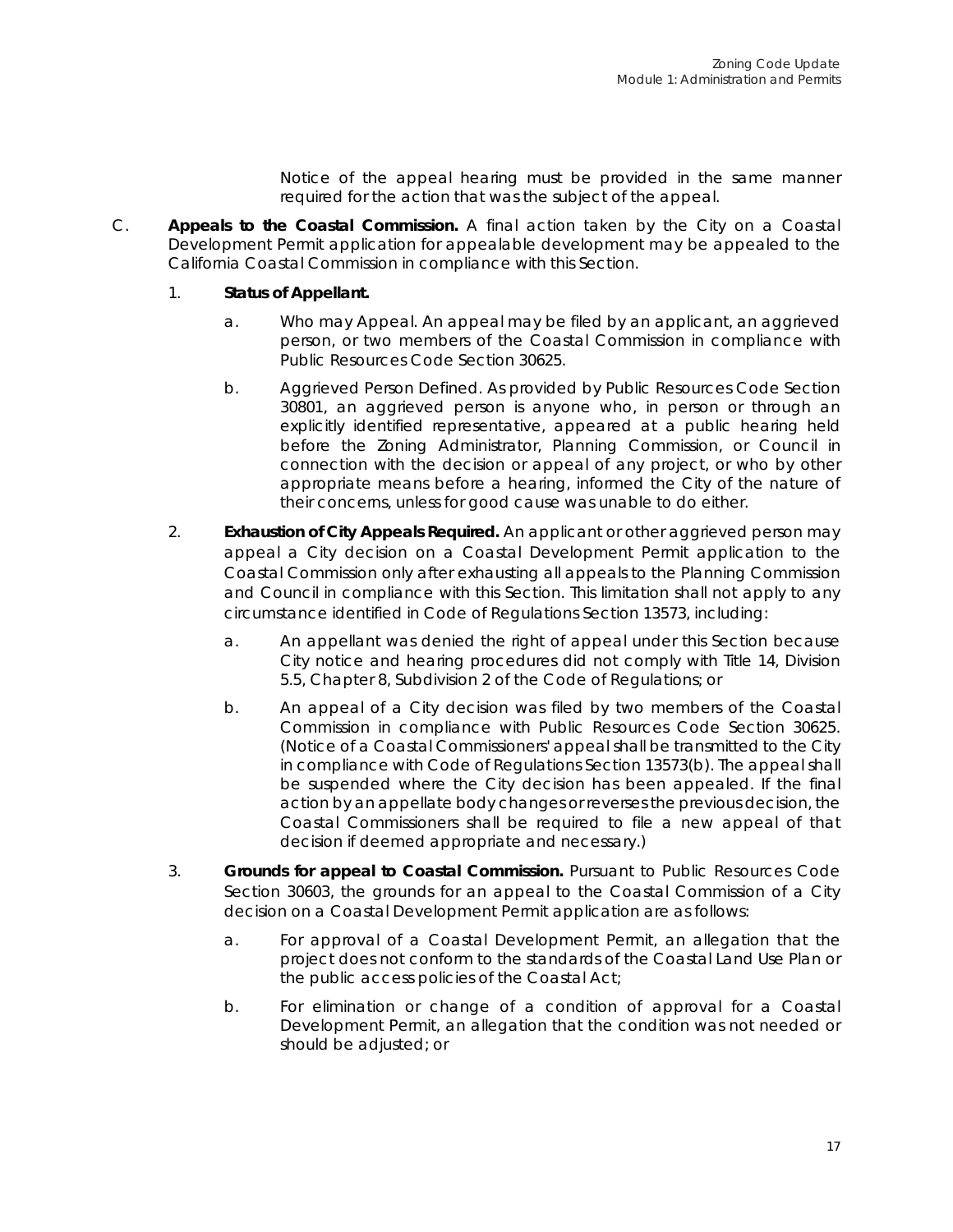- c. For denial of a development, an allegation that the project conforms to the standards of the Coastal Land Use Plan and the public access policies of the Coastal Act.
- 4. *Time Limit for Filing an Appeal to the Coastal Commission.* An appeal of a Council decision on an appealable development shall be filed with the Coastal Commission within 10 business days of the receipt by the Coastal Commission of adequate notice of final City action, in compliance with this Section and the Coastal Act.
- 5. *Notice to City of Appeal to Coastal Commission.* An appellant shall notify the City when appealing to the Coastal Commission by providing the City a copy of the appeal within five days of filing the appeal.

#### **17.25.140 Interpretations and Determinations**

Requests for interpretations of this Title and verifications relating to prior approvals or permits may be made to the Director. Requests shall be in writing. The decision of the Director or Planning Commission on such requests may be appealed under Section TBD, Appeals.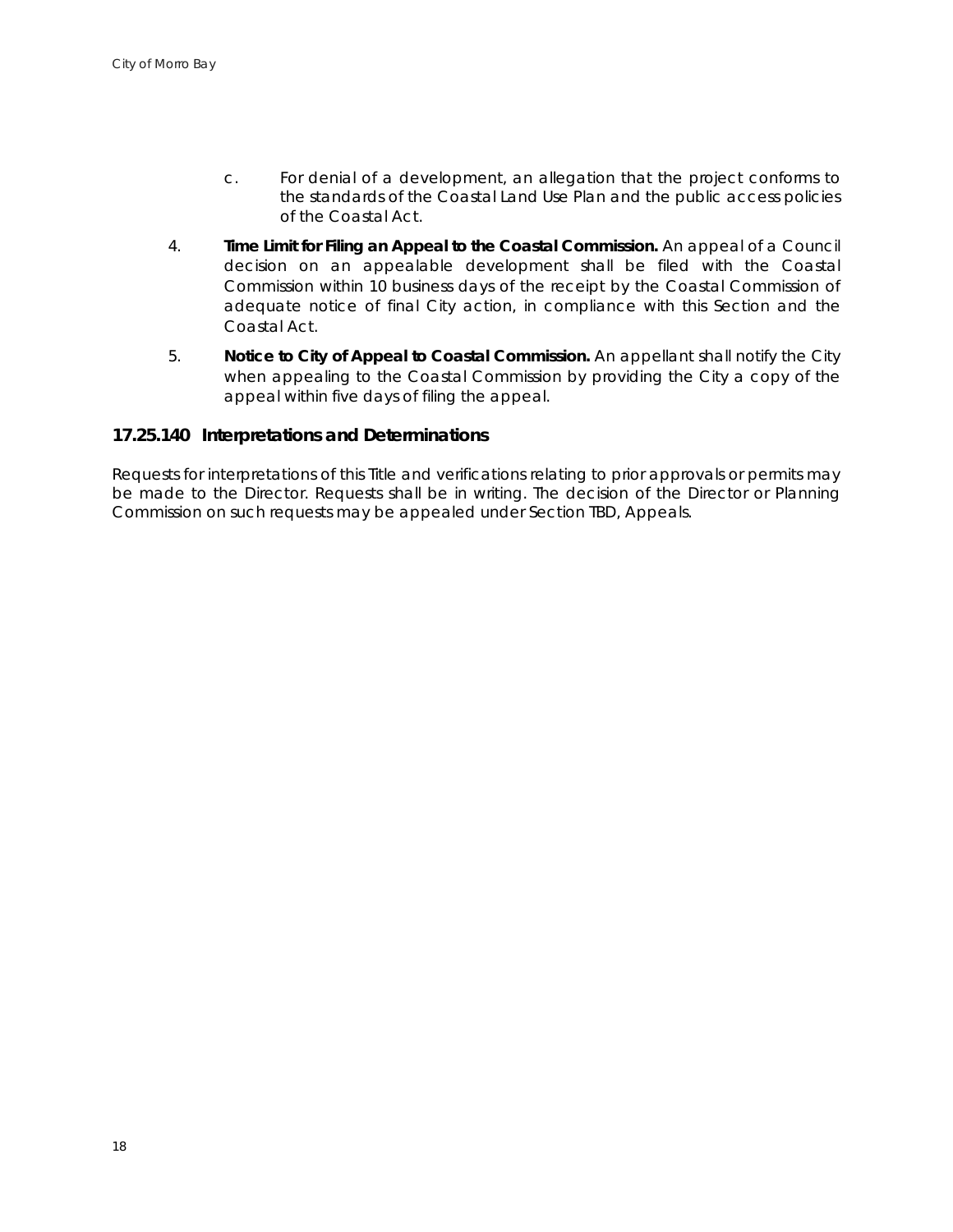# <span id="page-22-0"></span>**Chapter 17.26 Zoning Clearance**

#### **Sections:**

| 17.26.010 Purpose |                         |  |
|-------------------|-------------------------|--|
|                   | 17.26.020 Applicability |  |
|                   |                         |  |

17.26.030 Review and Decision

### **17.26.010 Purpose**

This Chapter establishes procedures for conducting a Zoning Clearance to verify that each new or expanded use, activity, improvement, or structure complies with all of the applicable requirements of this Title.

### **17.26.020 Applicability**

A Zoning Clearance is required for property improvements, buildings or structures erected, constructed, altered, repaired or moved, the use of vacant land, changes in the character of the use of land or building, or for substantial expansions in the use of land or building, which are allowed as a matter of right by this Title.

#### **17.26.030 Review and Decision**

Before work may commence and before the City may issue any business license, building permit, subdivision approval, or lot line adjustment, the Director shall review the application to determine whether the improvement, use, building, or change in lot configuration complies with all provisions of this Title or any Design Review, Use Permit or Variance approval and that all conditions of such permits and approvals have been satisfied.

- A. **Application.** Applications and fees for a Zoning Clearance shall be submitted in accordance with the provisions set forth in Section TBD, Application Forms and Fees. The Director may request that the Zoning Clearance application be accompanied by a written narrative, plans and other related materials necessary to show that the proposed development, alteration, or use of the site complies with all provisions of this Title and the requirements and conditions of any applicable Design Review, Use Permit, Variance, Coastal Development Permit, or other planning approval.
- B. **Determination.** If the Director determines that the proposed use, building, or site development is allowed as a matter of right by this Title, and conforms to all the applicable development and use standards, the Director shall issue a Zoning Clearance. An approved Zoning Clearance may include attachments of other written or graphic information, including but not limited to, statements, numeric data, site plans, floor plans and building elevations and sections, as a record of the proposal's conformity with the applicable regulations of this Title.
- C. **Exceptions.** No Zoning Clearance shall be required for the continuation of previously approved or permitted uses and structures, or uses and structures that are not subject to any building or zoning regulations.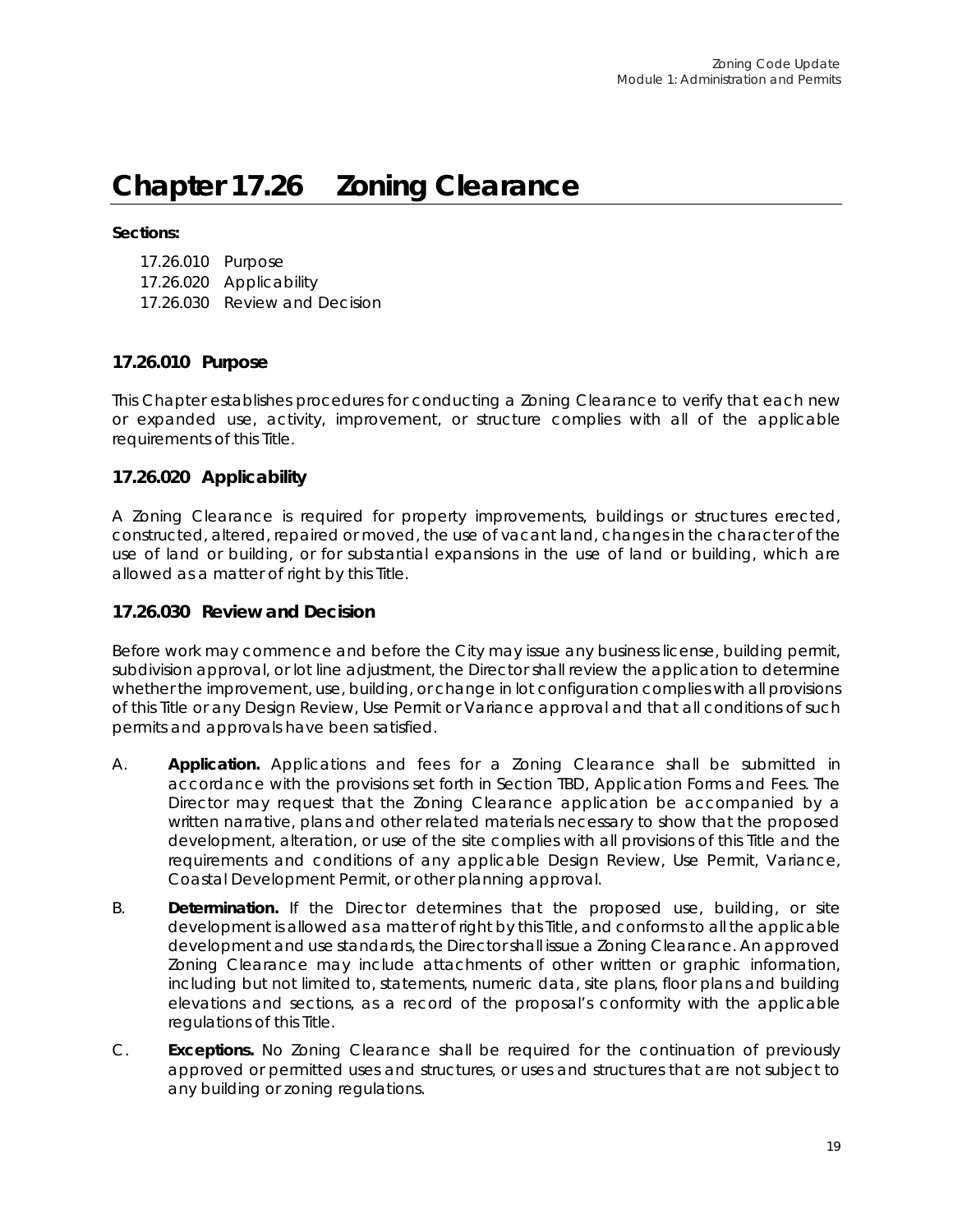# <span id="page-23-0"></span>**Chapter 17.27 Design Review**

#### **Sections:**

| 17.27.010 Purpose |  |
|-------------------|--|
|                   |  |

- 17.27.020 Applicability
- 17.27.030 Review Authority
- 17.27.040 Application
- 17.27.050 Public Notice
- 17.27.060 Public Hearing
- 17.27.070 Scope of Design Review
- 17.27.080 Design Review Criteria
- 17.27.090 Appeals; Expiration, Extensions, and Revisions; Revocation

### **17.27.010 Purpose**

This Chapter establishes the design review procedure to ensure that new development supports the goals and objectives of the General Plan and other adopted plans and guidelines. The specific purposes of the design review process are to:

- A. Promote excellence in site planning and design and the harmonious appearance of buildings and sites;
- B. Ensure that new and altered uses and development will be compatible with the existing and potential development of the surrounding area; and
- C. Supplement other City regulations and standards in order to ensure control of aspects of design that are not otherwise addressed.

### **17.27.020 Applicability**

Design review is required for all projects that require a permit for new construction, reconstruction, rehabilitation, alteration, or other improvements to the exterior of a structure, site, or a parking area except for:

- A. Additions, construction, reconstruction, alterations, improvements, and landscaping for a project developed in compliance with a previous design review approval; and
- B. Replacement of exterior materials, including openings, with the same materials.

### **17.27.030 Review Authority**

- A. **Planning Commission.** The Planning Commission shall have design review authority for the following projects:
	- 1. *Multi-Unit Development.* Multi-unit development consisting of five or more units.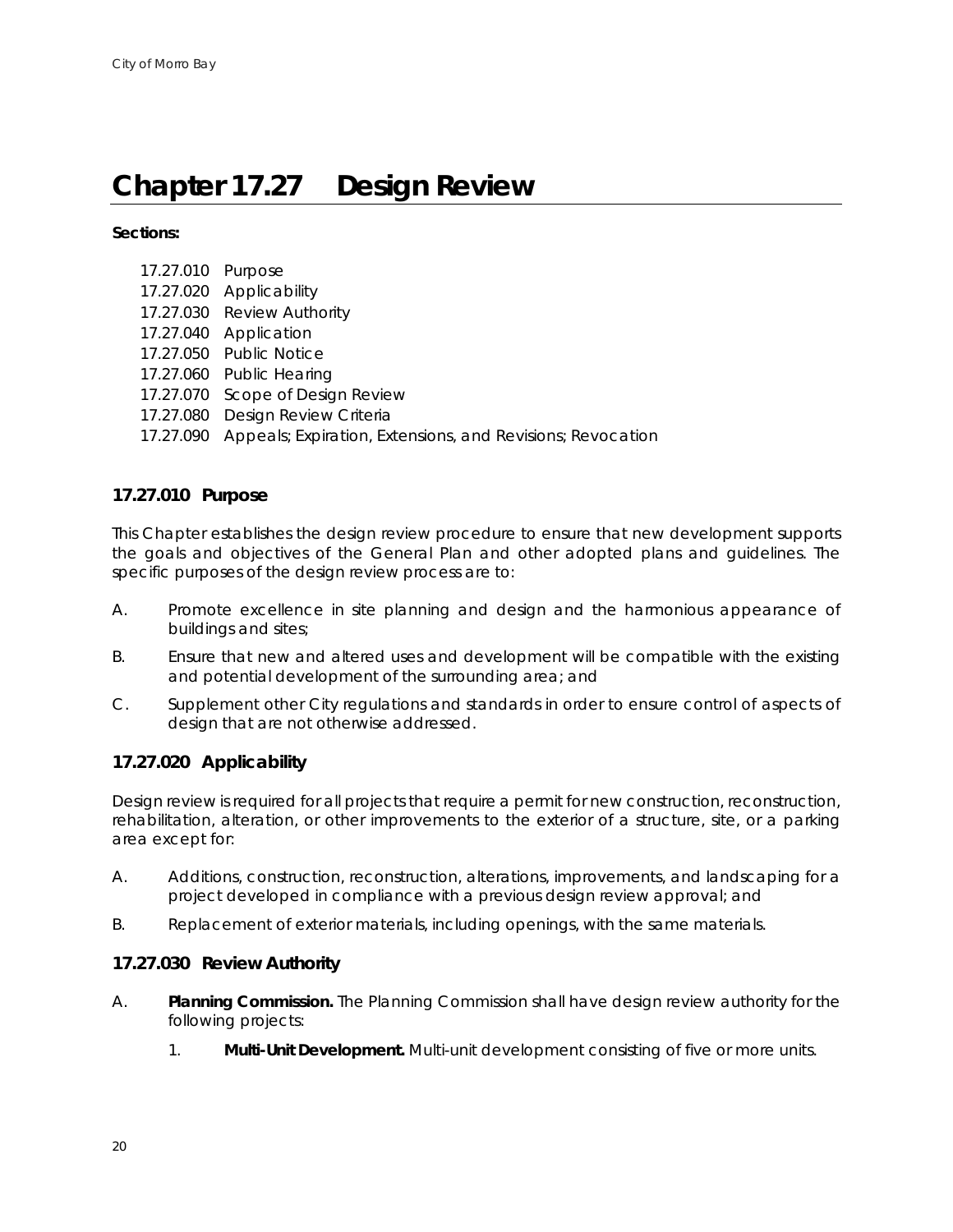- 2. *Nonresidential Development.* All new construction and any improvement or addition that results in more than a 10 percent increase in floor area or more than 2,000 square feet of floor area.
- 3. *Other Projects.* All projects otherwise requiring Planning Commission approval.

#### B. **Director.**

- 1. The Director shall have design review authority for all projects that do not meet the criteria listed in Subsection A for a decision by the Planning Commission.
- 2. The Director may refer items directly to the Planning Commission when in his/her opinion the public interest would be better served by having the Planning Commission conduct design review.

#### **17.27.040 Application**

- A. **Forms and Fees.** Written applications for design review applications shall be submitted to the Planning Division in compliance with the application procedures in Chapter TBD, Common Procedures.
- B. **Concurrent Processing.** When a development project requires a Use Permit, Variance, Coastal Development Permit, or any other discretionary approval, the design review application shall be submitted as a part of the application for the underlying permit, Coastal Development Permit, Use Permit, or Variance.

### **17.27.050 Public Notice**

- A. **Design Review by the Planning Commission.** For all projects for which the Planning Commission is the design review authority, public notice shall be provided pursuant to Section TBD, Public Notice.
- B. **Design Review by the Director.** No public notice is required for Design Review for projects for which the Director is the design review authority.

### **17.27.060 Public Hearing**

- A. **Design Review by the Planning Commission.** All projects for which the Planning Commission is the design review authority, shall require a public hearing before the Planning Commission pursuant to Section TBD, Conduct of Public Hearings.
- B. **Design Review by the Director.** No public hearing is required for Design Review where the Director is the design review authority.

#### **17.27.070 Scope of Design Review**

- A. **Design Review Considerations.** Design review shall be based on consideration of the requirements of this Chapter as they apply to the design of the site plan, structures, landscaping, and other physical features of a proposed project, including:
	- 1. Building proportions, massing, and architectural details;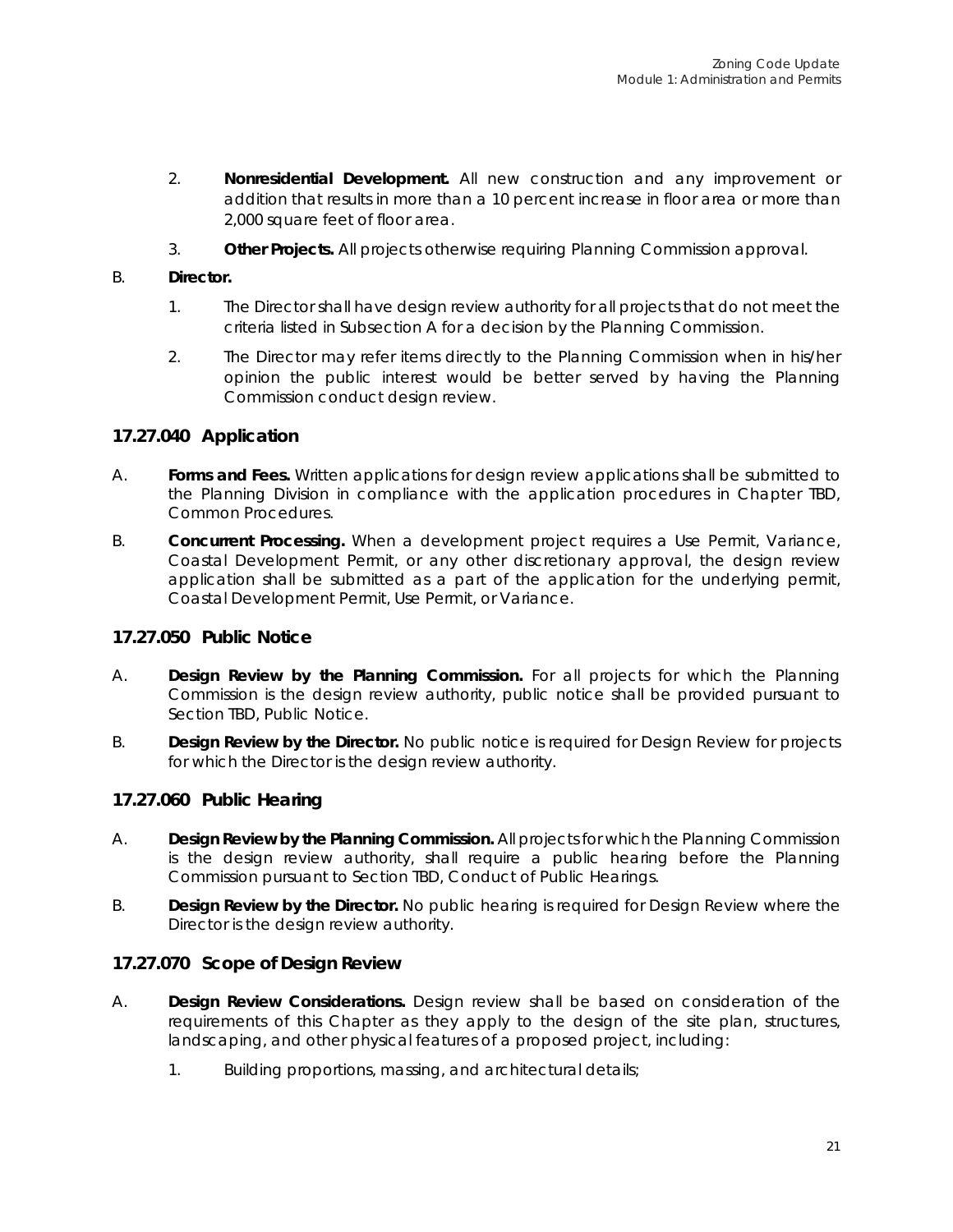- 2. Site design, orientation, location, and architectural design of buildings relative to existing structures on or adjacent to the property, topography, and other physical features of the natural and built environment;
- 3. Size, location, design, development, and arrangement of on-site parking and other paved areas;
- 4. Exterior materials and, except in the case of design review of a single-family residence, color as they relate to each other, to the overall appearance of the project, and to surrounding development;
- 5. Height, materials, design, fences, walls, and screen plantings;
- 6. Location and type of landscaping including selection and size of plant materials, and design of hardscape; and
- 7. Size, location, design, color, lighting, and materials of all signs.
- B. **Reduction in Density.** Design review shall not result in a reduction in the residential density.

#### **17.27.080 Design Review Criteria**

When conducting design review, the review authority shall evaluate applications to ensure that they satisfy the following criteria, conform to the policies of the General Plan and any applicable specific plan, the Residential Design Guidelines and any other applicable design guidelines, and are consistent with any other policies or guidelines the City Council may adopt for this purpose. To obtain design review approval, projects must satisfy the following criteria to the extent they apply.

- A. The overall design of the project including its scale, massing, site plan, exterior design, and landscaping will enhance the appearance and features of the project site and surrounding natural and built environment.
- B. The project design is appropriate to the function of the project and will provide an attractive and comfortable environment for occupants, visitors, and the general community.
- C. Project details, materials, signage and landscaping, are internally consistent, fully integrated with one another, and used in a manner that is visually consistent with the proposed architectural design.
- D. The design of streetscapes, including street trees, lighting, and pedestrian furniture, is consistent with the intended character of the area.
- E. Parking areas are designed and developed to buffer surrounding land uses; compliment pedestrian-oriented development; enhance the environmental quality of the site, including minimizing stormwater run-off and the heat-island effect; and achieve a safe, efficient, and harmonious development.
- F. Lighting and lighting fixtures are designed to complement buildings, be of appropriate scale, provide adequate light over walkways and parking areas to create a sense of pedestrian safety, and avoid creating glare.
- G. Landscaping is designed to be compatible with and enhance the architectural character and features of the buildings on site, and help relate the building to the surrounding landscape.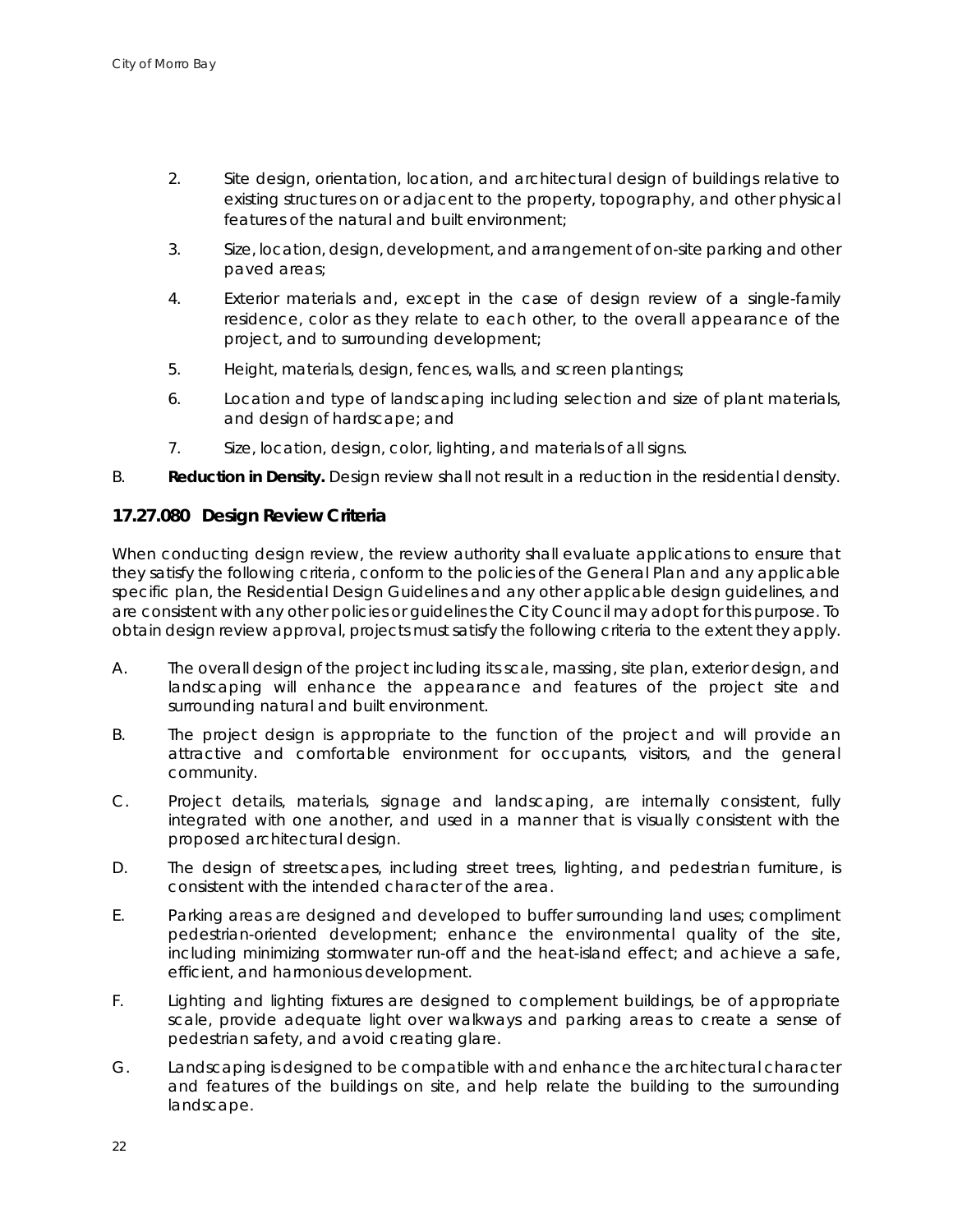### **17.27.090 Appeals; Expiration, Extensions, and Revisions; Revocation**

- A. **Appeals.** Design review decisions are subject to the appeal provisions of Section TBD, Appeals.
- B. **Expiration, Extensions and Revisions.** Design review approval is effective and may only be extended or revised as provided for in Chapter TBD, Common Procedures.
- C. **Revocation.** Design review approval may be revoked pursuant to Section TBD, Revocation, if any of the conditions or terms of the approval are violated or if any law or ordinance is violated.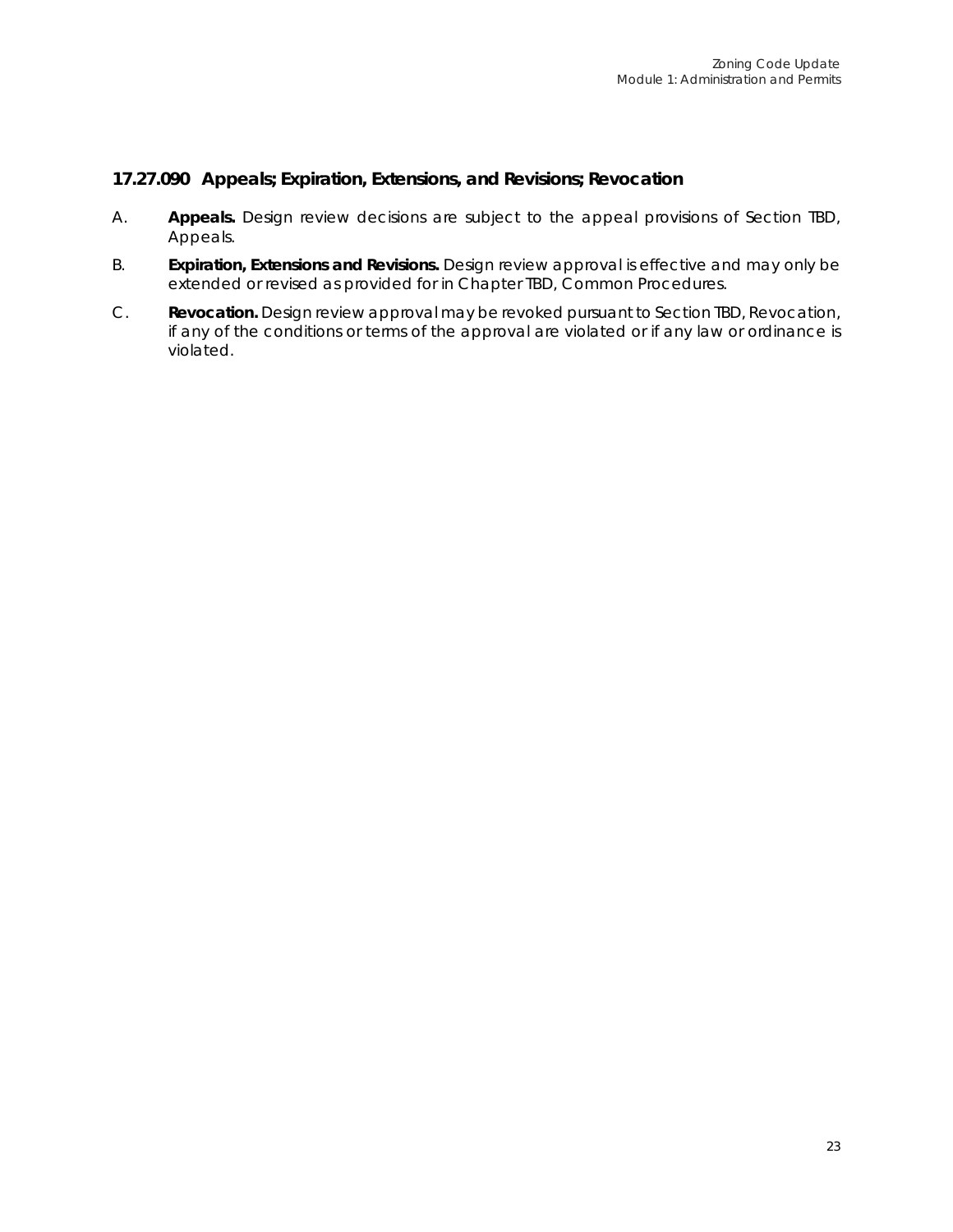# <span id="page-27-0"></span>**Chapter 17.28 Coastal Development Permits (IP)**

#### **Sections:**

| 17.28.010 | Purpose |
|-----------|---------|
|           |         |

- 17.28.020 Applicability
- 17.28.030 Review Authority
- 17.28.040 Application
- 17.28.050 Public Notice
- 17.28.060 Public Hearing
- 17.28.070 Required Findings
- 17.28.080 Conditions of Approval
- 17.28.090 Appeals; Expirations, Extensions, and Revisions; Revocation
- 17.28.100 Failure to Act Notice

### **17.28.010 Purpose**

This Chapter establishes a process for consideration and review of Coastal Development Permits issued by the City, which is intended to implement the California Coastal Act of 1976 (Division 20 of the Public Resources Code), as amended, in accordance with the City's Local Coastal Program.

### **17.28.020 Applicability**

The provisions of this Chapter apply to Coastal Development Permits for development in the Coastal (CZ) Overlay Zone except the following:

- A. Development specifically excluded or exempted pursuant to Section TBD, Exclusions and Exemptions.
- B. Development determined to require a permit or exemption issued by the Coastal Commission pursuant to Section TBD, Determination of Applicable Coastal Development Permit Procedures.

### **17.28.030 Review Authority**

The following bodies shall approve, conditionally approve, revise or deny applications for Coastal Development Permits based on consideration of the requirements of this Chapter.

- A. **Director.** The Director shall review applications for Coastal Development Permits for development that meets all the following criteria:
	- 1. The development will not result in more than four new residential units;
	- 2. The development will not result in the demolition of more than two residential units;
	- 3. The development does not constitute major public works as defined by the California Code of Regulations Section 13012;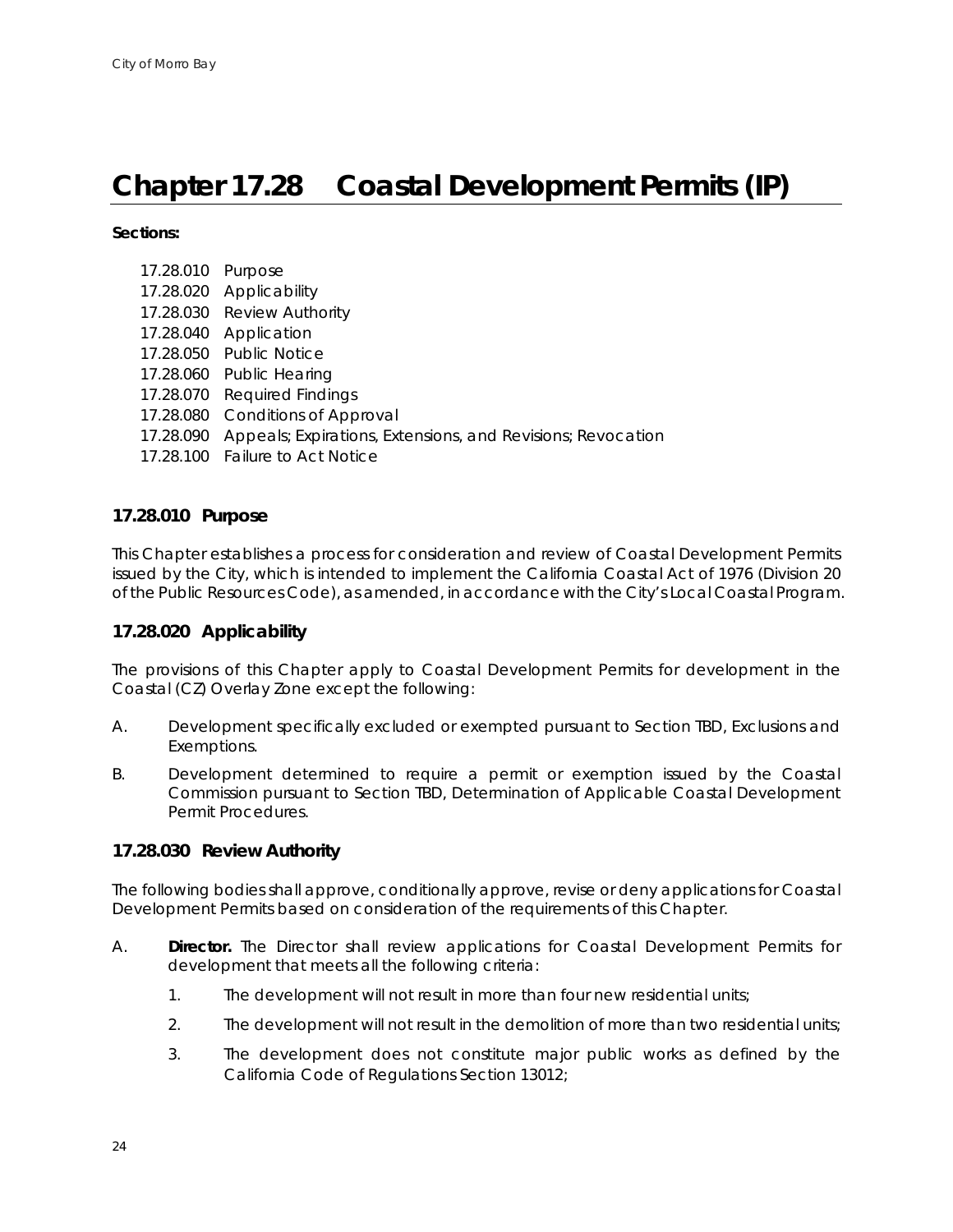- 4. The development does not require discretionary action by the Planning Commission under another provision of this Title; and
- 5. The development is not appealable to the Coastal Commission pursuant to Public Resources Code Section 30603 and Title 14 Sections 13110 through 13120 of the California Code of Regulations.
- B. **Planning Commission.** The Planning Commission shall review applications for Coastal Development Permits for all projects that do not meet the criteria listed in Section TBD.A, Director, for a decision by the Director.

### **17.28.040 Application**

Applications for Coastal Development Permits shall be accepted and processed pursuant to Chapter TBD, Common Procedures, and the specific requirements of this Chapter. In addition to any other application requirements, the application for a Coastal Development Permit shall include data or other evidence in support of the applicable findings required by Section TBD, Required Findings, below.

A. **Timing.** The application for the Coastal Development Permit shall be filed with the Community Development Director prior to or concurrent with other necessary City permits or approvals for the subject development.

### **17.28.050 Public Notice**

- A. **Coastal Development Permits that Require Public Hearing.** For Coastal Development Permits where a public hearing is required, public notice shall be provided as specified in Section TBD, Public Notice. In addition to the recipients listed in Section TBD(A), Mailed Notice, notice by First Class mail delivery shall be provided to:
	- 1. Occupants of property within 500 feet of the affected parcel;
	- 2. All persons who have requested to be on the mailing list for decisions by the City within the Coastal Zone; and
	- 3. The Coastal Commission.
- B. **Coastal Development Permits that Do Not Require Public Hearing.** For Coastal Development Permits where no public hearing is required, public notice shall be provided as follows.
	- 1. *Posted Notice.* Posted notice shall be provided as specified in Subsection TBD(A), Posted Notice.
	- 2. *Mailed Notice.* Mailed notice pursuant to Section TBD, Public Notice, shall be provided to:
		- a. The applicant, the owner, and any occupant of the subject property;
		- b. Property owners and occupants within 500 feet of subject property;
		- c. The Coastal Commission; and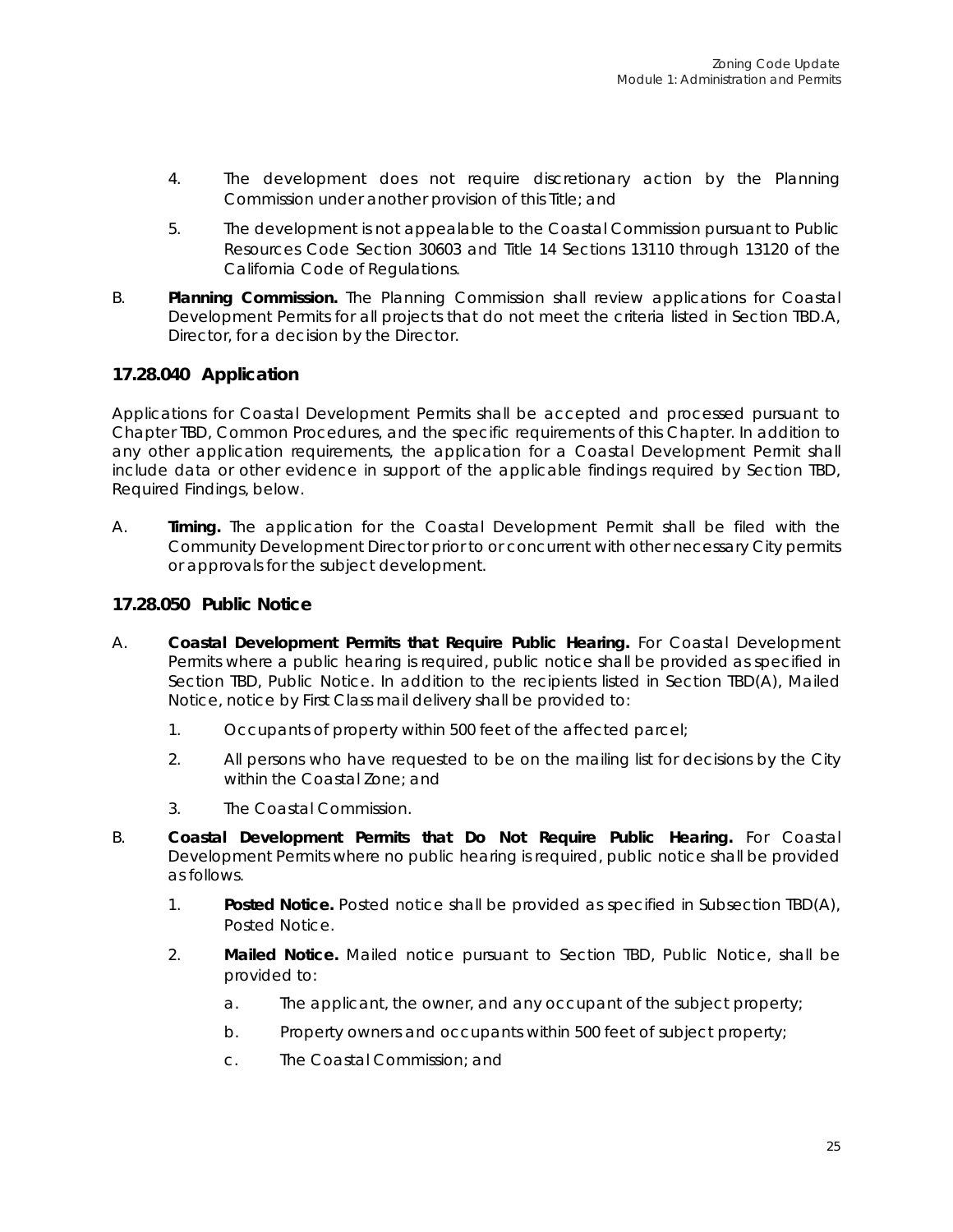d. All persons who have filed a written request for notice of all projects in the Coastal Zone, all projects in the area where the site is located, or any action regarding the specific application.

#### **17.28.060 Public Hearing**

At least one public hearing shall be held on each application for a Coastal Development Permit for which the Planning Commission is the Review Authority pursuant to Section TBD, Review Authority.

#### **17.28.070 Required Findings**

A Coastal Development Permit shall only be approved if the following findings are made:

- A. The project is consistent with the policies of the City's certified Local Coastal Program; and
- B. The project, if appealable to the Coastal Commission, is consistent with the public access and recreation policies of Chapter 3 of the Coastal Act of 1976 (commencing with Sections 30200 of the Public Resources Code).

#### **17.28.080 Conditions of Approval**

In approving a Coastal Development Permit, the Review Authority may impose reasonable conditions or restrictions deemed necessary to:

- A. Ensure that the proposal conforms in all significant aspects with the certified Local Coastal Program; and
- B. Achieve the findings for a Coastal Development Permit listed in Section TBD, Required Findings, above.
- C. The Review Authority may require reasonable guarantees and evidence that such conditions are being, or will be, complied with.

#### **17.28.090 Appeals; Expirations, Extensions, and Revisions; Revocation**

- A. **Appeals.** An applicant or any other aggrieved party may appeal a decision on a Coastal Development Permit pursuant to the provisions of Section TBD, Appeals.
- B. **Expiration, Extensions and Revisions.** Coastal Development Permits are effective and may only be extended or revised as provided for in Chapter TBD, Common Procedures.
- C. **Revocation.** Coastal Development Permit approval may be revoked pursuant to Section TBD, Revocation, if any of the conditions or terms of the approval are violated or if any law or ordinance is violated.

#### **17.28.100 Failure to Act Notice**

A. **Notification by Applicant.** If the City has failed to act on an application within the time limits set forth in Article 5 ("Approval of Development Permits") of Title 7, Division I, Chapter 4.5 of the Government Code, commencing with 65950, thereby approving the development by operation of law, the person claiming a right to proceed pursuant to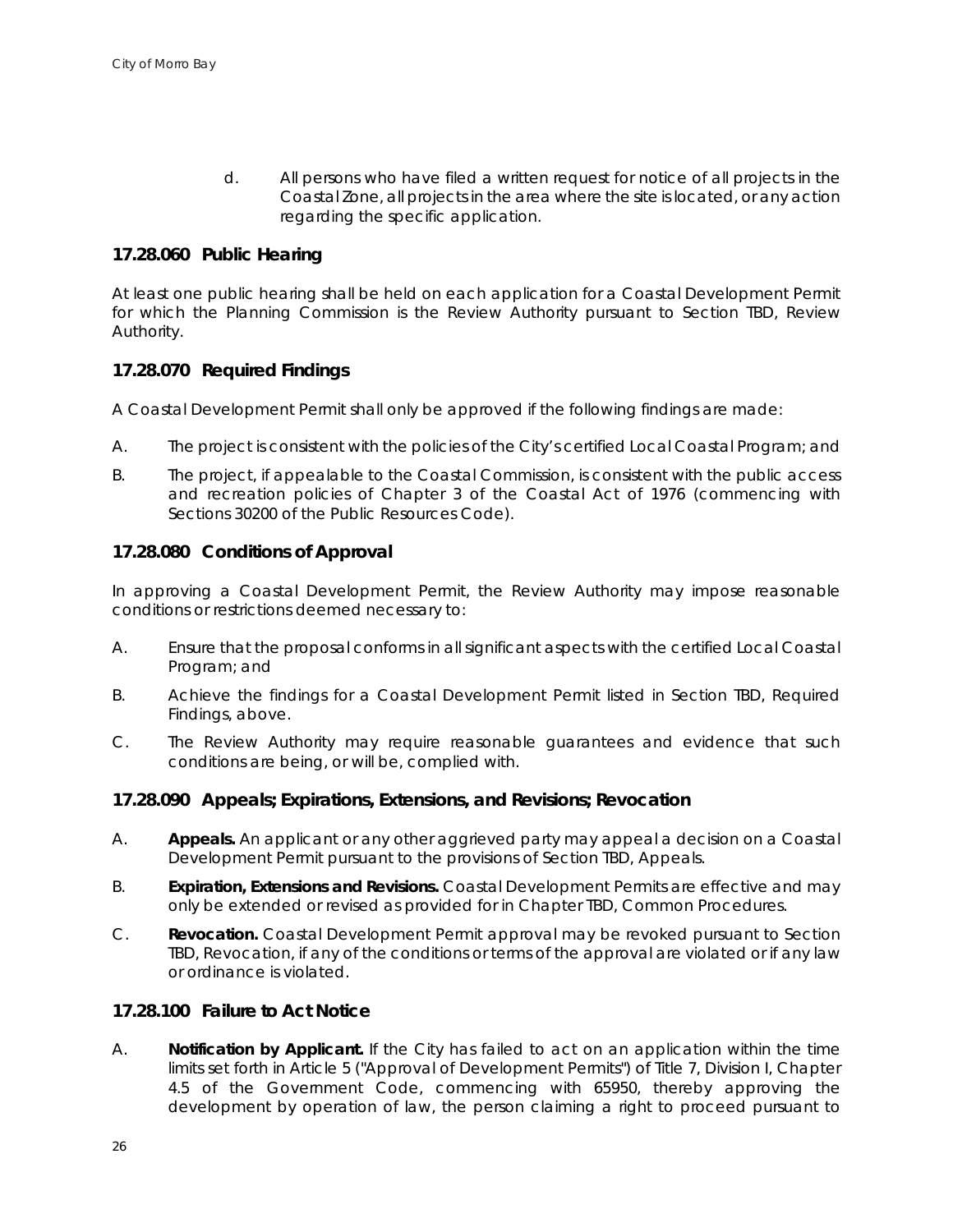Government Code Section 65950 et seq. shall notify, in writing, the City and the Coastal Commission of the claim that the development has been approved by operation of law. Such notice shall specify the application which is claimed to be approved.

B. **Notification by City.** Upon determination that the time limits established pursuant to Government Code Section 65950 et seq. have expired, the Community Development Director shall, within five working days of such determination, notify those persons entitled to receive notice that it has taken final action by operation of law pursuant to Government Code Section 65956. The appeal period for projects approved by operation of law shall begin only upon receipt of the City's notice in the office of the Coastal Commission.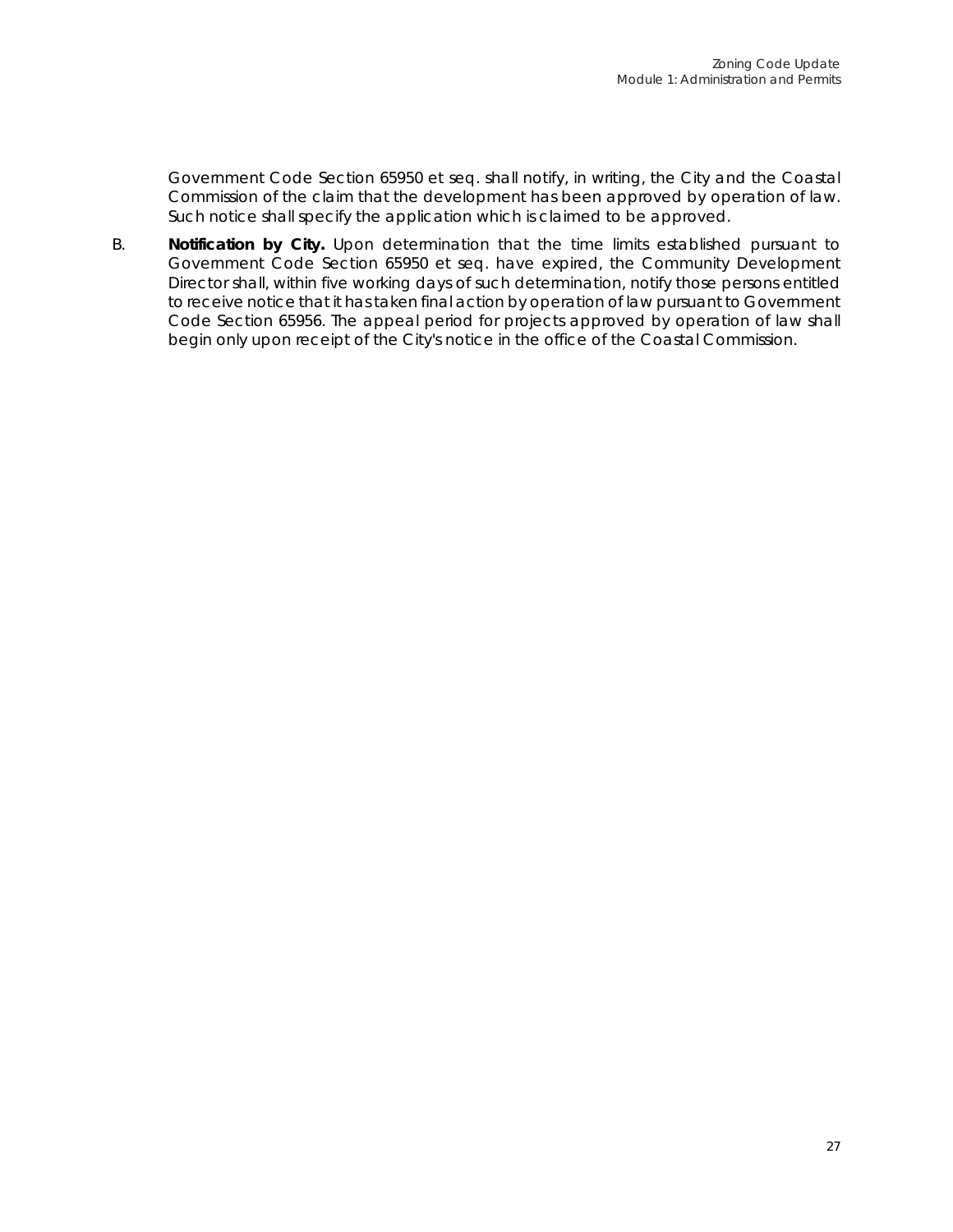# <span id="page-31-0"></span>**Chapter 17.29 Use Permits**

#### **Sections:**

- 17.29.010 Purpose
- 17.29.020 Applicability
- 17.29.030 Review Authority
- 17.29.040 Application
- 17.29.050 Public Notice
- 17.29.060 Public Hearing
- 17.29.070 Required Findings
- 17.29.080 Conditions of Approval
- 17.29.090 Appeals; Expirations, Extensions, and Revisions; Revocation

### **17.29.010 Purpose**

The Use Permit review and approval process is intended to apply to uses that are generally consistent with the purposes of the zoning district where they are proposed but require special consideration to ensure that they can be designed, located, and operated in a manner that will not interfere with the use and enjoyment of surrounding properties.

### **17.29.020 Applicability**

Approval of a Use Permit is required for uses or developments specifically identified in Division II, District Regulations, and/or any other section of this Title which requires a Use Permit.

#### **17.29.030 Review Authority**

- A. **Conditional Use Permits.** The Planning Commission shall approve, conditionally approve, or deny applications for Conditional Use Permits based on consideration of the requirements of this Chapter.
- B. **Minor Use Permits.** The Director shall approve, conditionally approve, or deny applications for Minor Use Permits based on consideration of the requirements of this Chapter.
	- 1. The Director may, at their discretion, refer any application for a Minor Use Permit for a project that may generate substantial public controversy or involve significant land use policy decisions to the Planning Commission for a decision rather than acting on it themselves. In that case, the application shall be processed as a Conditional Use Permit.

### **17.29.040 Application**

An application for a Use Permit shall be filed to the Planning Division in accordance with Section TBD, Application Forms and Fees. In addition to any other application requirements, the application for a Use Permit shall include data or other evidence in support of the applicable findings required by Section TBD, Required Findings, below.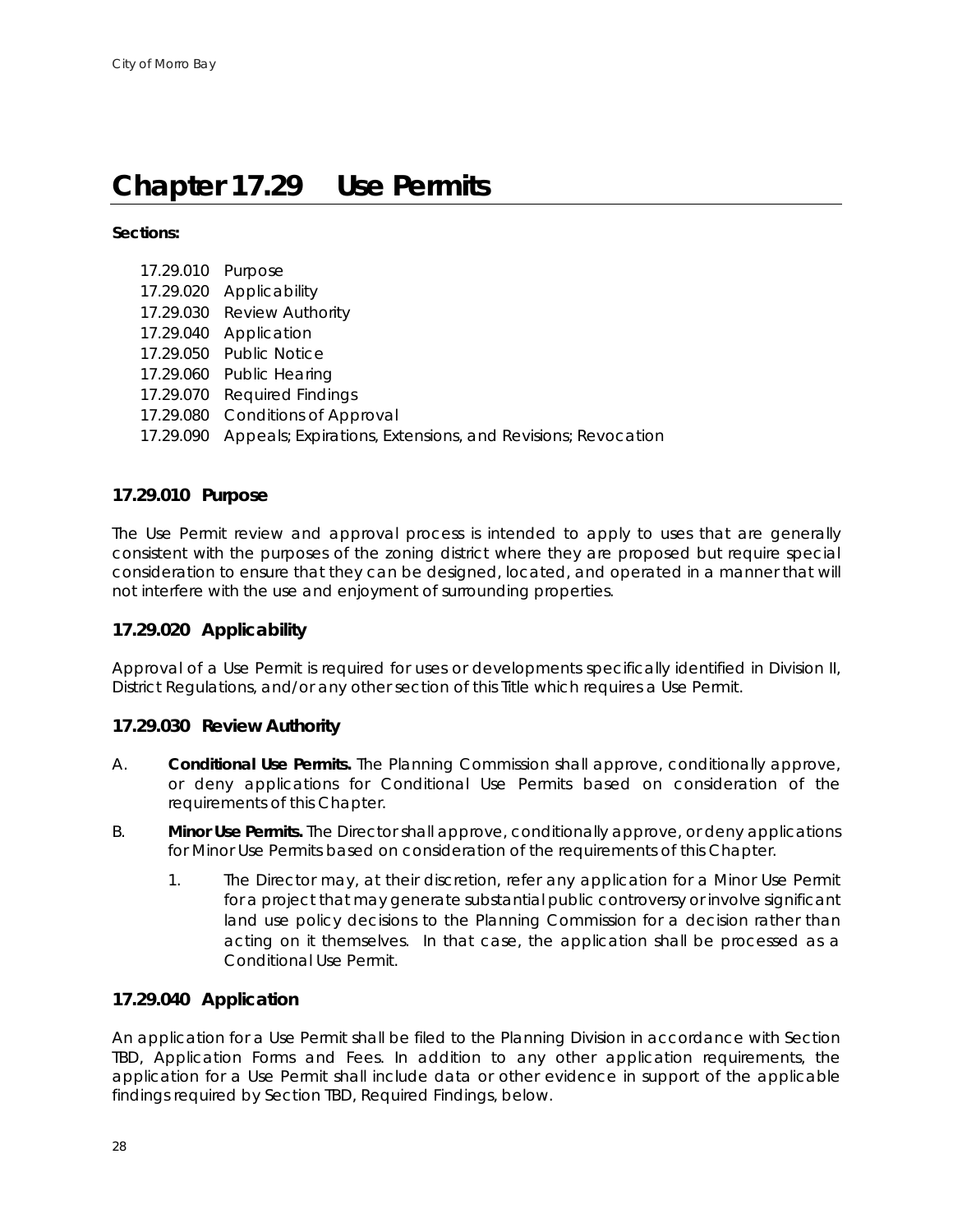### **17.29.050 Public Notice**

Public notice pursuant to Section TBD, Public Notice, is required for all Use Permits.

### **17.29.060 Public Hearing**

- A. **Conditional Use Permits.** All applications for Conditional Use Permits shall require a public hearing before the Planning Commission pursuant to Section TBD, Conduct of Public Hearings.
- B. **Minor Use Permits.** No public hearing is required for Minor Use Permits where the Director is the Review Authority.
	- 1. Minor Use Permit applications referred to the Planning Commission for decision shall require a public hearing pursuant to Section TBD, Conduct of Public Hearings.

### **17.29.070 Required Findings**

The Review Authority must make all of the following findings in order to approve or conditionally approve a Use Permit application. The inability to make one or more of the findings is grounds for denial of an application.

- A. The proposed use is allowed within the applicable zoning district and complies with all other applicable provisions of this Title and all other titles of the Municipal Code;
- B. The proposed use is consistent with the General Plan and any applicable specific plan;
- C. The proposed use will not be adverse to the public health, safety, or general welfare of the community, nor detrimental to surrounding properties or improvements;
- D. The proposed use complies with any design or development standards applicable to the zoning district or the use in question unless waived or modified pursuant to the provisions of this Title;
- E. The design, location, size, and operating characteristics of the proposed activity are compatible with the existing and reasonably foreseeable future land uses in the vicinity; and
- F. The site is physically suitable for the type, density, and intensity of use being proposed.

### **17.29.080 Conditions of Approval**

In approving a Use Permit, the Review Authority may impose reasonable conditions or restrictions deemed necessary to:

- A. Ensure that the proposal conforms in all significant aspects with the General Plan and with any other applicable plans or policies adopted by the City Council;
- B. Achieve the general purpose of this Title or the specific purpose of the zoning district in which the project is located;
- C. Achieve the findings for a use permit listed in Section TBD, Required Findings, above; or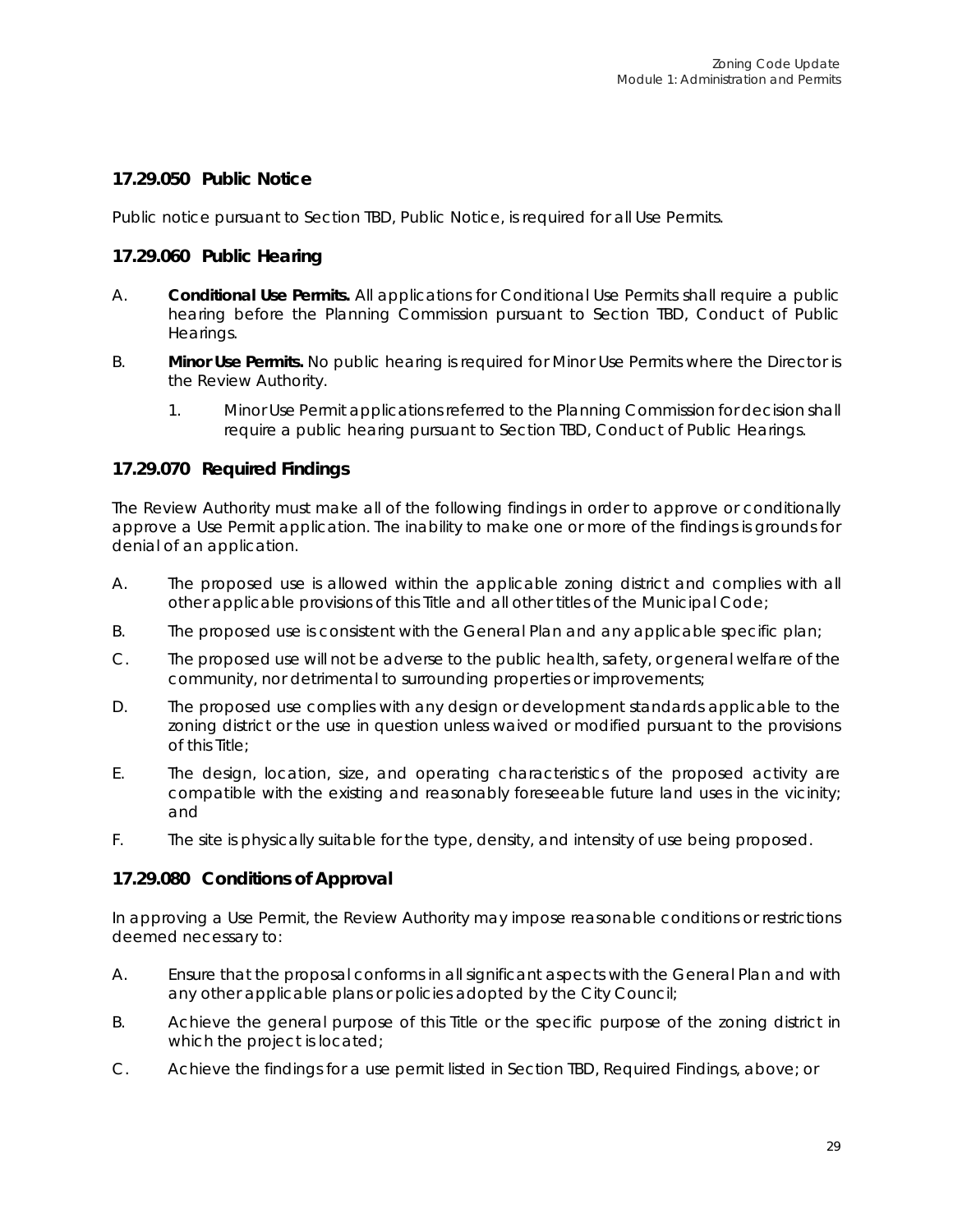D. Mitigate any potentially significant impacts identified as a result of environmental review conducted in compliance with the California Environmental Quality Act.

The Review Authority may require reasonable guarantees and evidence that such conditions are being, or will be, complied with.

#### **17.29.090 Appeals; Expirations, Extensions, and Revisions; Revocation**

- A. **Appeals.** An applicant or any other aggrieved party may appeal a decision on a Use Permit pursuant to the provisions of Section TBD, Appeals.
- B. **Expiration, Extensions and Revisions.** Use Permits are effective and may only be extended or revised as provided for in Chapter TBD, Common Procedures.
- C. **Revocation.** Use Permit approval may be revoked pursuant to Section TBD, Revocation, if any of the conditions or terms of the approval are violated or if any law or ordinance is violated.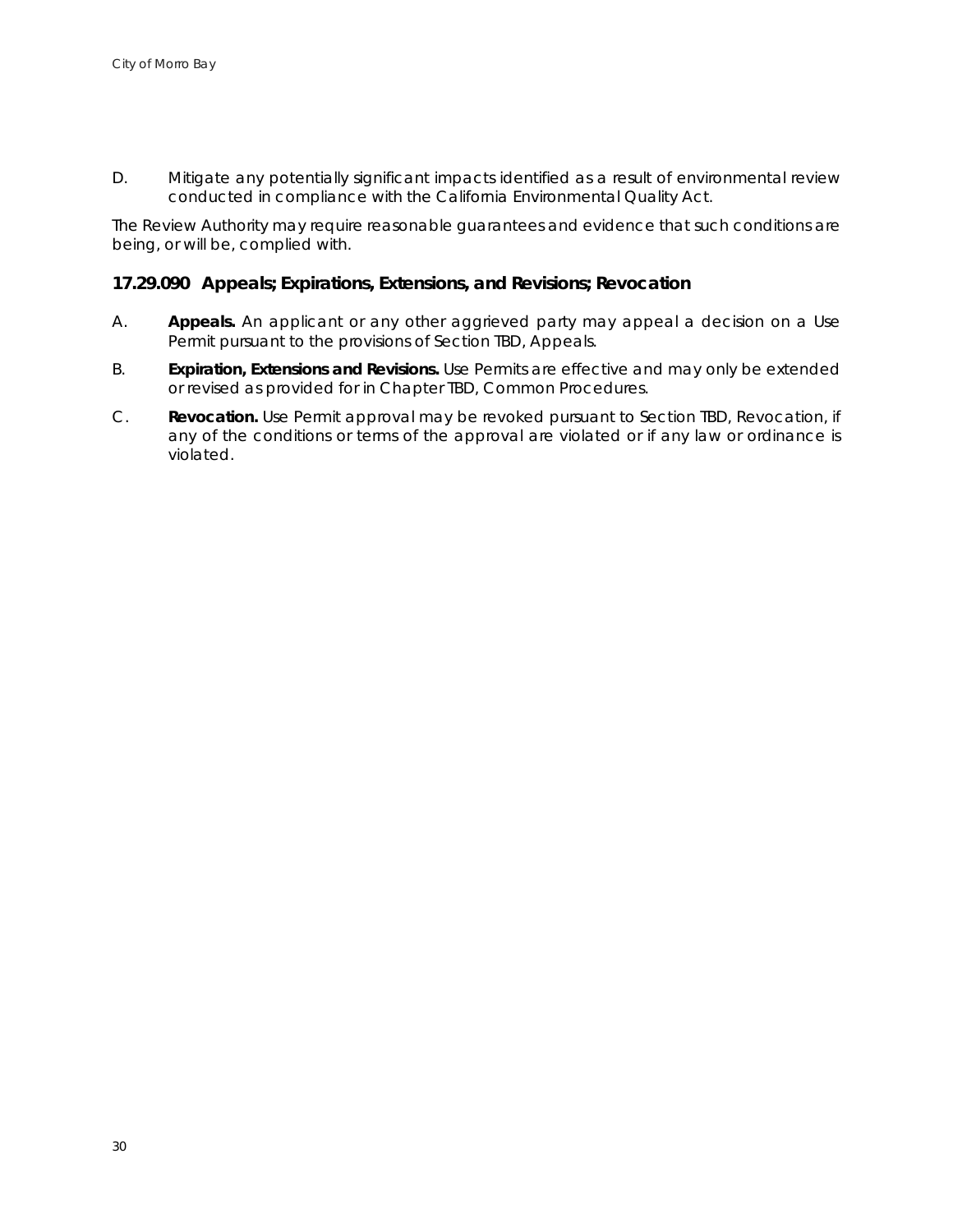# <span id="page-34-0"></span>**Chapter 17.30 Temporary Use Permits**

#### **Sections:**

| 17.30.010 Purpose |                                  |
|-------------------|----------------------------------|
|                   | 17.30.020 Application            |
|                   | 17.30.030 Public Notice          |
|                   | 17.30.040 Required Findings      |
|                   | 17.30.050 Conditions of Approval |

#### **17.30.010 Purpose**

This Chapter establishes a process for review and approval of certain uses that are intended to be of limited duration of time and will not permanently alter the character or physical facilities of the site where they occur.

#### **17.30.020 Application**

An application for a Temporary Use Permit shall be submitted at least 15 days before the use is intended to begin. The application shall be on the required form and shall include the written consent of the owner of the property or the agent of the owner.

#### **17.30.030 Public Notice**

- A. **Posted Notice.** At least 10 days before the date the temporary use will commence, notice shall be posted on the project site.
- B. **Contents of Notice.** The notice shall include the following information:
	- 1. The location of the real property, if any, that is the subject of the application;
	- 2. A general description of the proposed temporary use;
	- 3. The City's file number assigned to the application;
	- 4. The date, time, and duration of the temporary use;
	- 5. The location and times as which the application and project file may be viewed by the public; and
	- 6. A statement describing how to submit written comments.

#### **17.30.040 Required Findings**

The Director may approve an application for a temporary use only upon making both of the following findings:

A. The proposed use will not unreasonably affect adjacent properties, their owners and occupants, or the surrounding neighborhood, and will not in any other way constitute a nuisance or be detrimental to the health, safety, peace, comfort, or general welfare of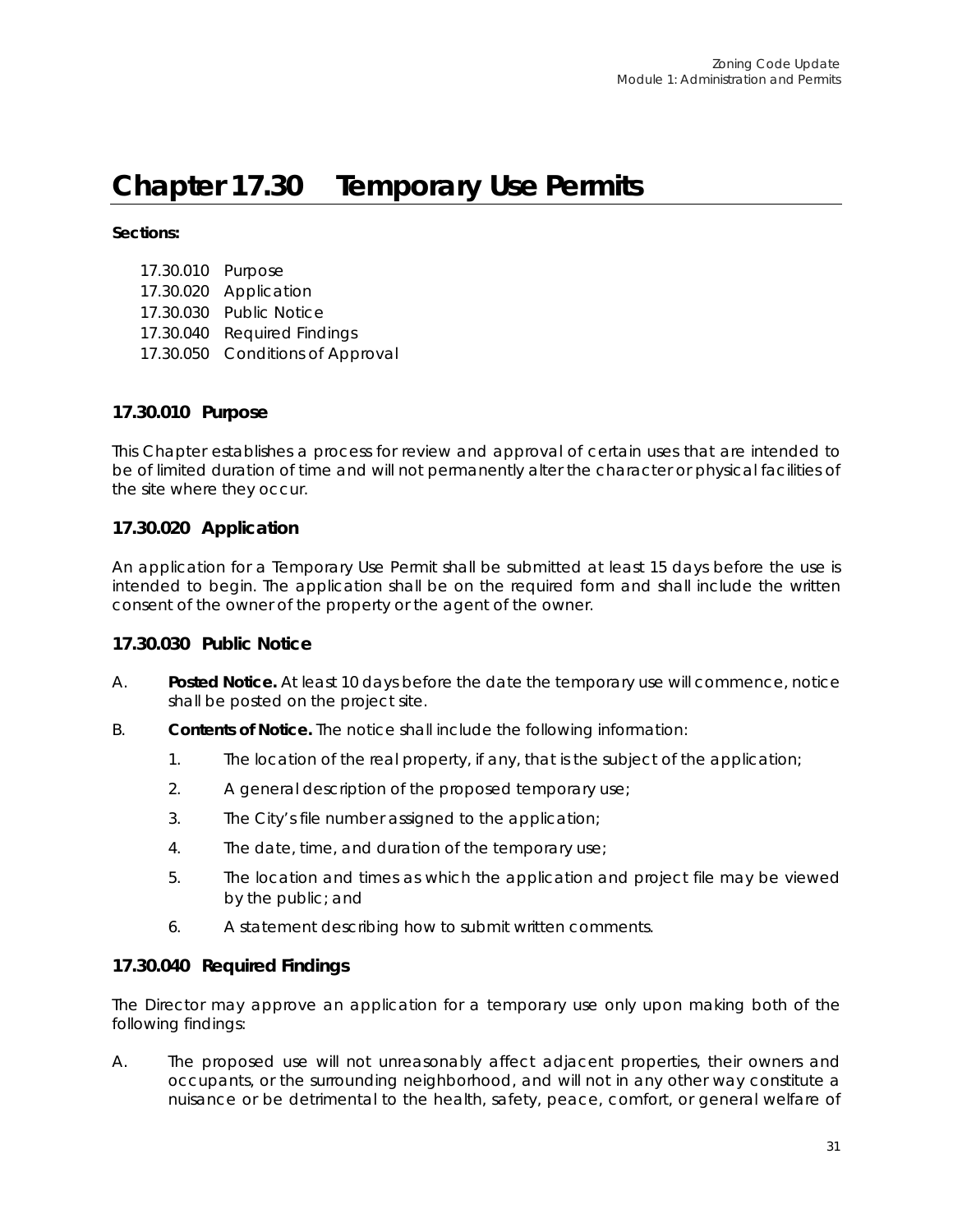persons residing or working in the area of such use or to the general welfare of the City; and

B. The proposed use will not unreasonably interfere with pedestrian or vehicular traffic or circulation in the area surrounding the proposed use, and will not create a demand for additional parking that cannot be safely and efficiently accommodated by existing parking areas.

### **17.30.050 Conditions of Approval**

The Director may impose reasonable conditions deemed necessary to ensure compliance with the findings for a Temporary Use Permit listed in Section TBD, Required Findings, including, but not limited to: regulation of ingress and egress and traffic circulation; fire protection and access for fire vehicles; regulation of lighting; regulation of hours and/or other characteristics of operation; and removal of all trash, debris, signs, sign supports and temporary structures and electrical service. The Director may require reasonable guarantees and evidence that such conditions are being, or will be, complied with.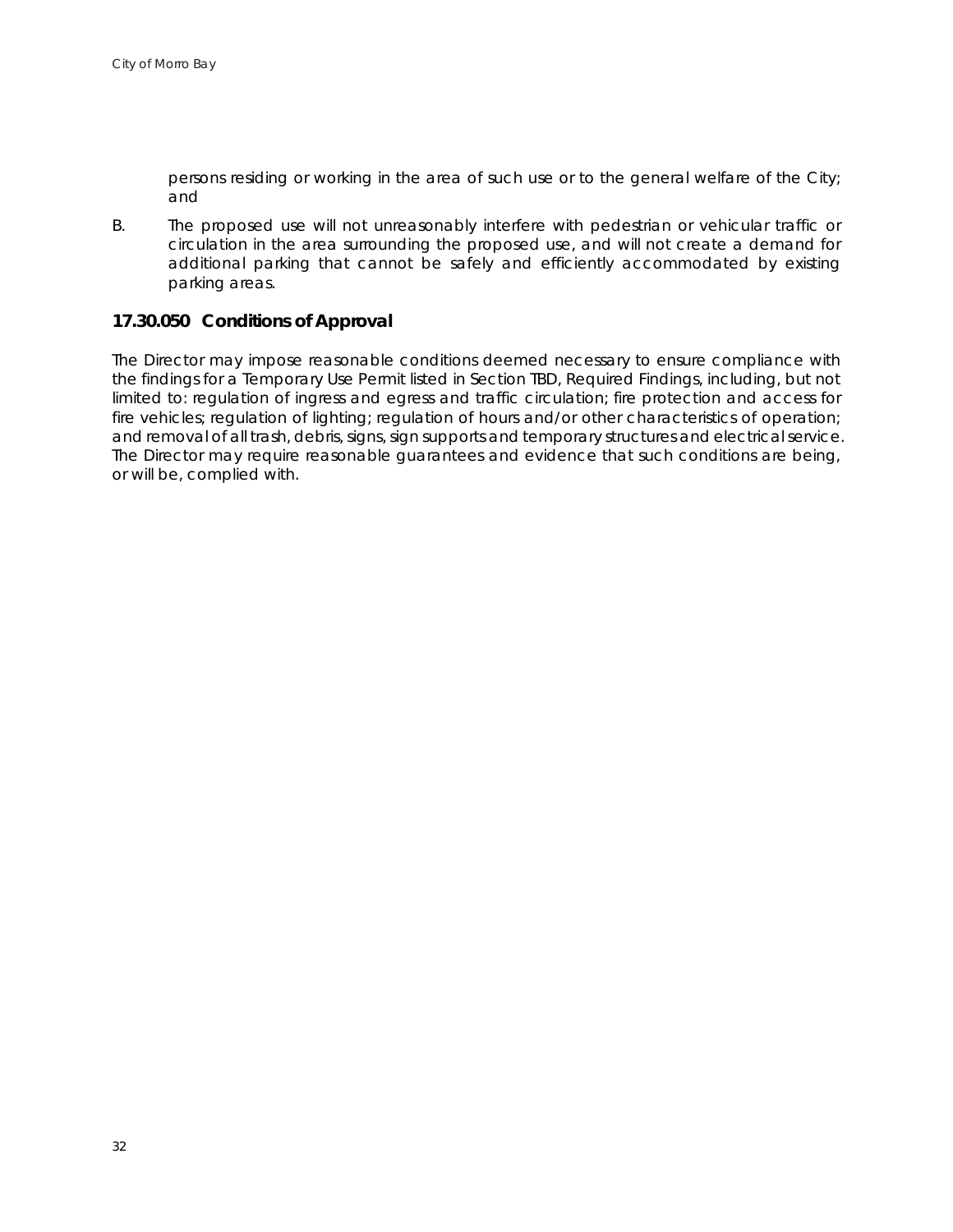# <span id="page-36-0"></span>**Chapter 17.31 Modifications (IP)**

#### **Sections:**

- 17.31.010 Purpose
- 17.31.020 Applicability and Review Authority
- 17.31.030 Application
- 17.31.040 Public Notice
- 17.31.050 Public Hearing
- 17.31.060 Required Findings
- 17.31.070 Conditions of Approval
- 17.31.080 Appeals; Expiration, Extensions, and Revisions; Revocation

### **17.31.010 Purpose**

The purpose of this Chapter is to establish an alternate means of granting relief from the requirements of this Title when so doing would be consistent with the purposes of the Zoning Code and it is not possible or practical to approve a Variance.

### **17.31.020 Applicability and Review Authority**

The Director may grant Modifications as specifically identified in any other section of this Title and as follows:

- A. **Dimensional Requirements.** Relief from dimensional requirements of property development standards specified in this Title, not to exceed 10 percent of the requirement. Types of standards for which Modifications may be approved by the Director include, but are not limited to:
	- 1. *Setbacks.* Front, side, and rear yard setback standards.
	- 2. *Parking.* The dimensional standards for parking spaces, aisles, driveways, landscaping, garages, and parking facility design.
	- 3. *Fences.* Standards for the location, height, and design of fences.
	- 4. *Lot Coverage.* Standards for the maximum amount of lot coverage.
	- 5. *Height.* Maximum building height or other height limitations.
	- 6. *Landscaping.* Standards for required landscaping and plantings.
	- 7. *Transparency.* Required ground-floor building transparency.
	- 8. *Other Standards.* Up to 10 percent of other development standards not listed in Subsection B below.
- B. **Exclusions.** Modification of the following standards may not be granted:
	- 1. Lot area, width, or depth.
	- 2. Residential density.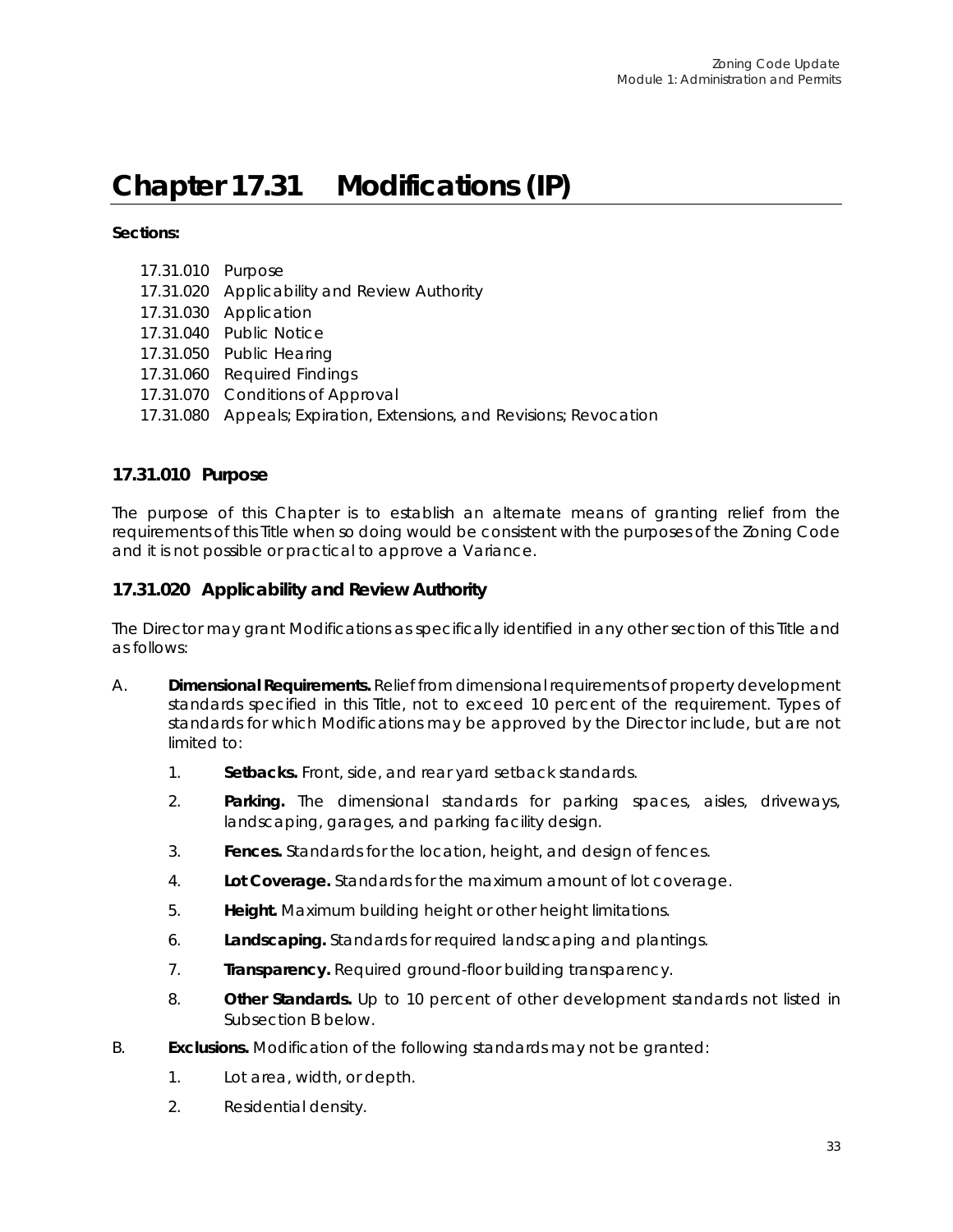3. Maximum floor area ratio (FAR).

### **17.31.030 Application**

- A. **Concurrent Processing.** If a request for a Modification is being submitted in conjunction with an application for another approval, permit, or entitlement that requires Planning Commission action, it shall be heard and acted upon at the same time and in the same manner as that application.
- B. **Application Requirements.** An application for a Modification shall be filed to the Planning Division in accordance with Section TBD, Application Forms and Fees. In addition to any other application requirements, the application shall state in writing the nature of the modification requested and explain why the findings necessary to grant the modification are satisfied. The applicant shall also submit plans delineating the requested modification.

### **17.31.040 Public Notice**

Public notice pursuant to Section TBD, Public Notice, is required for all Modifications.

### **17.31.050 Public Hearing**

No public hearing is required for Modifications where the Director is the Review Authority.

#### **17.31.060 Required Findings**

A decision to grant a Modification shall be based on the following findings:

- A. The modification is necessary due to the physical characteristics of the property and the proposed use or structure or other circumstances, including, but not limited to, topography, noise exposure, irregular property boundaries, or other unusual circumstance.
- B. There are no alternatives to the requested modification that could provide an equivalent level of benefit to the applicant with less potential detriment to surrounding owners and occupants or to the general public.
- C. The granting of the requested modification would not be detrimental to the health or safety of the public or the occupants of the property or result in a change in land use or density that would be inconsistent with the requirements of this Title.

### **17.31.070 Conditions of Approval**

In approving a Modification, the Review Authority may impose any conditions deemed necessary to:

- A. Ensure that the proposal conforms in all significant respects with the General Plan, Local Coastal Program, and with any other applicable plans or policies adopted by the City Council;
- B. Achieve the general purposes of this Title or the specific purposes of the zoning district in which the project is located;
- C. Achieve the findings for a modification granted; or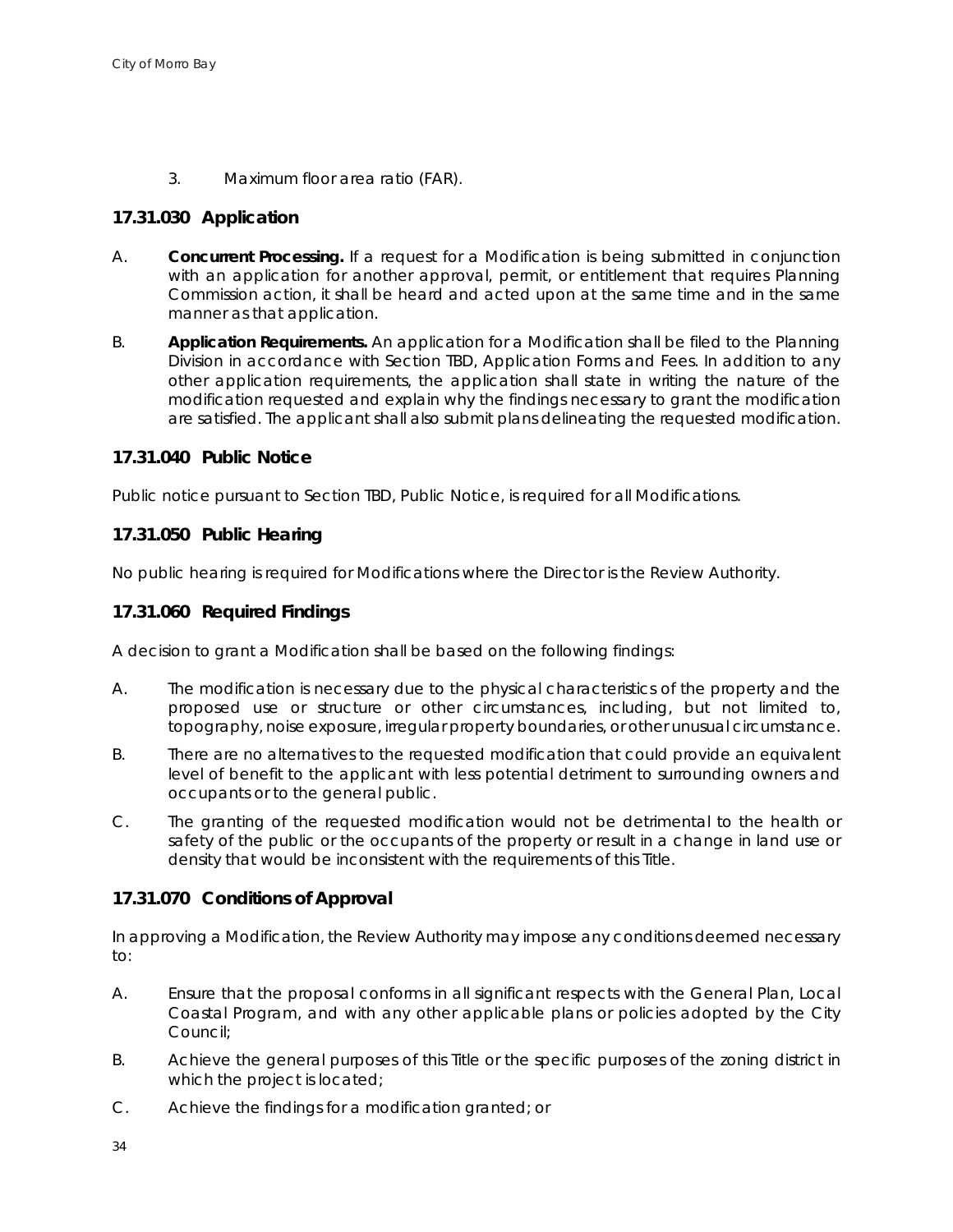D. Mitigate any potentially significant impacts identified as a result of review conducted in compliance with the California Environmental Quality Act.

The Review Authority may require reasonable guarantees and evidence that such conditions are being, or will be, complied with.

#### **17.31.080 Appeals; Expiration, Extensions, and Revisions; Revocation**

- A. **Appeals.** The applicant or any other aggrieved party may appeal a decision on Modification pursuant to the provisions of Section TBD, Appeals.
- B. **Expiration, Extensions, and Revisions.** Modifications granted under this Chapter are effective and may only be extended or revised as provided for in Chapter TBD, Common Procedures.
- C. **Revocation.** Modification approval may be revoked pursuant to Section TBD, Revocation, if any of the conditions or terms of the approval are violated or if any law or ordinance is violated.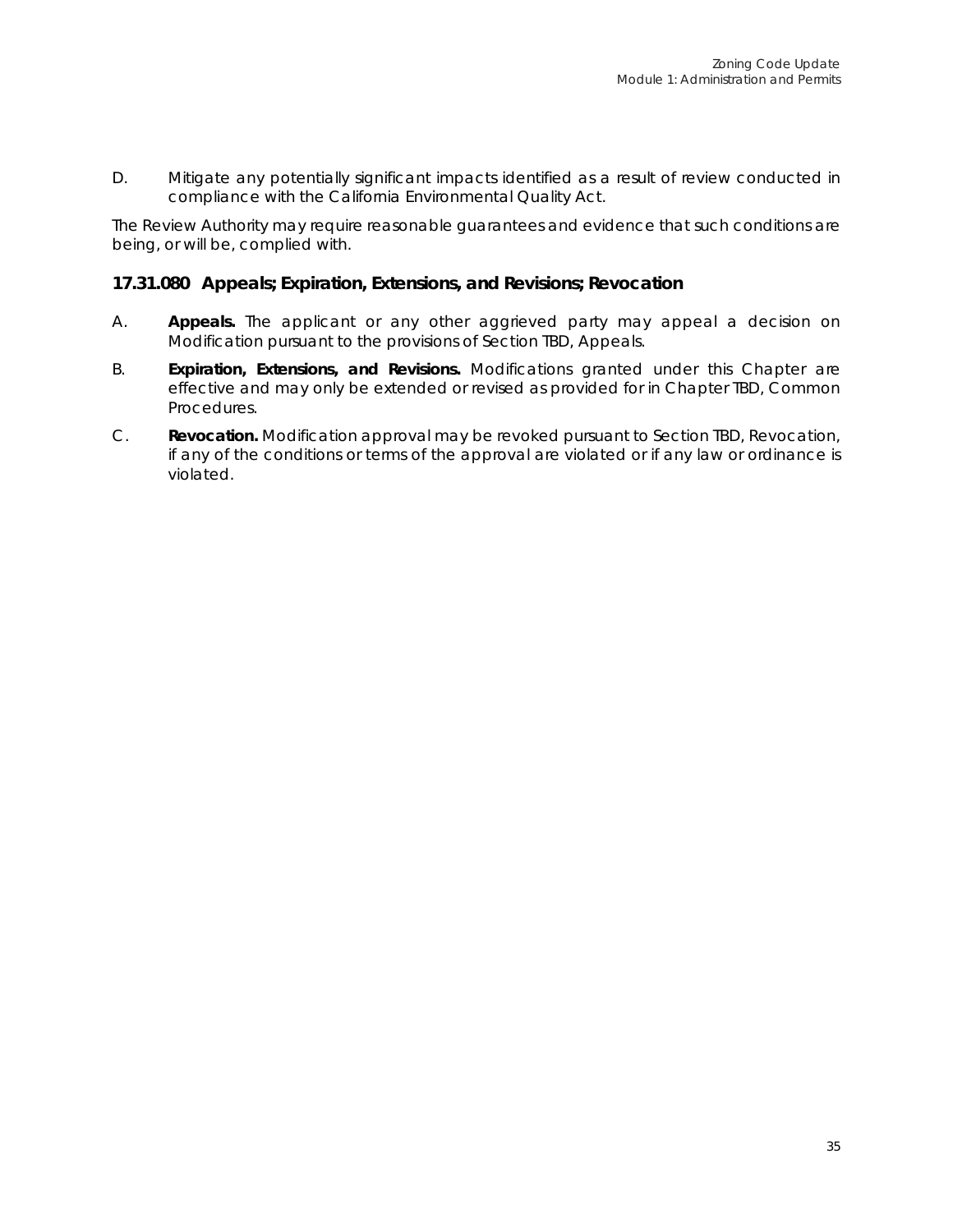# <span id="page-39-0"></span>**Chapter 17.32 Reasonable Accommodation**

#### **Sections:**

| 17.32.010 Purpose |                                  |
|-------------------|----------------------------------|
|                   | 17.32.020 Applicability          |
|                   | 17.32.030 Review Authority       |
|                   | 17.32.040 Application            |
|                   | 17.32.050 Required Findings      |
|                   | 17.32.060 Conditions of Approval |

### **17.32.010 Purpose**

This Chapter provides a procedure to request reasonable accommodation for persons with disabilities seeking equal access to housing under the Federal Fair Housing Act and the California Fair Employment and Housing Act (the Acts) in the application of zoning laws and other land use regulations, policies and procedures.

#### **17.32.020 Applicability**

- A. A request for reasonable accommodation may be made by any person with a disability, their representative or any entity, when the application of a requirement of this Title or other city requirement, policy or practice acts as a barrier to fair housing opportunities. A person with a disability is a person who has a physical or developmental impairment that limits or substantially limits one or more major life activities, anyone who is regarded as having such impairment or anyone who has a record of such impairment. This chapter is intended to apply to those persons who are defined as disabled under the Acts.
- B. A request for reasonable accommodation may include a change or exception to the rules, standards and practices for the siting, development and use of housing or housingrelated facilities that would eliminate regulatory barriers and provide a person with a disability equal opportunity to housing of their choice.
- C. A reasonable accommodation is granted to the household that needs the accommodation and does not apply to successors in interest to the property.
- D. A reasonable accommodation may be granted in compliance with this chapter without the need for the approval of a variance.
- E. Requests for reasonable accommodation shall be as described in the following section.

#### **17.32.030 Review Authority**

A. **Community Development Director.** Requests for reasonable accommodation shall be reviewed by the Community Development Director if no approval is sought other than the request for reasonable accommodation. The written determination to grant, grant with changes, or deny the request for reasonable accommodation shall be made in accordance with the Findings and Decision as established below.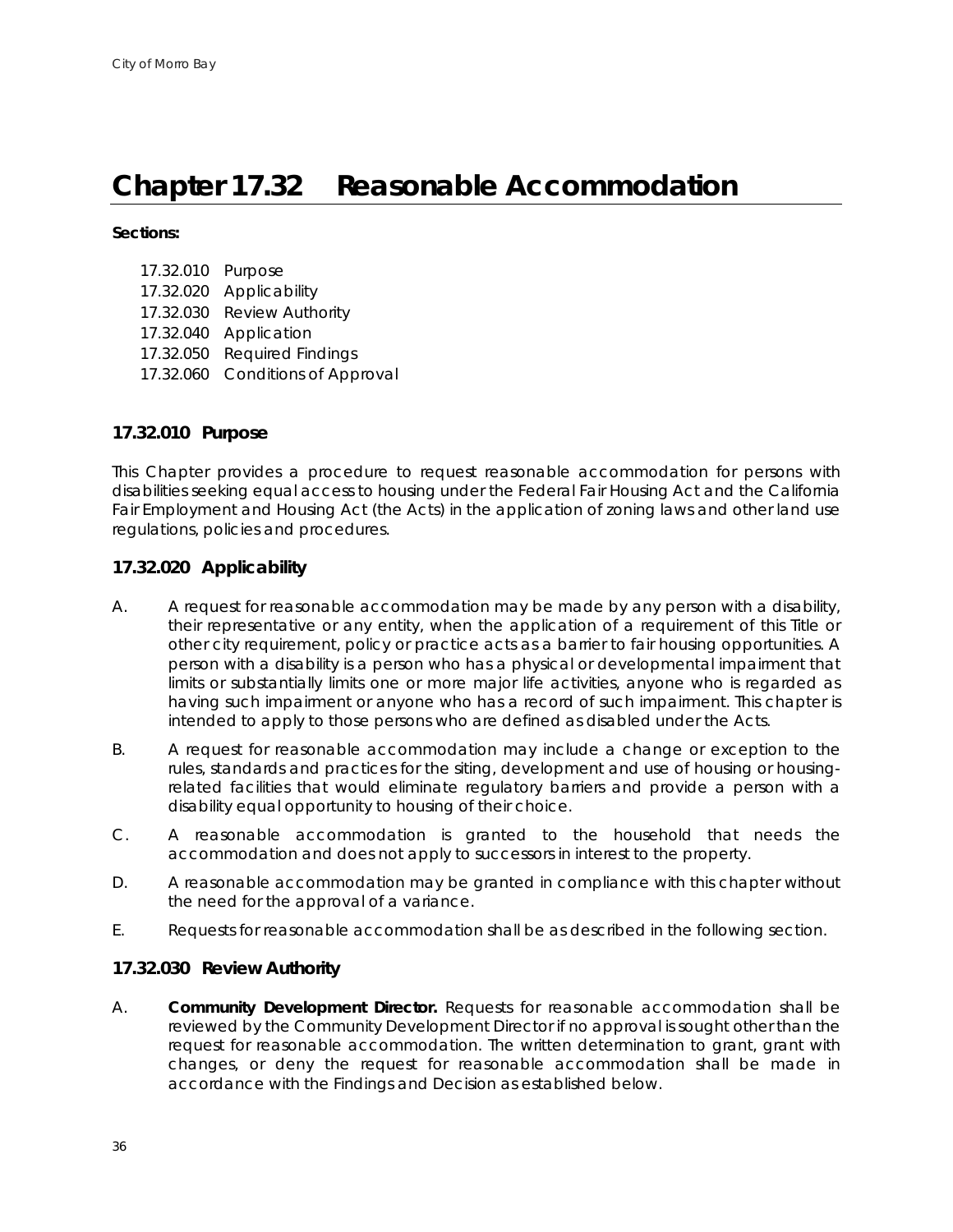B. **Other Review Authority.** Requests for reasonable accommodation submitted for concurrent review with another discretionary land use application shall be reviewed by the authority responsible for reviewing the discretionary land use application. The written determination to grant, grant with changes, or deny the request for reasonable accommodation shall be made in accordance with the Findings and Decision as established below.

### **17.32.040 Application**

- A. **Application.** Requests for reasonable accommodation shall be submitted in the form of a letter to the Community Development Director and shall contain the following information:
	- 1. The applicant's name, address and telephone number;
	- 2. Address of the property for which the request is being made;
	- 3. The current actual use of the property;
	- 4. The basis for the claim that the individual is considered disabled under the Acts;
	- 5. The Zoning Code provision, regulation or policy from which reasonable accommodation is being requested; and
	- 6. Why the reasonable accommodation is necessary to make the specific property accessible to the individual.
- B. **Review with Other Land Use Applications.** If the project for which the request for reasonable accommodation is being made also requires some other discretionary approval (e.g., conditional use permit, coastal development permit, etc.), then the applicant shall file the application for discretionary approval together with the information required by Subsection A above for concurrent review.

### **17.32.050 Required Findings**

The written decision to grant or deny a request for reasonable accommodation will be consistent with the Acts and shall be based on consideration of the following factors:

- A. Whether the housing, which is the subject of the request, will be used by an individual disabled under the Acts;
- B. Whether the request for reasonable accommodation is necessary to make specific housing available to an individual with a disability under the Acts;
- C. Whether the requested reasonable accommodation would impose an undue financial or administrative burden on the City;
- D. Whether the requested reasonable accommodation would require a fundamental alteration in the nature of a City program or law, including but not limited to land use, zoning, or the Local Coastal Program;
- E. Potential impact on surrounding uses;
- F. Physical attributes of the property and structures; and
- G. Alternative reasonable accommodations that may provide an equivalent level of benefit.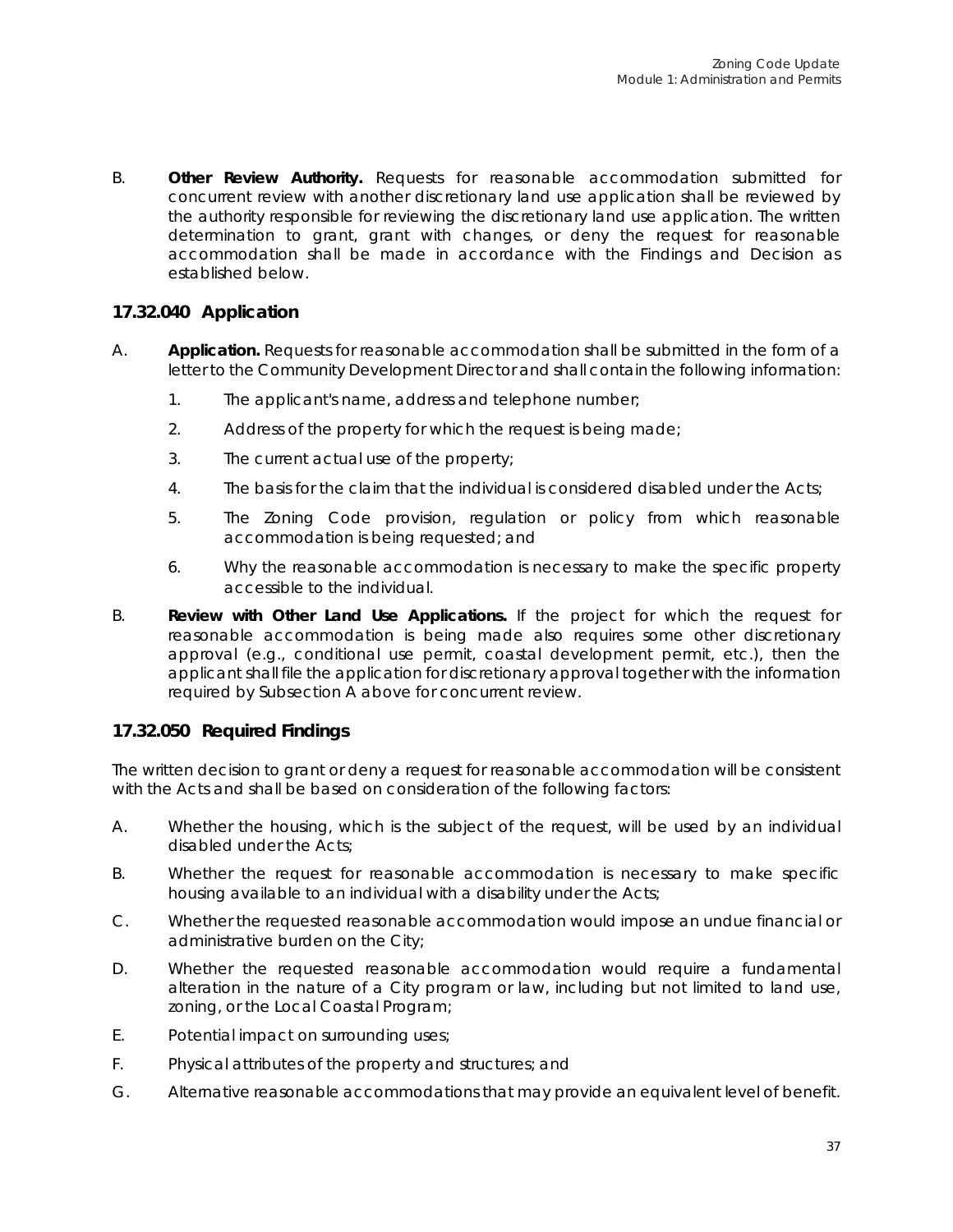### **17.32.060 Conditions of Approval**

In granting a request for reasonable accommodation, the reviewing authority may impose any conditions of approval deemed reasonable and necessary to ensure that the reasonable accommodation would comply with the findings required herein. The conditions shall also state whether the accommodation granted shall be rescinded in the event that the person for whom the accommodation was requested no longer resides on the property.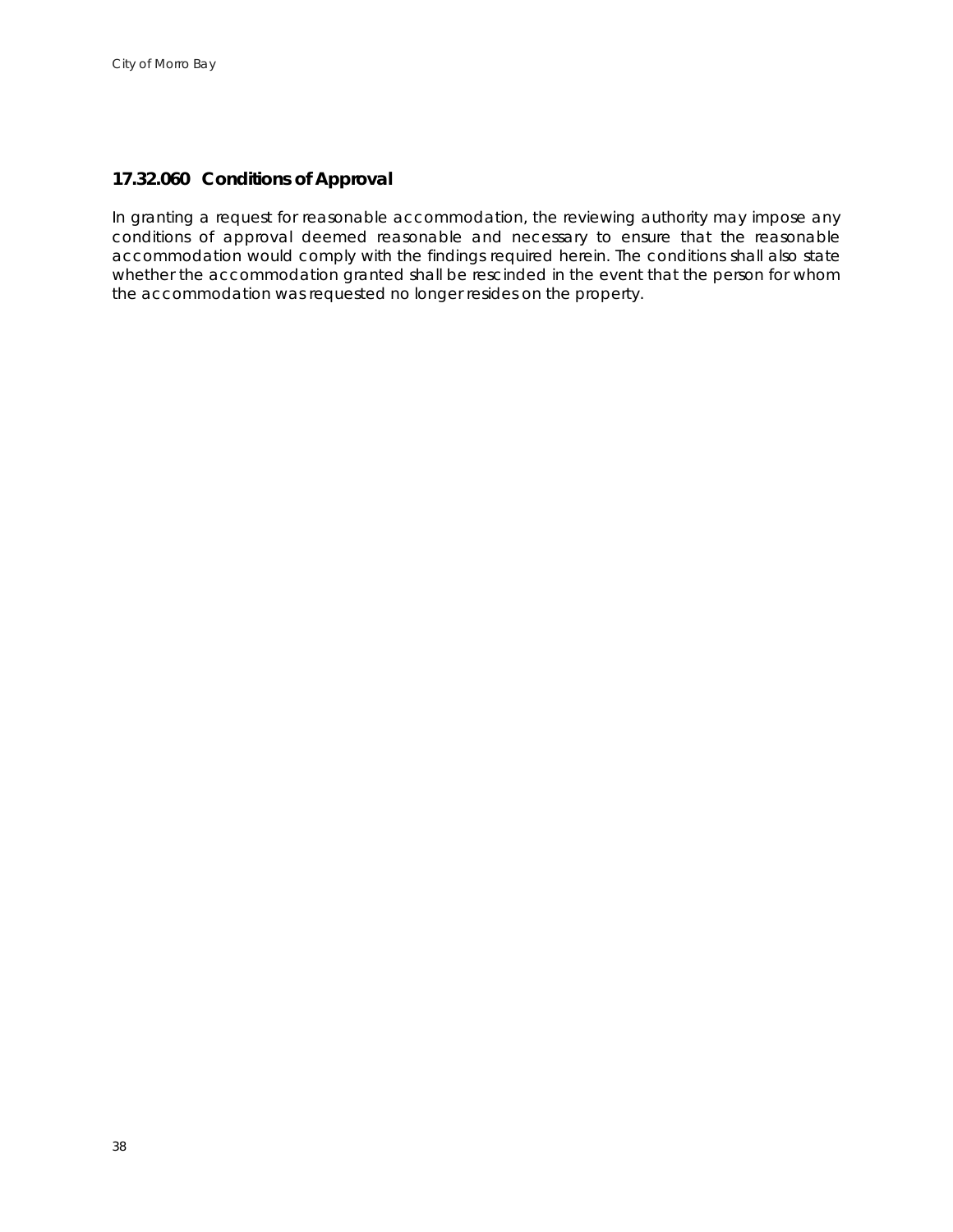# <span id="page-42-0"></span>**Chapter 17.33 Variances**

#### **Sections:**

- 17.33.010 Purpose
- 17.33.020 Applicability
- 17.33.030 Review Authority
- 17.33.040 Application
- 17.33.050 Public Notice
- 17.33.060 Public Hearing
- 17.33.070 Required Findings
- 17.33.080 Conditions of Approval
- 17.33.090 Appeals; Expirations, Extensions, and Revisions; Revocation

# **17.33.010 Purpose**

This Chapter is intended to provide a mechanism for relief from the strict application of this Title where this will deprive the property owner of privileges enjoyed by similar properties because of the subject property's unique and special conditions.

### **17.33.020 Applicability**

Variances may be granted to vary or modify dimensional and performance standards, but Variances may not be granted to allow uses or activities that this Title does not authorize for a specific lot or site.

### **17.33.030 Review Authority**

The Planning Commission shall approve, conditionally approve, or deny applications for Variances based on consideration of the requirements of this Chapter.

### **17.33.040 Application**

Applications for a Variance shall be filed with the Planning Division on the prescribed application forms in accordance with the procedures in Chapter TBD, Common Procedures. In addition to any other application requirements, the application for a Variance shall include data or other evidence showing that the requested Variance conforms to the required findings set forth in Section TBD, Required Findings.

### **17.33.050 Public Notice**

An application for a Variance shall require public notice pursuant to Section TBD, Public Notice.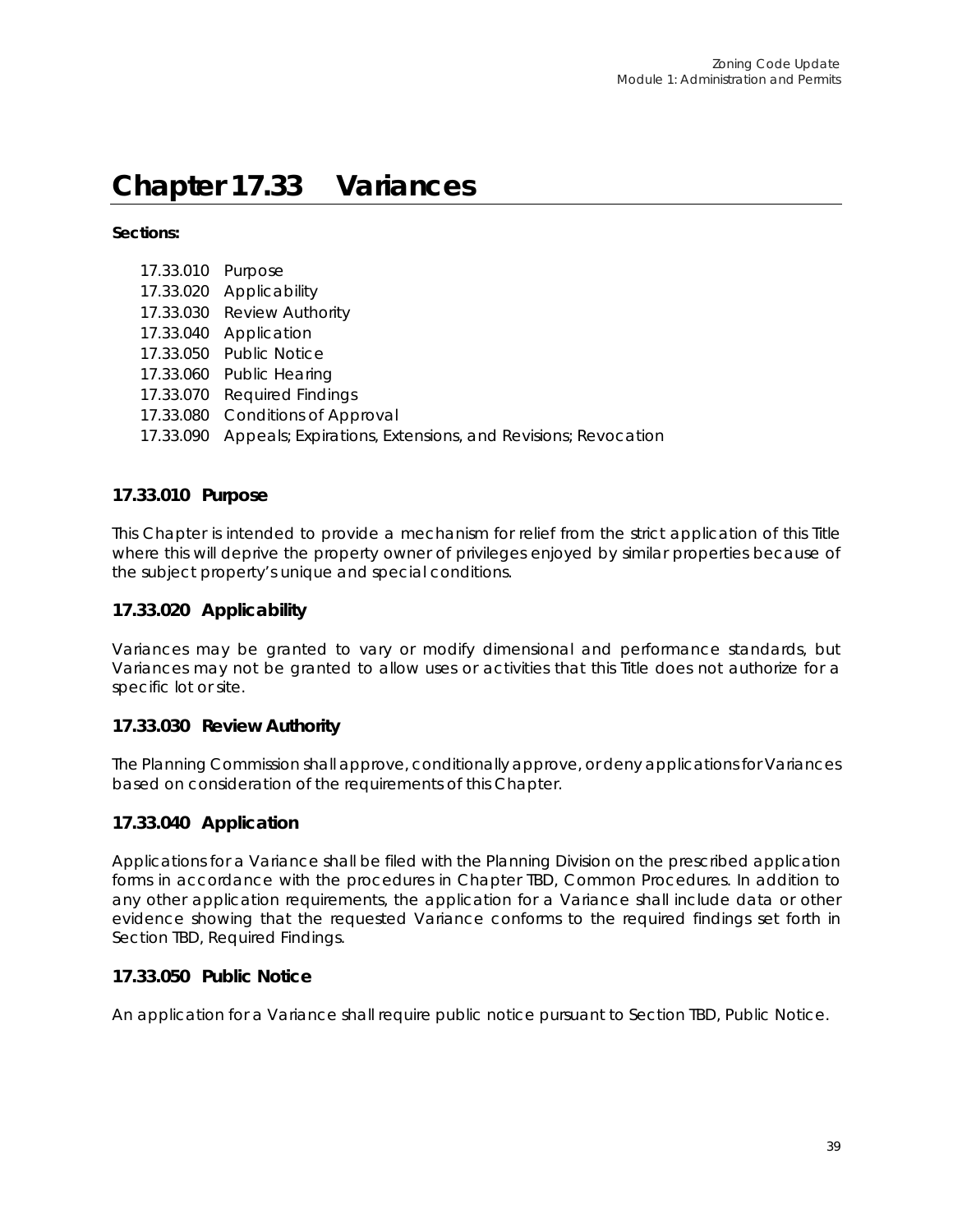### **17.33.060 Public Hearing**

An application for a Variance shall require a public hearing before the Planning Commission pursuant to Section TBD, Conduct of Public Hearing.

#### **17.33.070 Required Findings**

The Review Authority must make all of the following findings in order to approve or conditionally approve a Variance application. The inability to make one or more of the findings is grounds for denial of an application.

- A. There are exceptional or extraordinary circumstances or conditions applicable to the property involved that do not apply generally to property in the vicinity and identical zoning district, and that the granting of a Variance will not constitute a granting of a special privilege inconsistent with the limitations on the property in the vicinity and identical zone district;
- B. The granting of the Variance is necessary to prevent a physical hardship which is not of the applicant's own actions or the actions of a predecessor in interest;
- C. The granting of the Variance will not be detrimental or injurious to property or improvements in the vicinity, and will not be detrimental to the public health, safety, general welfare or convenience; and
- D. The granting of the Variance will be consistent with the general purposes and objectives of this Title, any applicable specific plans, and of the General Plan.

### **17.33.080 Conditions of Approval**

In approving a Variance, the Planning Commission may impose reasonable conditions deemed necessary to ensure compliance with the findings required in Section TBD, Required Findings, above and may require reasonable guarantees and evidence that such conditions are being, or will be, complied with.

#### **17.33.090 Appeals; Expirations, Extensions, and Revisions; Revocation**

- A. **Appeals.** The applicant or any other aggrieved party may appeal a decision on a Variance pursuant to the provisions of Section TBD, Appeals.
- B. **Expiration, Extensions and Revision.** Variances are effective and may only be extended or revised as provided for in Chapter TBD, Common Procedures.
- C. **Revocation.** Approval of a Variance may be revoked pursuant to Section TBD, Revocation, if any of the conditions or terms of the approval are violated or if any law or ordinance is violated.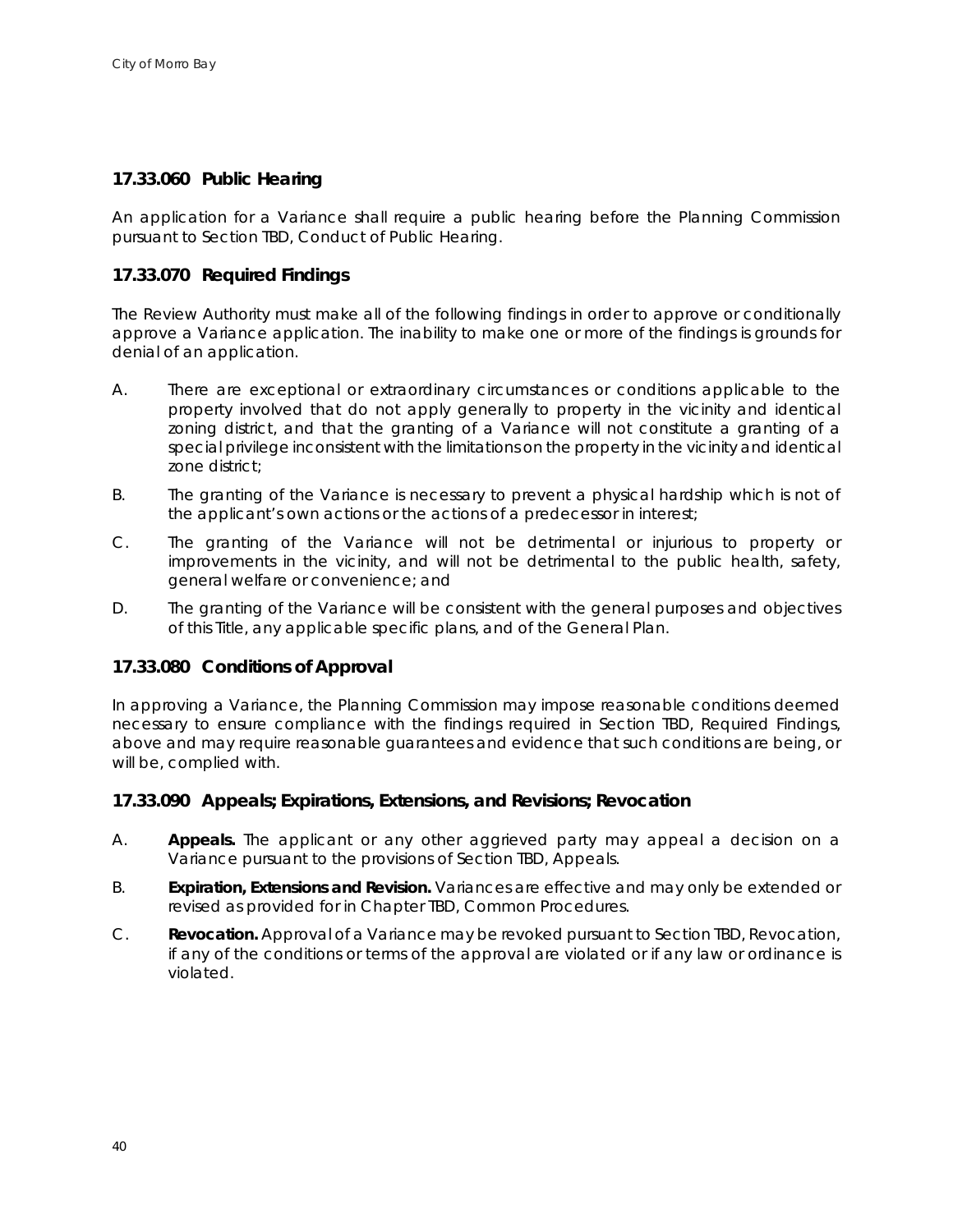# <span id="page-44-0"></span>**Chapter 17.34 Emergency Permits (IP)**

#### **Sections:**

- 17.34.010 Purpose 17.34.020 Applicability 17.34.030 Review Authority 17.34.040 Application 17.34.050 Verification of Emergency
- 17.34.060 Coordination and Public Notice
- 17.34.070 Issuance
- 17.34.080 Format of Permit
- 17.34.090 Notice to the City Council

### **17.34.010 Purpose**

The purpose of this Chapter is to establish procedures for the issuance of Emergency Permits.

### **17.34.020 Applicability**

The procedures of this Chapter apply where persons or public agencies seek a permit for emergency work where the circumstances of an emergency do not allow sufficient time for the permit process otherwise applicable to the work needed to address an emergency and, where persons or public agencies seek a permit for emergency work in the Coastal Zone, pursuant to Section 30624 of the California Public Resources Code.

### **17.34.030 Review Authority**

The Director is the Review Authority for Emergency Permits.

A. **Coastal Zone.** In the Coastal Zone, the Director may issue an Emergency Permit without compliance with the procedures for the issuance of a Coastal Development Permit in cases of an emergency, as the term emergency is defined in Section 13009 of Title 14 of the California Administrative Code.

### **17.34.040 Application**

Applications for permits for emergency work shall be made to the Director by letter or facsimile during business hours if time allows, or by telephone or in person if time does not allow. The information to be reported during the emergency, if it is possible to do so, or to be reported fully in any case after the emergency, shall include the following:

- A. The nature of the emergency;
- B. The cause of the emergency, insofar as this can be established;
- C. The location of the emergency;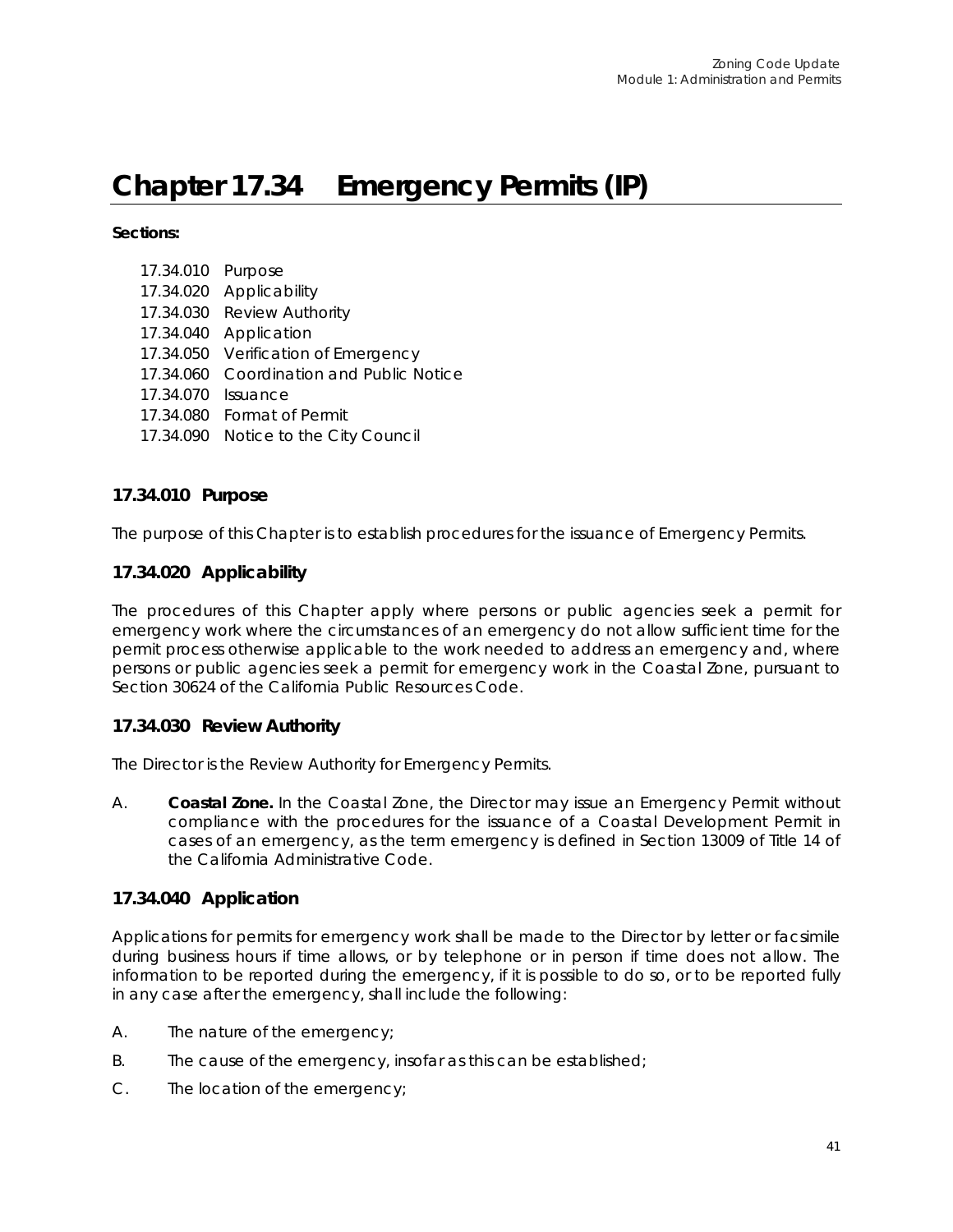- D. The remedial, protective, or preventive work required to deal with the emergency;
- E. The circumstances during the emergency that appeared to justify the course(s) of action taken, including the probable consequences of failing to take action; and
- F. Any other information deemed necessary by the Director.

#### **17.34.050 Verification of Emergency**

The Director shall verify the facts, including the existence and nature of the emergency, insofar as time allows.

#### **17.34.060 Coordination and Public Notice**

Prior to issuance of an Emergency Permit, when feasible, the Director shall provide public notice of the emergency work with the extent and type of notice determined on the basis of the nature of the emergency itself.

A. **Coastal Zone.** In the Coastal Zone, the Director also shall notify, and coordinate with, the Central Coast District Office of the California Coastal Commission as to the nature of the emergency and the scope of the work to be performed. This notification shall be in person or by telephone.

#### **17.34.070 Issuance**

The Director may grant a permit for emergency work upon reasonable terms and conditions, including an expiration date and the requirement for a regular permit application later, if the Director finds that:

- A. An emergency exists and requires action more quickly than permitted by the procedures for ordinary permits, and the development can and will be completed within 30 days unless otherwise specified by the terms of the permit; and
- B. Public comment on the proposed emergency action has been reviewed if time allows.
- C. In the Coastal Zone, the Director shall also make the following findings:
	- 1. The work proposed would be consistent with the requirements of the City's Local Coastal Program;
	- 2. The work proposed is the minimum action necessary to address the emergency and, to the maximum extent feasible, is the least environmentally damaging temporary alternative for addressing the emergency. This finding shall be made with the maximum information and analysis possible given the expedited review demanded by the emergency situation; and
	- 3. The work does not fall within the provisions of Public Resources Code Section 30519(b) since a Coastal Development Permit application for this type of work must be reviewed by the California Coastal Commission pursuant to the provisions of Public Resources Code Sections 30519(b) and 30600(d).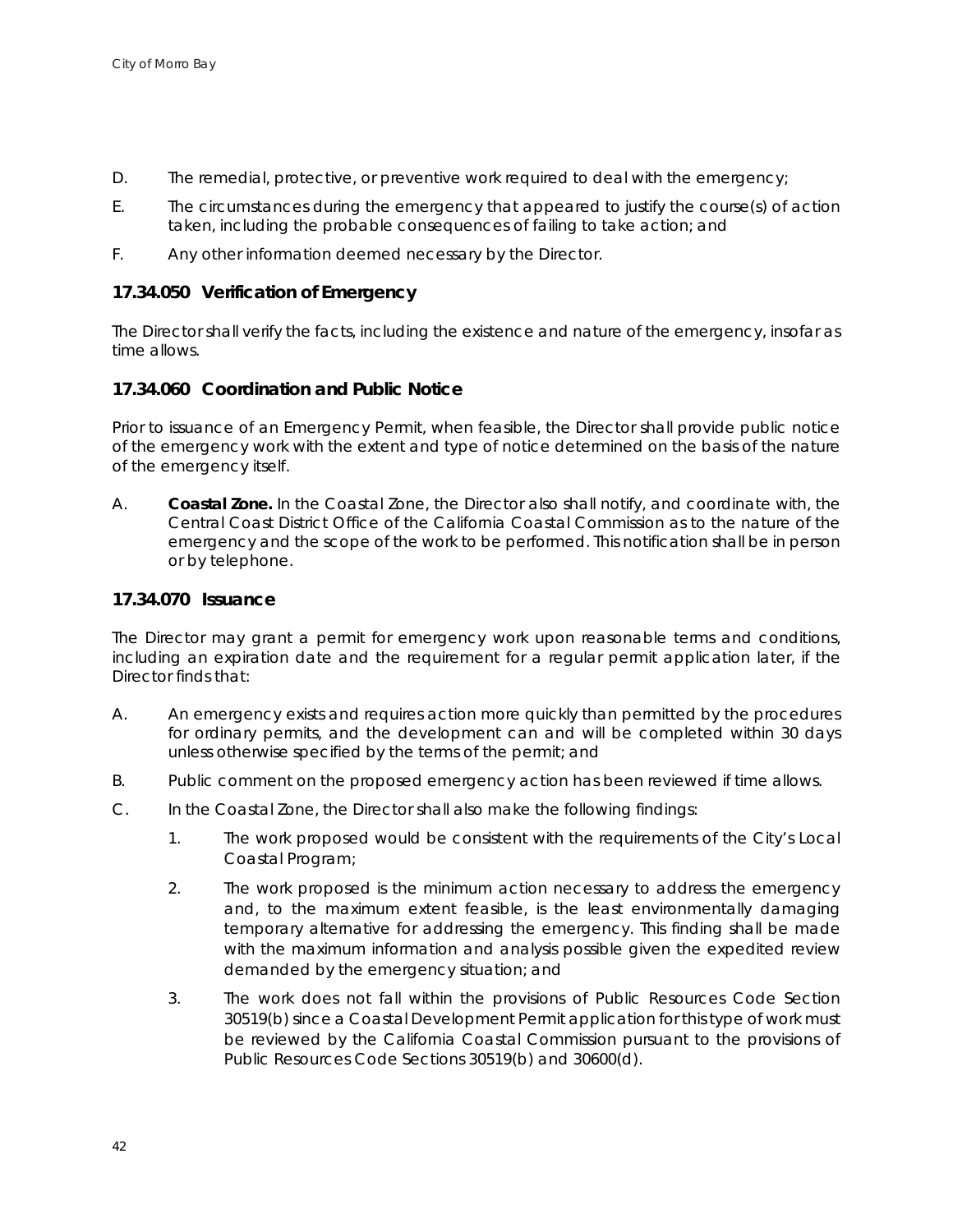## **17.34.080 Format of Permit**

The Emergency Permit shall be a written document that includes the following information:

- A. The date of issuance;
- B. An expiration date;
- C. The scope of work to be performed; and
- D. Terms and conditions of the permit.
- E. In the Coastal Zone, the Emergency Permit shall also include the following:
	- 1. The Emergency Permit may contain conditions for removal of existing development or structures if they are not authorized in a Coastal Development Permit, or the Emergency Permit may require that a subsequent Coastal Development Permit must be obtained to authorize the removal of such existing unpermitted development or structures;
	- 2. A provision stating that within 90 days of issuance of the Emergency Permit, a Coastal Development Permit application shall be submitted and properly filed consistent with the requirements of this Chapter seeking authorization to retain structures erected pursuant to the Emergency Permit, to remove such structures, or some other alternative;
	- 3. A provision stating that any development or structures constructed pursuant to an Emergency Permit shall be considered temporary until authorized by a subsequent Coastal Development Permit and that issuance of an Emergency Permit shall not constitute an entitlement to the erection of permanent development or structures; and
	- 4. A provision that states that the development authorized in the Emergency Permit must be removed unless a complete application for a Coastal Development Permit is filed within 90 days of approval of the Emergency Permit. If all or any portion of the application for the Coastal Development Permit seeking authorization for permanent retention of the development authorized pursuant to the Emergency Permit is denied, the portion of the development that is denied must be removed.

### **17.34.090 Notice to the City Council**

- A. The Director shall report on the granting of an Emergency Permit in writing to the City Council. The report shall contain a description of the nature of the emergency and the work involved. Copies of this report shall be available at the meeting and shall have been mailed at the time the application summaries and staff recommendations are normally distributed to all persons who have requested such notification in writing. In the Coastal Zone, copies of this report shall also be sent to the Central Coast District Office of the California Coastal Commission.
- B. The report of the Director shall be informational only. The decision to issue an Emergency Permit is solely at the discretion of the Director.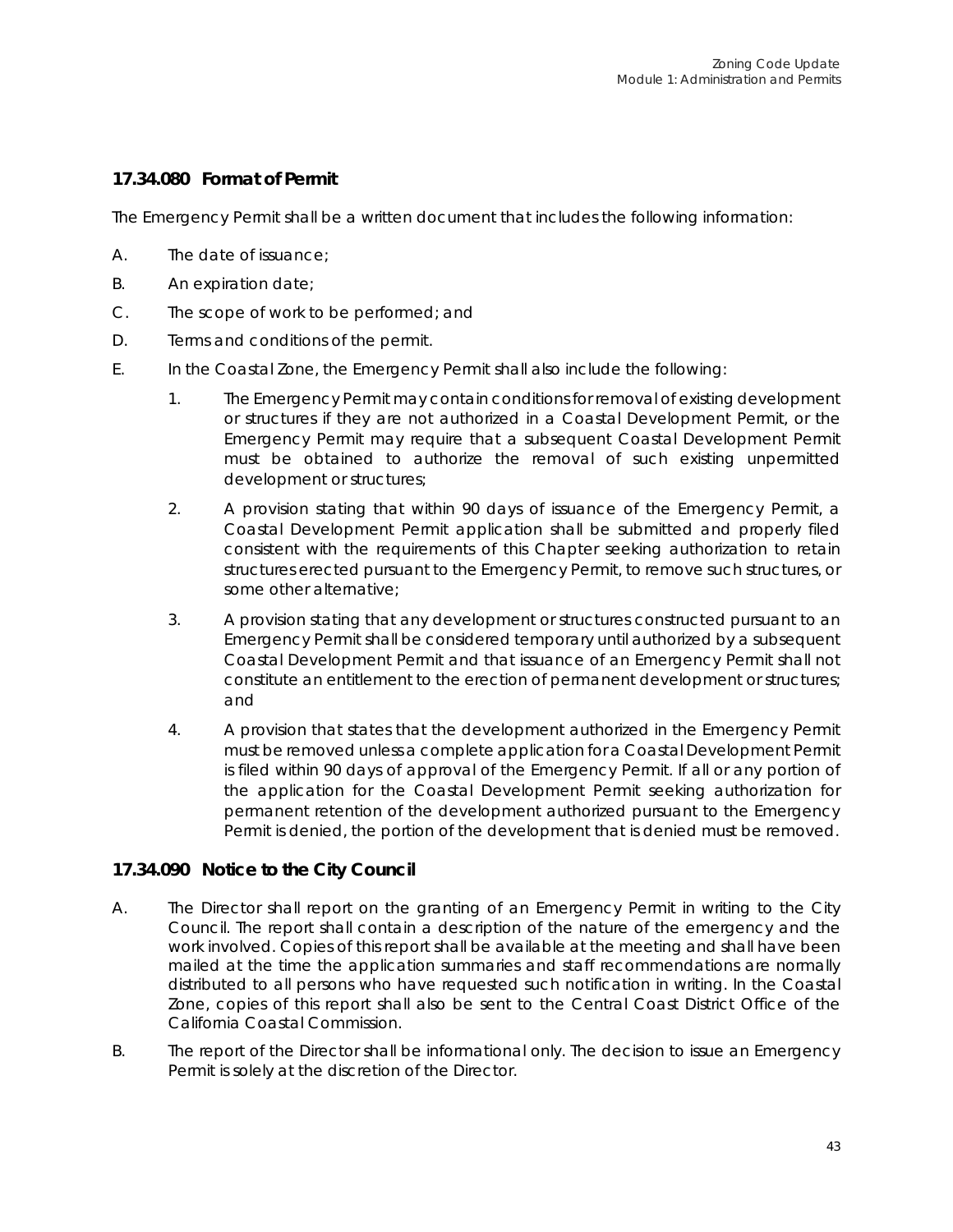# <span id="page-47-0"></span>**Chapter 17.35 Development Agreements**

#### **Sections:**

- 17.35.020 Applicability
- 17.35.030 Review Authority
- 17.35.040 Application Requirements
- 17.35.050 Contents of Development Agreements
- 17.35.060 Public Notice
- 17.35.070 Planning Commission Action
- 17.35.080 City Council Action
- 17.35.090 Required Findings
- 17.35.100 Recordation of Development Agreement
- 17.35.110 Annual Review
- 17.35.120 Amendment or Cancellation
- 17.35.130 Effect of Approved Agreement
- 17.35.140 Enforcement

### **17.35.010 Purpose**

This Chapter establishes a process for consideration and review of Development Agreements consistent with Section 65864 et seq., of the Government Code. Development Agreements are legally binding agreements that grant assurance that an applicant may proceed with development in accord with policies, rules, and regulations in effect at the time of approval subject to conditions to promote the orderly planning of public improvements and services, allocate costs to achieve maximum utilization of public and private resources in the development process, and ensure that appropriate measures to enhance and protect the environment are achieved.

### **17.35.020 Applicability**

- A. The City incorporates by reference the provisions of Government Code Sections 65864- 65869.5. In the event of any conflict between these statutory provisions and this Chapter, this Chapter shall control.
- B. A Development Agreement may be considered for a proposed development that will require a developer to make a substantial investment at the early stages of the project for planning and engineering for the entire project and for public facilities and services.

### **17.35.030 Review Authority**

A. The Director shall negotiate the specific components and provisions of the Development Agreement on behalf of the City for review by the Planning Commission and recommendation to the City Council.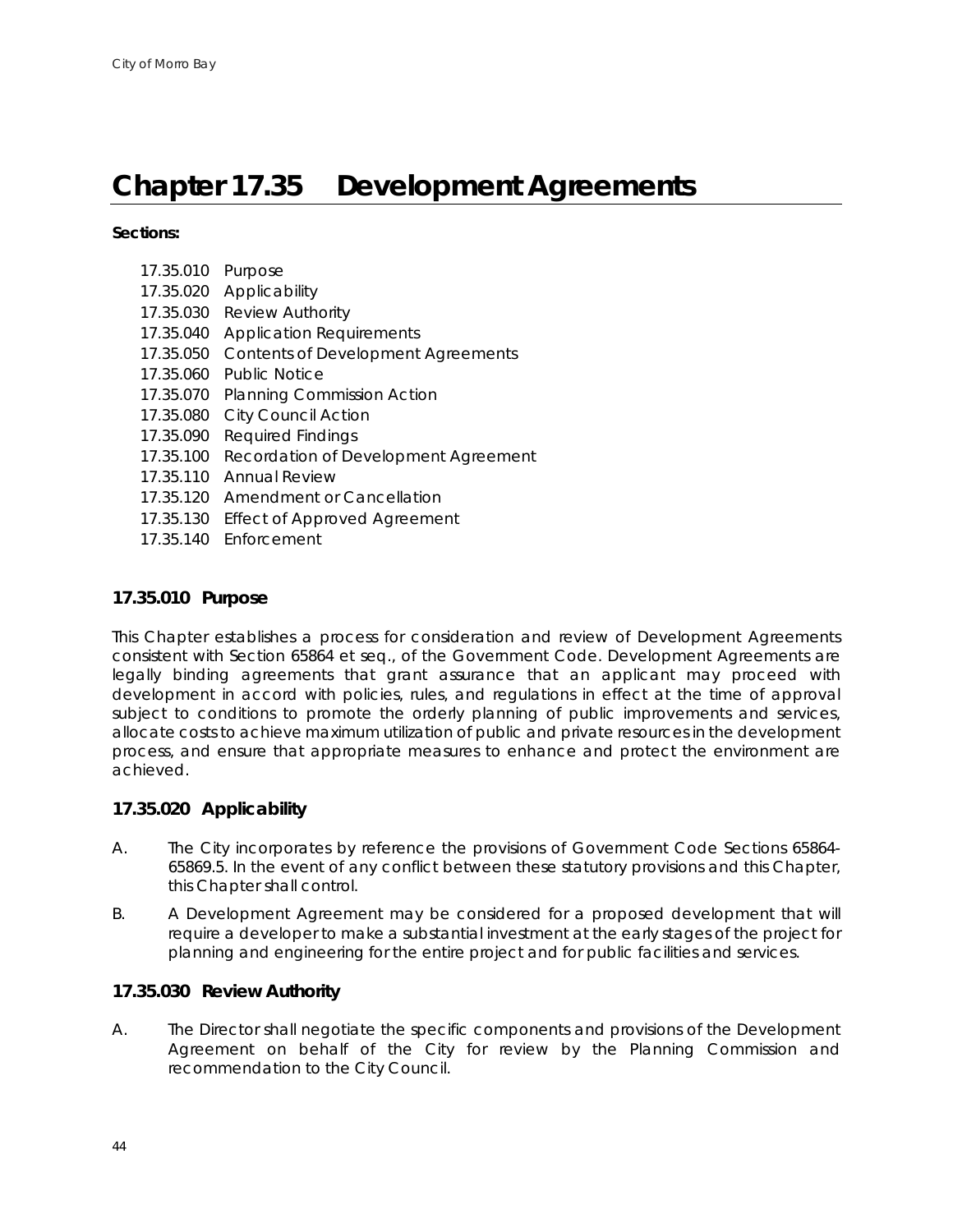- B. The Planning Commission shall review the Development Agreement and provide recommendation to the City Council.
- C. The City Council shall have the exclusive authority to approve a Development Agreement.

### **17.35.040 Application Requirements**

Applications for Development Agreements shall be filed with the Community Development Department in accordance with the provisions set forth in Section TBD, Application Forms and Fees. In addition to any other application requirements, the application for a Development Agreement shall include data or other evidence in support of the applicable findings required by Section TBD, Required Findings, below.

#### **17.35.050 Contents of Development Agreements**

- A. **Required Contents.** A Development Agreement shall specify its duration; the permitted uses of the subject property; the general location and density or intensity of uses; the general location, maximum height and size of proposed buildings; and provisions for reservation or dedication of land for public purposes. It shall contain provisions concerning its transferability.
- B. **Additional Contents.** Development Agreements may also include the following:
	- 1. *Improvements and Fees.* A Development Agreement may include requirements for construction and maintenance of onsite and offsite improvements or payment of fees in lieu of such dedications or improvements.
	- 2. *Conditions.* A Development Agreement may also include conditions, terms, restrictions, and requirements for subsequent discretionary actions but does not eliminate the applicant's responsibility to obtain all required land use approvals.
	- 3. *Phasing.* A Development Agreement may provide that the project be constructed in specified phases, that construction shall commence within a specified time, and that the project or any phase thereof be completed within a specified time.
	- 4. *Financing.* If the Development Agreement requires applicant financing of necessary public facilities, it may include terms relating to subsequent reimbursement over time for such financing.
	- 5. *Indemnity.* A Development Agreement may contain an indemnity clause requiring the applicant to indemnify and hold the City harmless against claims arising out of or in any way related to the actions of applicant in connection with the application or the development process, including all legal fees and costs.
	- 6. *Performance Obligation Fees.* A Development Agreement may include provisions to guarantee performance of obligations stated in the agreement.
	- 7. *Other Items.* Other components and provisions as negotiated by City.

#### **17.35.060 Public Notice**

A proposed Development Agreement shall be signed by the Applicant before it is placed before the Planning Commission and the City Council for consideration at a public hearing. Public notice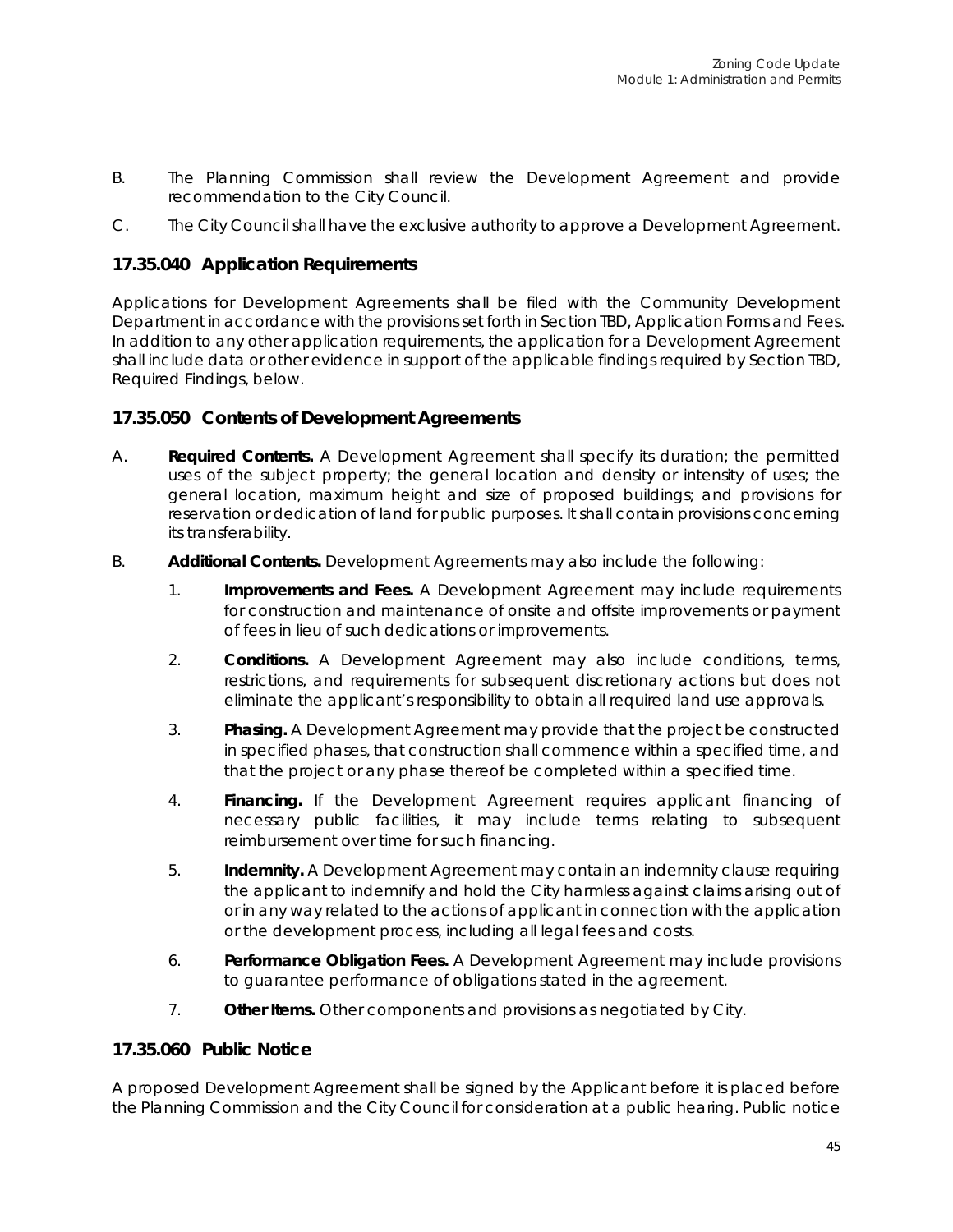of hearings by the Planning Commission and City Council for a Development Agreement shall be given as specified in Section TBD, Public Notice. Notice of the hearing shall also be mailed or delivered at least 10 days before the hearing to any other local agency expected to provide essential facilities or services to the property that is the subject of the Development Agreement.

### **17.35.070 Planning Commission Action**

- A. **Hearing.** The Planning Commission shall conduct a public hearing for the purpose of making recommendations to the City Council in conformance with the provisions of Section TBD, Conduct of Public Hearings.
- B. **Recommendation to Council.** Following the public hearing, the Planning Commission shall make a written recommendation on the proposed Development Agreement. The Community Development Director shall transmit the Planning Commission's written recommendation and record of the application to the City Council.
- C. **Denial.** If the Planning Commission has recommended against the Development Agreement, the Development Agreement is not forwarded to the City Council unless an appeal is filed in accordance with Section TBD, Appeals or the City Council call for review.

### **17.35.080 City Council Action**

- A. **Hearing.** After receiving the report from the Planning Commission but no later than the time specified by Section 65943 of the Government Code, the City Council shall hold a public hearing in conformance with the provisions of Chapter TBD, Common Procedures.
- B. **Decision.** After the conclusion of the hearing, the City Council shall approve, revise, or disapprove the Development Agreement. Approval of a Development Agreement shall be by ordinance. Matters not previously considered by the Planning Commission during its hearing may, but need not, be referred back to the Planning Commission for report and recommendation. The Planning Commission is not required to hold a public hearing. Failure of the Planning Commission to provide a report to the City Council within 45 days after the referral, shall be deemed a recommendation for approval.

### **17.35.090 Required Findings**

The City Council shall find that the project is deemed essential or desirable to the public convenience or welfare and is consistent with the General Plan, Local Coastal Plan, and any applicable specific plan in order to approve or conditionally approve a Development Agreement.

### **17.35.100 Recordation of Development Agreement**

Within 10 days of City Council approval of the Development Agreement, the Director shall execute the Development Agreement on behalf of the City, and the City Clerk shall record the Development Agreement with the County Recorder.

### **17.35.110 Annual Review**

The applicant shall be required to demonstrate compliance with the provisions of the Development Agreement at least once a year at which time the Director shall review each approved Development Agreement.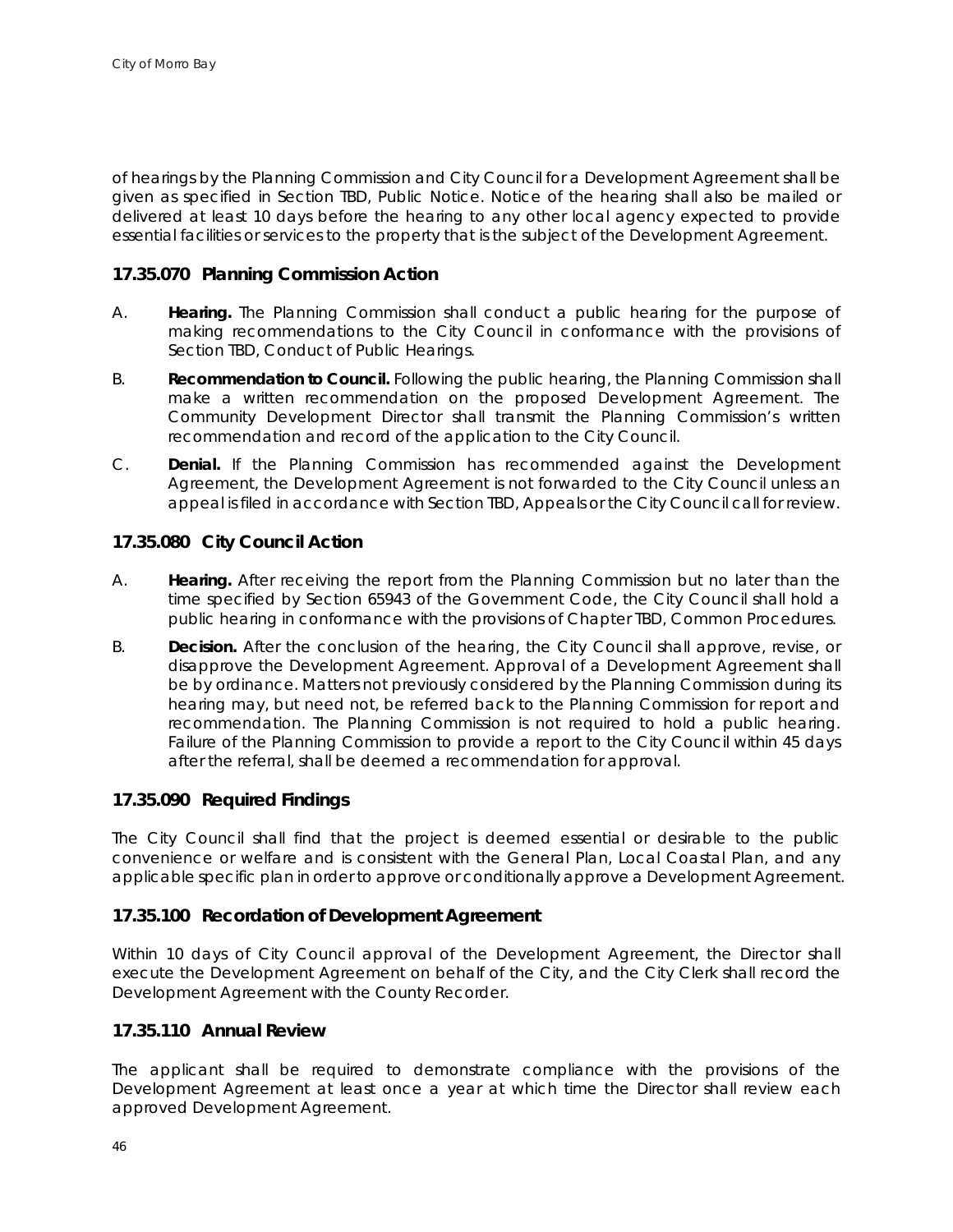- A. **Finding of Compliance.** If the Director, on the basis of substantial evidence, finds compliance by the applicant with the provisions of the Development Agreement, the Director shall issue a finding of compliance, which shall be in recordable form and may be recorded with the County Recorder after conclusion of the review.
- B. **Finding of Noncompliance.** If the Director finds the applicant has not complied with the provisions of the Development Agreement, the Director may issue a finding of noncompliance which may be recorded by the City with the County Recorder after it becomes final. The Director shall specify in writing to the applicant the respects in which applicant has failed to comply, and shall set forth terms of compliance and specify a reasonable time for the applicant to meet the terms of compliance. If applicant does not comply with any terms of compliance within the prescribed time limits, the Development Agreement shall be subject to termination or revision pursuant to this Chapter.
- C. **Appeal of Determination.** Within seven days after issuance of a finding of compliance or a finding of noncompliance, any interested person may file a written appeal of the finding with the City Council. The appellant shall pay fees and charges for the filing and processing of the appeal in amounts established by resolution of the City Council. The appellant shall specify the reasons for the appeal. The issuance of a finding of compliance or finding of noncompliance by the Director and the expiration of the appeal period without appeal, or the confirmation by the City Council of the issuance of the finding on such appeal, shall conclude the review for the applicable period and such determination shall be final.

### **17.35.120 Amendment or Cancellation**

- A. **After Finding of Noncompliance.** If a finding of noncompliance does not include terms of compliance, or if applicant does not comply with the terms of compliance within the prescribed time limits, the Director may refer the Development Agreement to the City Council for termination or revision. The City Council shall conduct a public hearing. After the public hearing, the City Council may terminate the Development Agreement, revise the finding of noncompliance, or rescind the finding of noncompliance, and issue a finding of compliance.
- B. **Mutual Agreement**. Any development may be canceled or amended by mutual consent of the parties following compliance with the procedures specified in this section. A Development Agreement may also specify procedures for administrative approval of minor amendments by mutual consent of the applicant and Director.
- C. **Recordation.** If the parties to the agreement or their successors in interest amend or cancel the Development Agreement, or if the City terminates or revises the Development Agreement for failure of the applicant to fully comply with the provisions of the Development Agreement, the City Clerk shall record notice of such action with the County Recorder.
- D. **Rights of the Parties After Cancellation or Termination**. In the event that a Development Agreement is cancelled or terminated, all rights of the applicant, property owner or successors in interest under the Development Agreement shall terminated. If a Development Agreement is terminated following a finding of noncompliance, the City may, in its sole discretion, determine to return any and all benefits, including reservations or dedications of land, and payments of fees, received by the City.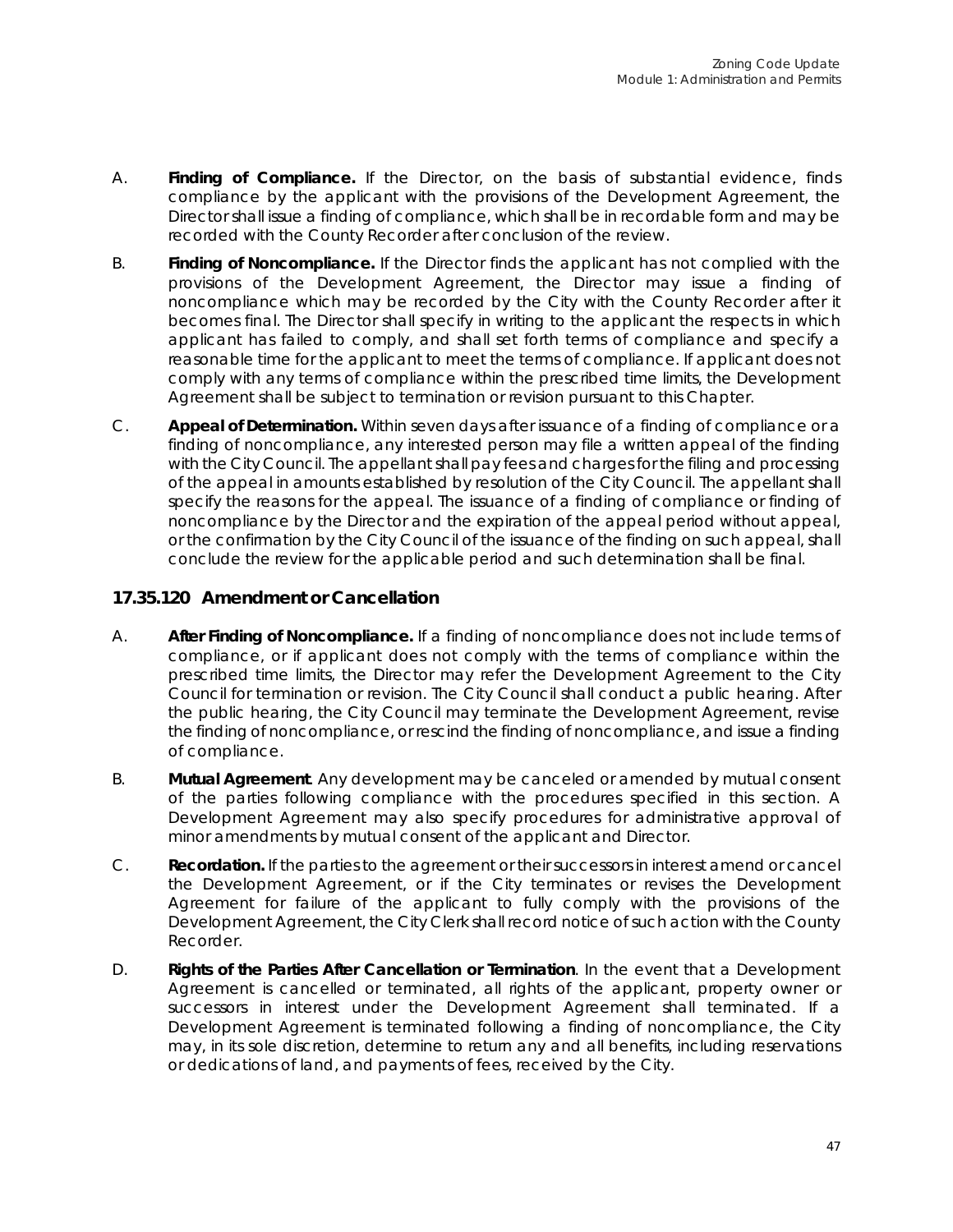### **17.35.130 Effect of Approved Agreement**

- A. **Existing Rules and Regulations**. Unless otherwise specified in the Development Agreement, the City's rules, regulations and official policies governing permitted uses of the property, density and design, and improvement standards and specifications applicable to development of the property shall be those City rules, regulations and official policies in force on the effective date of the Development Agreement.
- B. **Future Rules and Regulations**. A Development Agreement shall not prevent the City, in subsequent actions applicable to the property, from applying new rules, regulations and policies that do not conflict with those rules, regulations and policies applicable to the property as set forth in the Development Agreement. A Development Agreement shall not prevent the City from denying or conditionally approving any subsequent land use permit or authorization for the project on the basis of such existing or new rules, regulations, and policies.
- C. **State and Federal Rules and Regulations**. In the event that state or federal laws or regulations, enacted after a Development Agreement has been entered into, prevent or preclude compliance with one or more provisions of the Development Agreement, such provisions of the agreement shall be revised or suspended as may be necessary to comply with such state or federal laws or regulations.

### **17.35.140 Enforcement**

The procedures for enforcement, amendment, revision, cancellation or termination of a Development Agreement specified in this Chapter and in Government Code Section 65865.4 or any successor statute, are nonexclusive. A Development Agreement may be enforced, amended, revised, cancelled or terminated by any manner otherwise provided by law or by the provisions of the Development Agreement.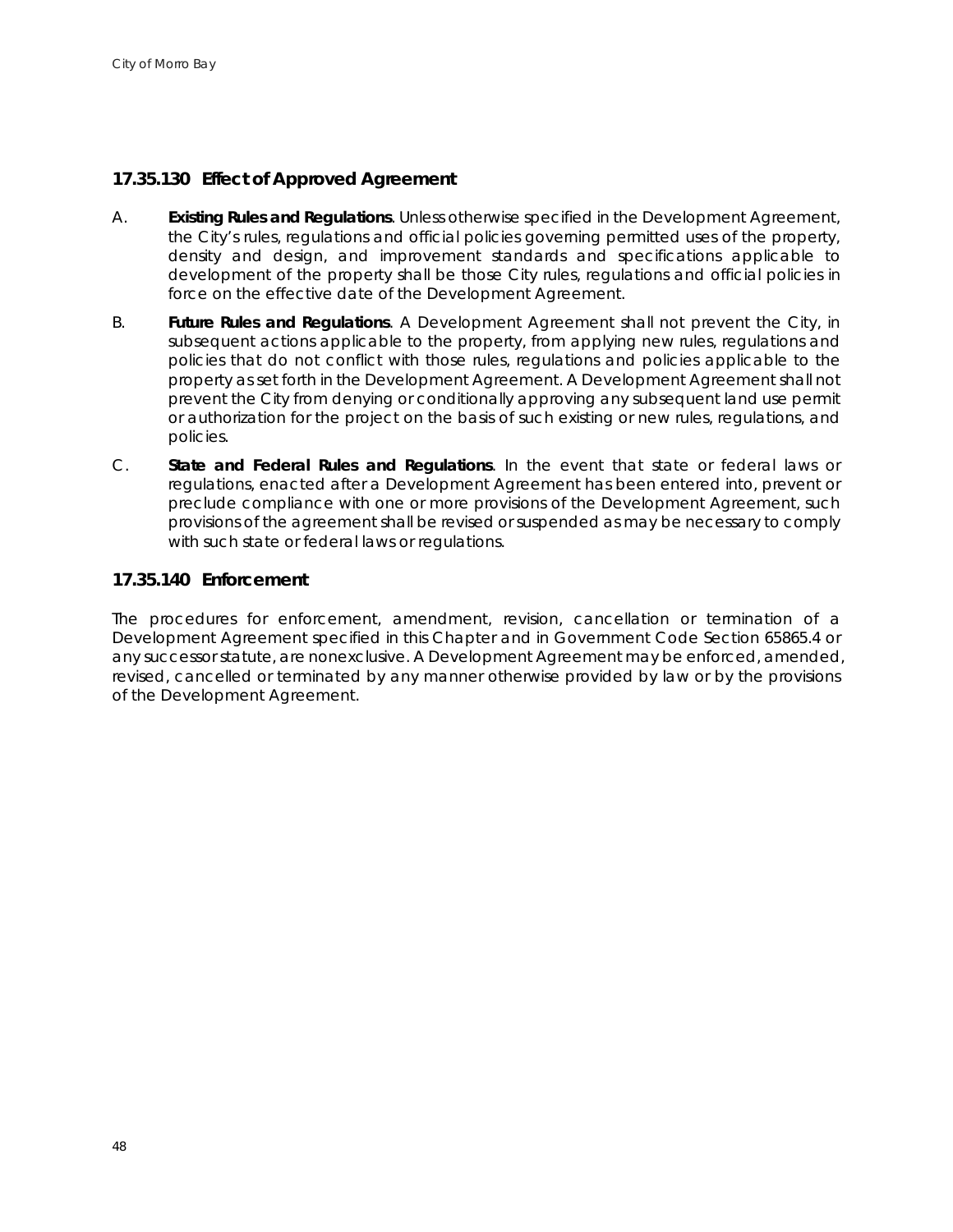# <span id="page-52-0"></span>**Chapter 17.36 Amendments to the General Plan, Zoning Code, and Zoning Map**

#### **Sections:**

| 17.36.010 Purpose    |                                                                   |
|----------------------|-------------------------------------------------------------------|
|                      | 17.36.020 Applicability                                           |
| 17.36.030 Initiation |                                                                   |
|                      | 17.36.040 Application Requirements                                |
|                      | 17.36.050 Maximum Number of General Plan Amendments               |
|                      | 17.36.060 Review Procedures and Public Notice                     |
|                      | 17.36.070 Planning Commission Hearing and Recommendation          |
|                      | 17.36.080 City Council Hearing and Action                         |
|                      | 17.36.090 General Plan Consistency Required for Zoning Amendments |

# **17.36.010 Purpose**

This Chapter establishes a process for consideration and review of General Plan and Zoning Amendments. More specifically, the purpose of this Chapter is to:

- A. Establish procedures for making changes to the General Plan to address changes in applicable law and problems and opportunities that were unanticipated at the time of General Plan adoption or the last amendment.
- B. Establish procedures for making changes to the text of this Title or to the Zoning Map whenever the public necessity, convenience, general welfare, or good zoning practice justify such amendment, consistent with the General Plan.

# **17.36.020 Applicability**

The procedures in this Chapter shall apply to:

- A. All proposals to change the text of the General Plan and the maps that illustrate the application of its provisions, and
- B. All proposals to change the text of this Title, a zoning district classification, or a zoning district boundary line shown on the Zoning Map.

### **17.36.030 Initiation**

An amendment to the General Plan, Zoning Code, or Zoning Map may be initiated by any qualified applicant identified in Section TBD, Application Forms and Fees, or a motion of the City Council.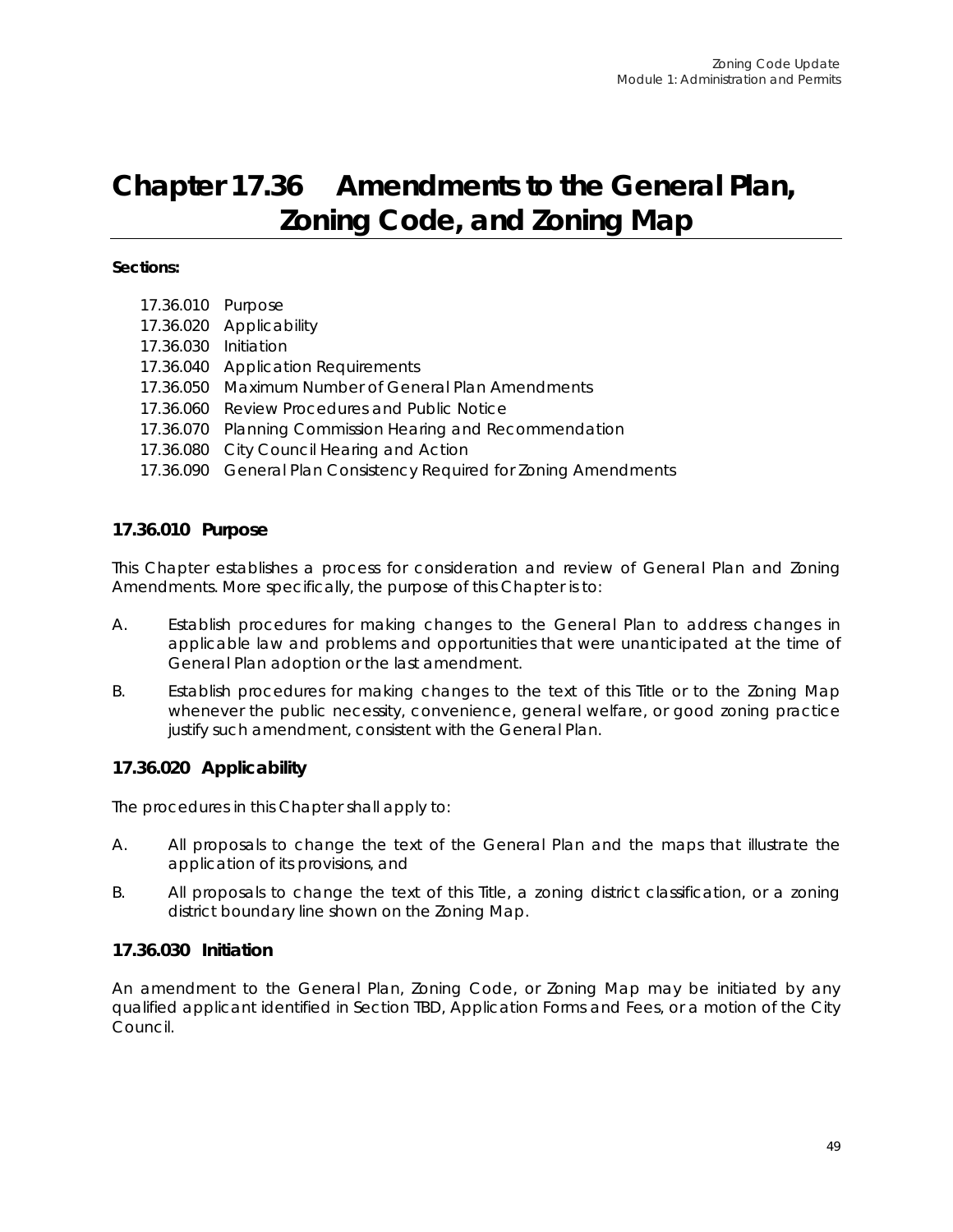### **17.36.040 Application Requirements**

Applications for a General Plan or Zoning Amendment shall be filed with the Director in accordance with the provisions set forth in Section TBD, Application Forms and Fees. In addition to any other application requirements, the application for a General Plan or Zoning Amendment shall include such additional information and supporting data as considered necessary to process the application.

### **17.36.050 Maximum Number of General Plan Amendments**

Except as otherwise provided by applicable law, no mandatory element of the General Plan can be amended more frequently than four times during any calendar year. Subject to that limitation, an amendment may be made at any time, as determined by the City Council. Each amendment may include more than one change to the General Plan.

#### **17.36.060 Review Procedures and Public Notice**

- A. **Staff Report.** The Director shall prepare a report and recommendation to the Planning Commission on any application for an amendment. The report shall include, but is not limited to, a discussion of how the proposed amendment complies with the purposes of this Chapter, a determination as to whether the proposed amendment is consistent with other plans that the City Council has adopted, and an environmental document prepared in compliance with the California Environmental Quality Act.
- B. **Public Hearing Required.** All amendments shall be referred to the Planning Commission, which shall hold at least one public hearing on any proposed amendment.
- C. **Public Notice.** At least 10 days before the date of the public hearing, the Planning Division shall provide notice consistent with Section TBD, Public Notice. Notice of the hearing also shall be mailed or delivered at least 10 days prior to the hearing to the San Luis Coastal Unified School District and any other local agency expected to provide essential facilities or services to the property that is the subject of the proposed amendment.

#### **17.36.070 Planning Commission Hearing and Recommendation**

- A. **Planning Commission Hearing.** The Planning Commission shall conduct a public hearing in conformance with Section TBD, Conduct of Public Hearings.
- B. **Recommendation to Council.** Following the public hearing, the Planning Commission shall make a recommendation on the proposed amendment to the City Council. Such recommendation shall include the reasons for the recommendation, findings related to supporting the recommendation, and the relationship of the proposed amendment to applicable plans, and shall be transmitted to the City Council in the form of a Council staff report, prepared by Planning Staff, with a copy of the approved minutes from the Planning Commission meeting.

#### **17.36.080 City Council Hearing and Action**

A. **City Council Hearing.** After receiving the report from the Planning Commission, the City Council shall hold at least one duly-noticed public hearing. The notice shall include a summary of the Planning Commission recommendation. If the Planning Commission has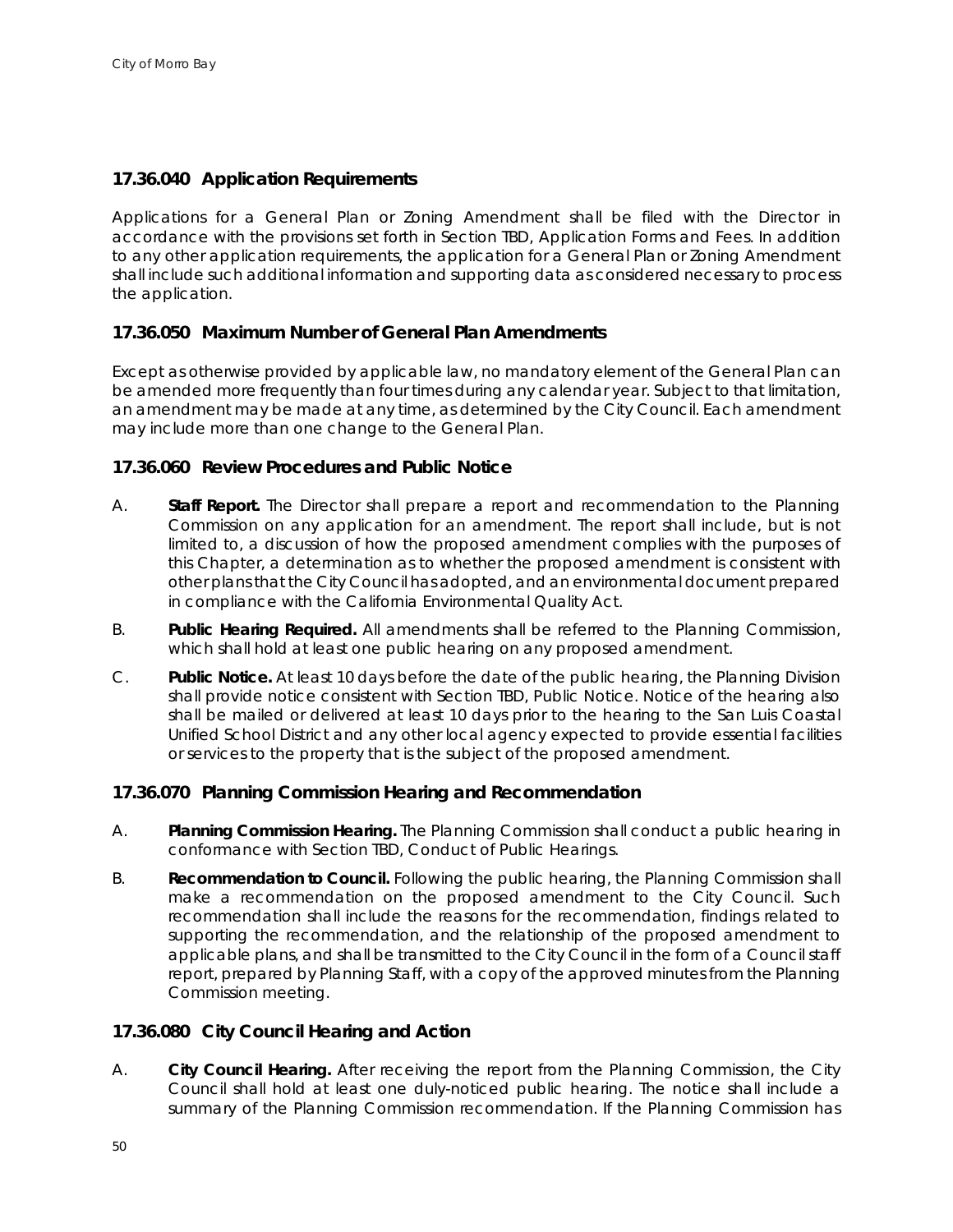recommended against the adoption of such amendment, the City Council is not required to take any further action unless an interested party files a written request for a hearing with the City Clerk within 10 days after the Planning Commission action.

B. **City Council Action.** After the conclusion of the hearing, the City Council may approve, revise, or deny the proposed amendment. If the Council proposes any substantial revision not previously considered by the Planning Commission during its hearings, the revision shall first be referred back to the Planning Commission for report and recommendation, but the Planning Commission shall not be required to hold a public hearing. The failure of the Planning Commission to report within 45 days after the referral, shall be deemed a recommendation to approve and the amendment shall be returned to Council for adoption.

### **17.36.090 General Plan Consistency Required for Zoning Amendments**

The Planning Commission shall not recommend and the City Council shall not approve a Zoning Amendment unless the proposed amendment is found to be consistent with the General Plan.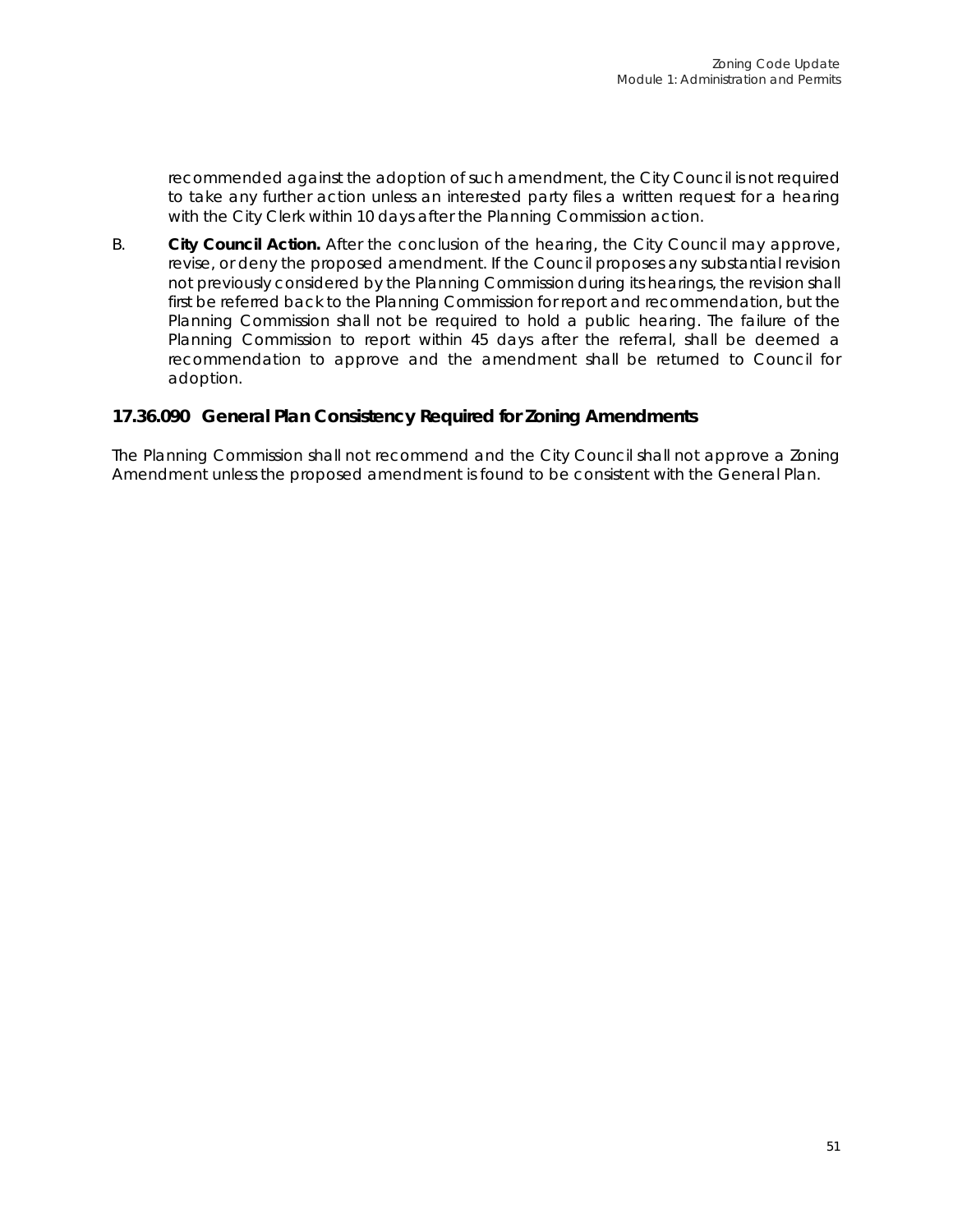# <span id="page-55-0"></span>**Chapter 17.37 Amendments to the Local Coastal Program (IP)**

#### **Sections:**

17.37.010 Purpose and Applicability 17.37.020 Initiation 17.37.030 Review and Processing 17.37.040 California Coastal Commission Certification

### **17.37.010 Purpose and Applicability**

This Chapter establishes a process for consideration and review of Local Coastal Program Amendments, consistent with the Coastal Act, including changes in the land use and/or zoning designation on properties where such change is warranted by consideration of location, surrounding development and timing of development; text or policy amendments to the City's Local Coastal Plan as the City may deem necessary or desirable; and amendments to any ordinances or other implementation measures carrying out the provisions of the City's Local Coastal Plan.

#### **17.37.020 Initiation**

An amendment to the Local Coastal Program may be initiated by any qualified applicant identified in Section TBD, Application Forms and Fees, or a motion of the City Council.

#### **17.37.030 Review and Processing**

Amendments to the certified Local Coastal Program shall be reviewed and processed as pursuant to Chapter TBD, Amendments to the General Plan, Zoning Code, and Zoning Map.

#### **17.37.040 California Coastal Commission Certification**

- A. An amendment to the Local Coastal Program shall not take effect until it has been certified by the Coastal Commission pursuant to Chapter 6, Article 2 or the California Coastal Act.
- B. Approval by the City Council of such a proposed amendment to the Local Coastal Program shall be submitted to the Coastal Commission by the City Council in accordance with Sections 30512, 30513, and 30514 of the Coastal Act.
- C. Denial of an amendment request by the City Council shall be final and there is no appeal to the Coastal Commission. However, any person proposing a public works project or a major energy facility development for which an amendment request was denied by the City Council may file with the Coastal Commission a request for an amendment pursuant to Public Resources Code Section 30515.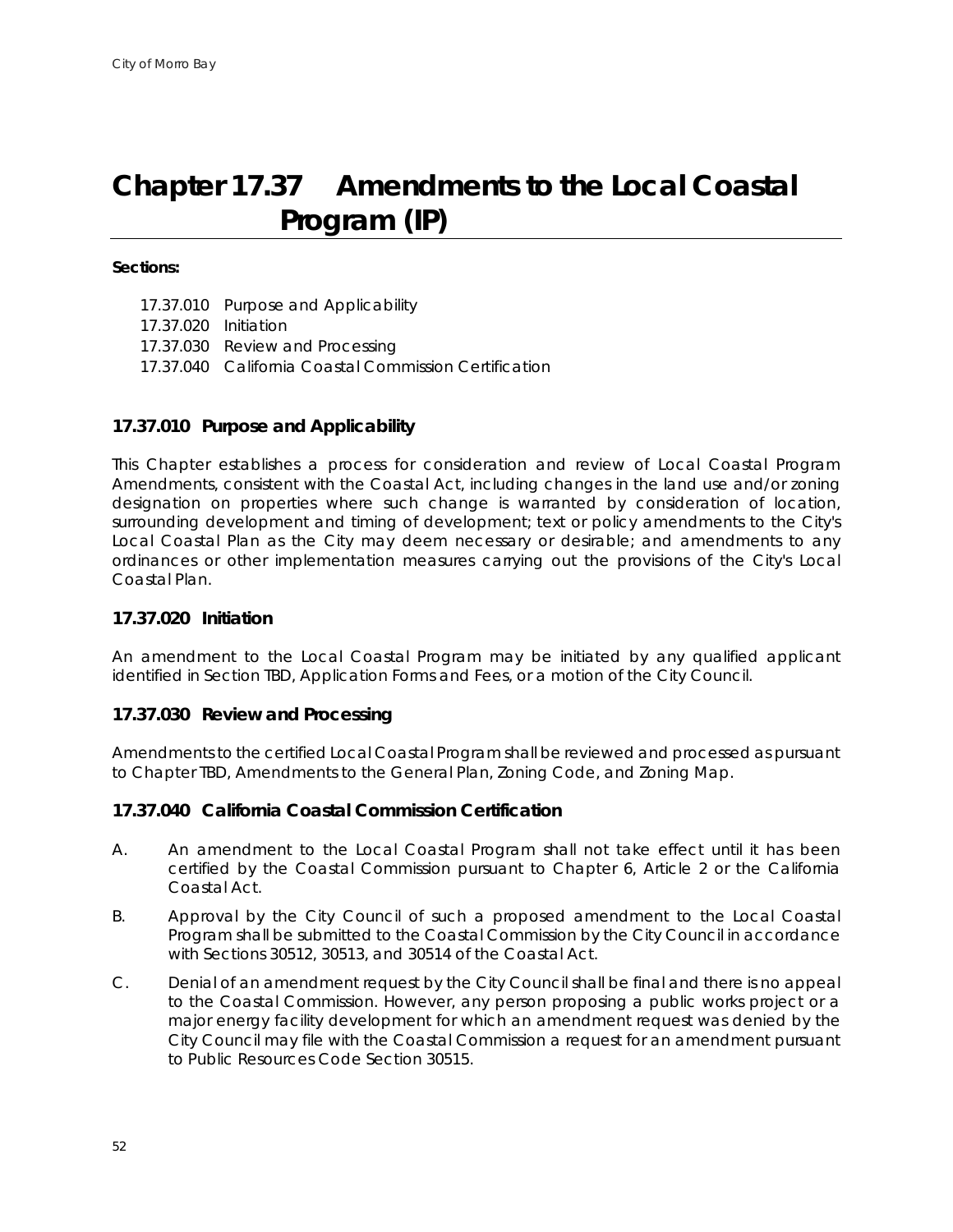# <span id="page-56-0"></span>**Chapter 17.38 Zoning Upon Annexation**

#### **Sections:**

| 17.38.010 Purpose |                                                   |
|-------------------|---------------------------------------------------|
|                   | 17.38.020 Applicability                           |
|                   | 17.38.030 Procedure                               |
|                   | 17.38.040 Effective Date of Zoning and Time Limit |

### **17.38.010 Purpose**

The purpose of this Chapter is to establish a procedure for zoning property upon annexation.

### **17.38.020 Applicability**

Unincorporated territory adjoining the City may be pre-zoned for the purpose of determining the zoning that will apply to such property upon annexation.

# **17.38.030 Procedure**

Zoning of property to be annexed shall be established through initiation and processing according to the procedures established under Chapter TBD, Amendments to the General Plan, Zoning Code, and Zoning Map and, if applicable, Chapter TBD, Amendments to the Local Coastal Program.

### **17.38.040 Effective Date of Zoning and Time Limit**

The zoning of the property to be annexed shall become effective at the time that annexation to the City becomes effective pursuant to Government Code Section 56000 et. seq. If the subject area has not been annexed to the City within five years of the date of zoning approval, the zoning approval is subject to reconsideration.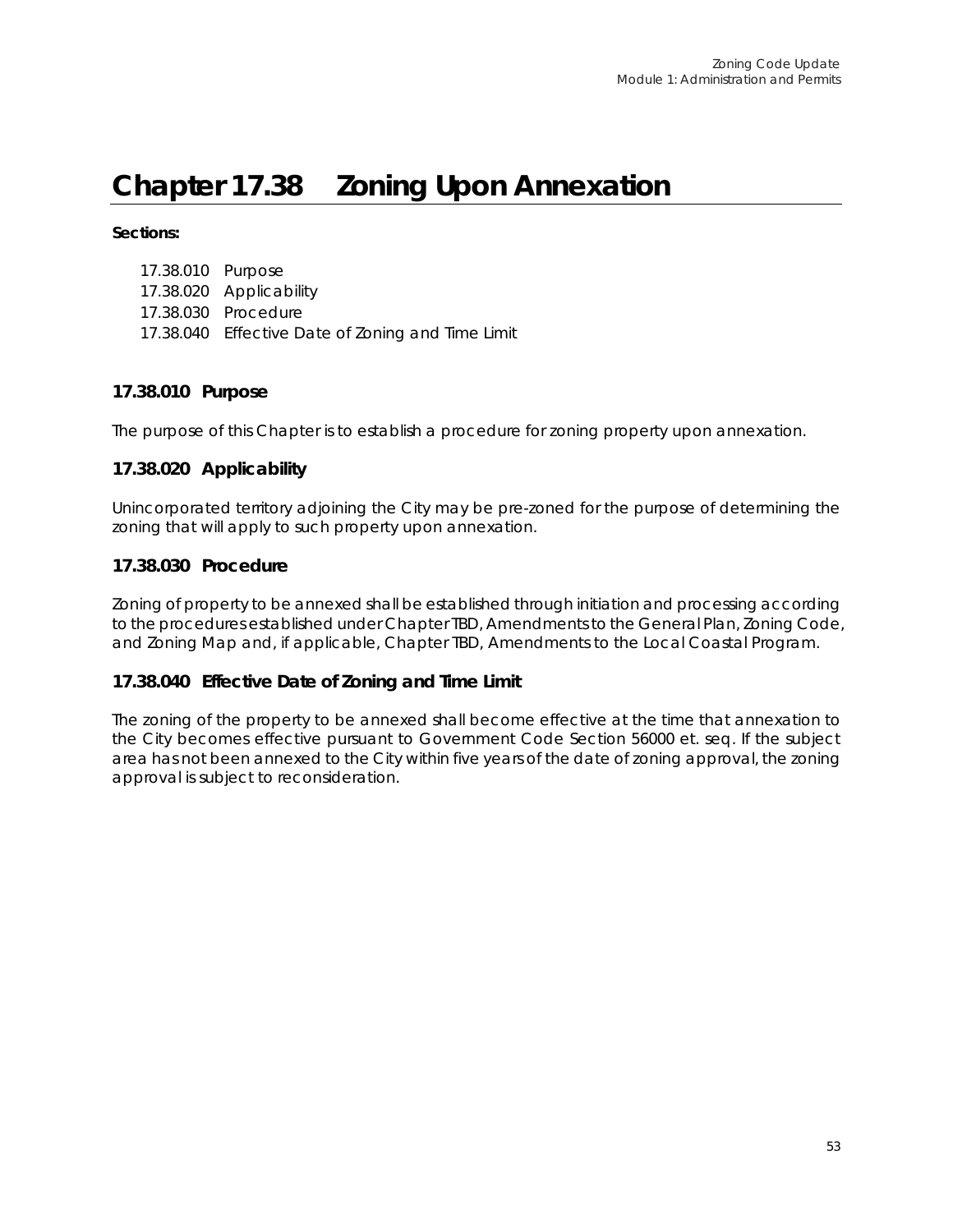# <span id="page-57-0"></span>**Chapter 17.39 Enforcement**

#### **Sections:**

- 17.39.010 Purpose
- 17.39.020 Enforcement Responsibility
- 17.39.030 Nuisance Defined
- 17.39.040 Right of Entry
- 17.39.050 Notice of Violation and Opportunity to Cure
- 17.39.060 Penalties
- 17.39.070 Remedies
- 17.39.080 Revocation
- 17.39.090 Recording a Notice of Violation
- 17.39.100 Order to Appear in Court
- 17.39.110 Nuisance Abatement
- 17.39.120 Civil Remedies

### **17.39.010 Purpose**

This Chapter establishes the responsibilities of various departments, officials, and public employees of the City to enforce the requirements of this Title and establishes uniform procedures the City will use to identify, abate, remove, and enjoin uses, buildings, or structures that are deemed to be in violation of this Title.

### **17.39.020 Enforcement Responsibility**

All departments, officials and public employees of the City vested with the duty or authority to issue permits or licenses, shall conform to the provisions of this Title and shall issue no permit or license for uses, buildings or purposes in conflict with the provisions of this Title; and any such permit or license issued in conflict with the provisions of this Title shall be null and void.

A. It shall be the duty of the Director to enforce each and all provision of this Title. The Chief of Police shall render such assistance in the enforcement of this Title as may from time to time be required.

### **17.39.030 Nuisance Defined**

Public nuisances are as designated in Section 8.14.020, Definitions, of the Morro Bay Municipal Code. Any building, structure, or planting set up, erected, constructed, altered, enlarged, converted, moved, or maintained contrary to the provisions of this Title, any use of any land, building, or premises established, conducted, operated, or maintained contrary to the provisions of this Title, and failure to comply with any of the conditions of a permit granted under this Title is declared to be unlawful and a public nuisance.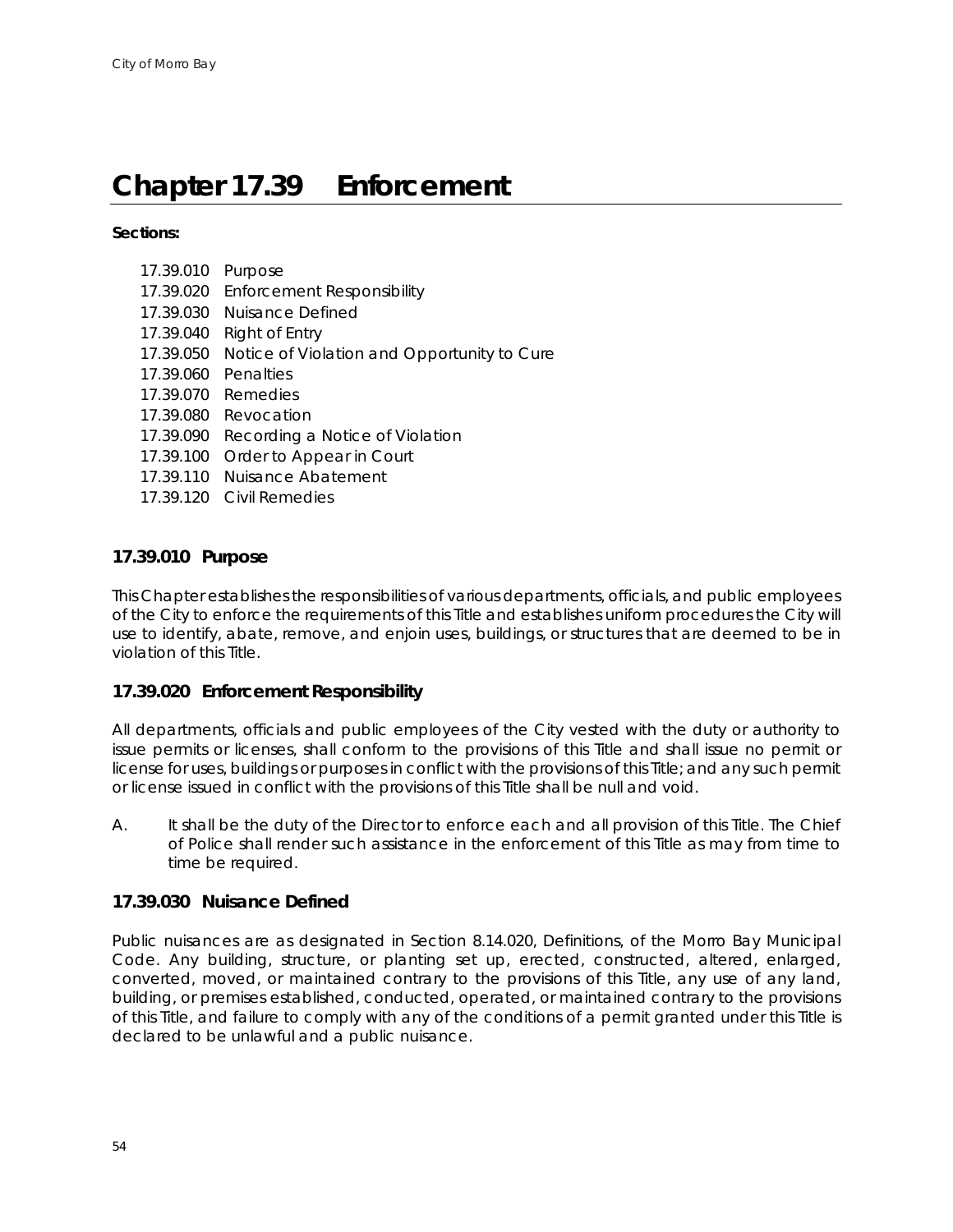# **17.39.040 Right of Entry**

The Director or designee shall have the same right-of-entry as that set out in Section 8.14.060, Right of Entry, of the Morro Bay Municipal Code.

## **17.39.050 Notice of Violation and Opportunity to Cure**

Following identification of a violation of this Title or of a public nuisance, the Director shall issue a Notice of Violation to the property owner and occupant of the subject property. The notice shall specify the exact violation or nuisance that has been identified, a date by which the nuisance must be corrected, provisions regarding re-inspection and any fees that may apply, and the name and contact information of the Director or designee. Prior to initiation of nuisance abatement, the property owner shall have the opportunity to cure the violation within the specified time period. The Director may authorize additional re-inspections if there is substantial progress in curing the violation, and all re-inspection fees are paid as required by the adopted City fee schedule.

### **17.39.060 Penalties**

- A. **Misdemeanor/Infraction.** Any person who violates any provisions of this Title shall be deemed guilty of a misdemeanor/infraction and upon conviction thereof, shall be punishable as provided in Title 1, General Provisions, the Morro Bay Municipal Code.
- B. **Penalty Limits**. The imposition of one penalty shall not exclude the violation or permit such violations to continue.
- C. **Time Requirements.** Any person who violates any provision of this title shall be required to correct or remedy such violations within a reasonable period of time.
- D. **Additional Offenses.** When not otherwise specified, the existence of a zoning violation for each and every day after service of reasonable written notice shall be deemed a separate and distinct offense.

### **17.39.070 Remedies**

The remedies provided for herein shall be cumulative and not exclusive. Upon a finding of nuisance pursuant to this Chapter, and after giving the property owner an opportunity to cure the nuisance and determining that the nuisance still exists, the Planning Commission or City Council may impose any remedy available at law or in equity, which shall include, but is not limited to, any of the following or combination thereof:

- A. Ordering the cessation of the use in whole or in part;
- B. Imposing reasonable conditions upon any continued operation of the use, including those uses that constitute existing non-conforming uses;
- C. Requiring continued compliance with any conditions so imposed;
- D. Requiring the user to guarantee that such conditions shall in all respects be complied with; or
- E. Imposing additional conditions or ordering the cessation of the use in whole or in part upon a failure of the user to comply with any conditions so imposed.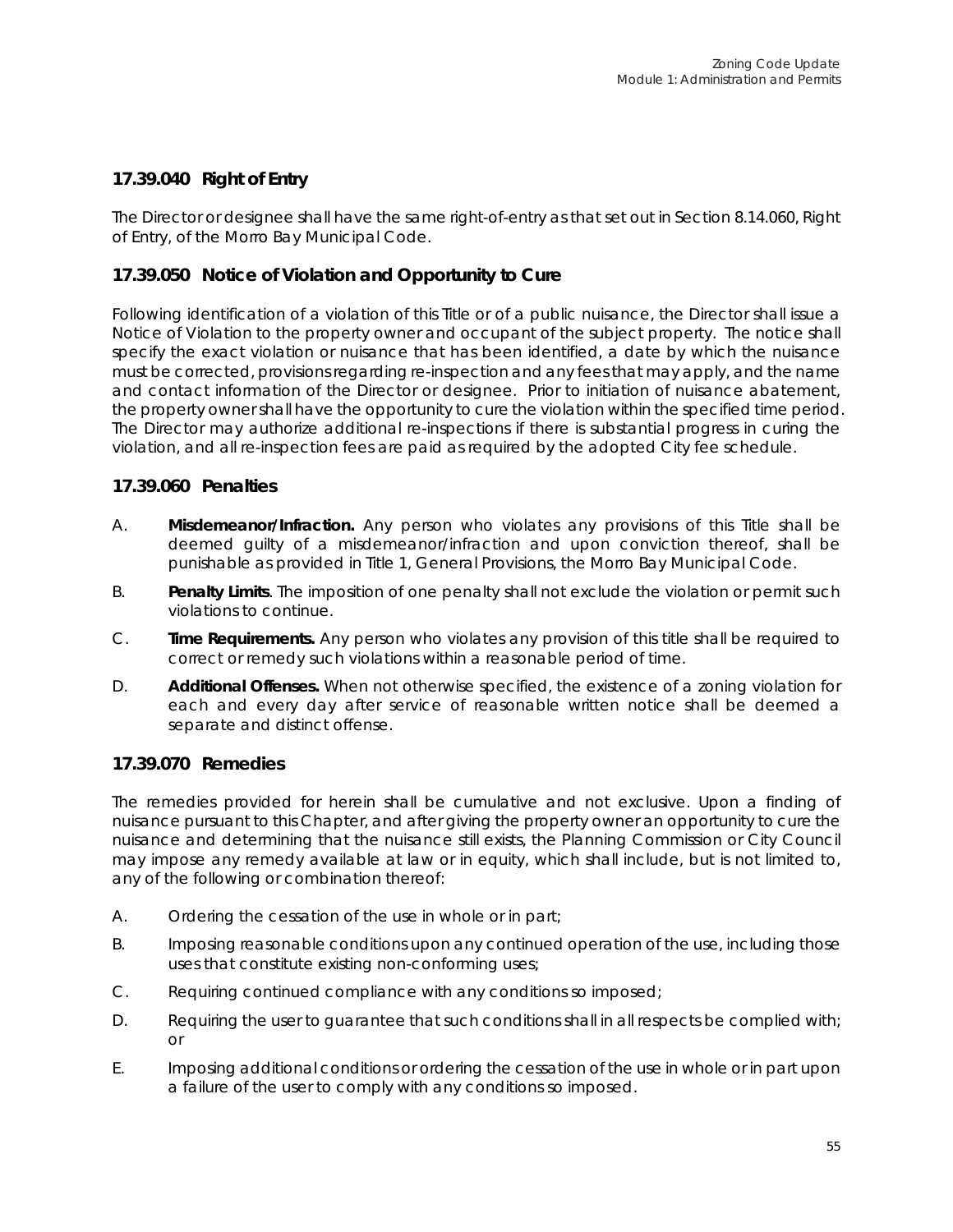#### **17.39.080 Revocation**

Any permit granted under this Title may be revoked or revised for cause if any of the conditions or terms of the permit are violated or if any law or ordinance is violated.

- A. **Initiation of Proceeding.** Revocation proceedings may be initiated by the City Council, Planning Commission, or Director.
- B. **Public Notice, Hearing, and Action.** After conducting a duly-noticed public hearing, the Planning Commission shall act on the proposed revocation.
- C. **Required Findings.** The Planning Commission may revoke or revise the permit if it makes any of the following findings:
	- 1. The approval was obtained by means of fraud or misrepresentation of a material fact;
	- 2. The use, building, or structure has been substantially expanded beyond what is set forth in the permit or substantially changed in character;
	- 3. The nonresidential use in question has ceased to exist or has been suspended for 12 months or more. No lawful residential use can lapse regardless of length of time of vacancy;
	- 4. There is or has been a violation of or failure to observe the terms or conditions of the permit or Variance, or the use has been conducted in violation of the provisions of this Title, or any applicable law or regulation; or
	- 5. The use to which the permit or Variance applies has been conducted in a manner detrimental to the public safety, health and welfare, or so as to be a nuisance.
- D. **Notice of Action.** Within seven days of a Planning Commission action to revoke or revise a permit, the Director shall issue a Notice of Action describing the Commission's action, with its findings. The Director shall mail notice to the permit holder and to any person who requested the revocation proceeding.
- E. **Appeal.** A decision on a revocation of a permit may be appealed pursuant to Section TBD, Appeals.

#### **17.39.090 Recording a Notice of Violation**

- A. If compliance is not had with an order of the Director to correct violations of this Title within the time specified therein, the Director may file with the County Recorder, a certified statement describing the property and certifying that:
	- 1. The property and/or structure is in violation of this Title; and
	- 2. The owner has been so notified. The notice shall specifically describe the violations and a proof of service shall also be recorded with the Notice and Order.
- B. Whenever the corrections ordered have been completed, the Director shall file a new certified statement with the County Recorder certifying that all required corrections have been made so that the property and/or structure is no longer in violation of this Title.